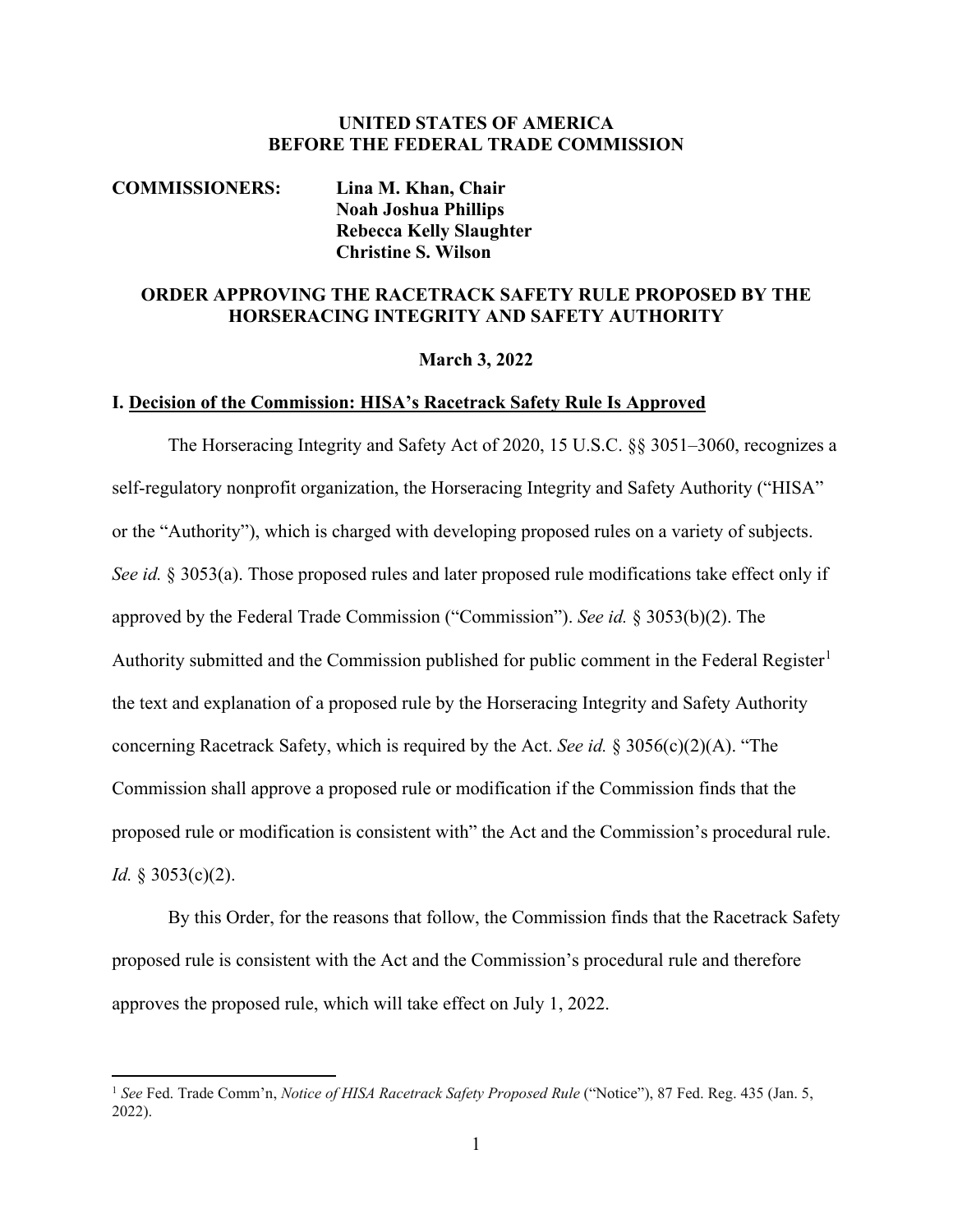### **II. Discussion of Comments and the Commission's Findings**

Under the Act, the Commission must approve a proposed rule if it finds that the proposed rule is consistent with the Act and the Commission's procedural rule, 16 C.F.R. §§ 1.140–1.144. As a threshold matter, the Commission finds that the Authority's proposed Racetrack Safety rule is consistent with the procedural rule. This finding formally confirms the previous determination made by the Office of the Secretary of the Commission that the Authority's submission of its proposal was consistent with the FTC's procedural rule.<sup>[2](#page-1-0)</sup> Several commenters argued that the submission was inconsistent with the procedural rule, but their concerns miss the mark.<sup>[3](#page-1-1)</sup> The

<span id="page-1-0"></span><sup>2</sup> *See* Notice, 87 Fed. Reg. at 436 & n.5. The Secretary's determination that a submission complies with the procedural rule is required before its publication. *See* 16 C.F.R. § 1.143(e) ("The Secretary of the Commission may reject a document for filing that fails to comply with the Commission's rules for filing . . . .").

<span id="page-1-1"></span> $3$  For example, the Texas Racing Commission appears to contend that the Authority's iterative development of the Racetrack Safety proposed rule through the gathering of feedback from stakeholders before submitting it to the Commission violated procedural rules including "open records requirements." Letter from Virginia S. Fields, General Counsel, Tex. Racing Comm'n ("Tex. Comm'n") (Jan. 19, 2022), at 2,

https://www.regulations.gov/comment/FTC-2021-0076-0023. But this informal give-and-take was actually encouraged by the Commission's procedural rule. *See* 16 C.F.R. § 1.142(f). The Animal Welfare Institute finds fault with the lack, in its view, of discussion of "how the new standards improve upon (as opposed to simply alter or rework) the National Thoroughbred Racing Association Safety and Integrity Alliance Code of Standards," which "would be beneficial for stakeholders." Letter from Dr. Joanna Grossman, Equine Manager and Senior Advisor, Animal Welfare Institute ("Animal Welfare Inst.") (Jan. 19, 2022), https://www.regulations.gov/comment/FTC-2021-0076-0026. But the Authority's discussion clearly met the procedural rule's incorporation of the Act's requirement in 15 U.S.C.  $\S 3056(a)(2)$  that the Authority "take into consideration existing safety standards." Even if stakeholders would have benefited from more robust discussion of the proposed rule's improvements on those standards, the procedural rule's requirement was satisfied. The Iowa Horsemen's Benevolent and Protective Association contends that the Authority's submission fell far short of "the vastness of the obligations pursuant to the FTC rules requirement." Letter from Jon Moss, Executive Director, Iowa Horsemen's Benevolent & Prot. Ass'n (Jan. 17, 2022), at 1, https://www.regulations.gov/comment/FTC-2021-0076-0018. The procedural rule is somewhat prescriptive, to be sure, in its requiring the Authority to follow similar requirements as the Administrative Procedure Act imposes on federal agencies, such as a discussion of reasonable alternatives and a statement of basis and purpose for rulemakings. But there is not here or there any requirement for "vastness"—the Administrative Procedure Act itself requires only a "concise general statement of their basis and purpose." 5 U.S.C. § 553(c). Finally, the Thoroughbred Horsemen's Association also contends that the procedural rule "requires a significant amount of information to justify rules," which it finds lacking. Letter from Alan Foreman, Thoroughbred Horsemen's Ass'n, Inc. et al. ("Thoroughbred Horsemen") (Jan. 19, 2022), at 3,

https://www.regulations.gov/comment/FTC-2021-0076-0024. The Thoroughbred Horsemen raise many substantive objections to the proposed rule, but these objections sound in policy differences. None of the rules on which it commented are inconsistent with the Act, as discussed below; instead, it mainly complains that the Authority violated the Commission's procedural rule,  $16$  C.F.R.  $\S$  1.142(a)(3), by failing to provide "reasonable alternatives to the proposed rule . . . that would accomplish the stated objective and an explanation of the reasons the Authority chose the proposed rule . . . over its alternatives." But the Authority did regularly explain such reasons. For example, the Thoroughbred Horsemen objected to the Authority's dropping of a purse-to-claim ratio limit, citing a provision of the Act as arguably conflicting, but the Commission found no such inconsistency, and the decision to drop the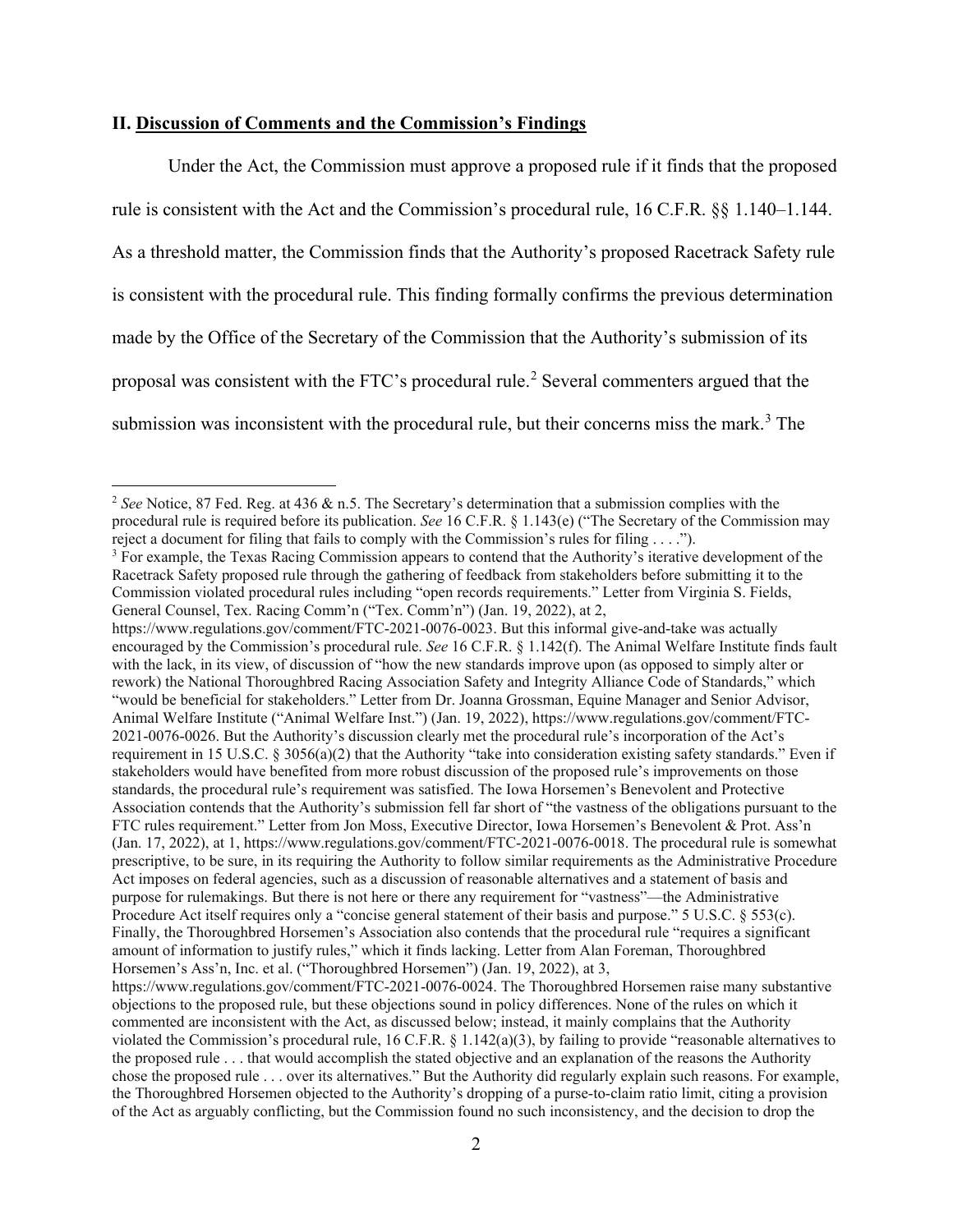remainder of this Order discusses whether the Racetrack Safety proposed rule is "consistent with" the Act.

In deciding whether to approve or disapprove the Authority's proposed rule, the Commission reviewed the Act's text, the proposed rule's text, the Authority's supporting documentation and rule explanation contained in the Notice, [4](#page-2-0) public comments, [5](#page-2-1) and the Authority's response to those comments.<sup>[6](#page-2-2)</sup> The Commission considered 39 public comments. (41 comments were posted to the docket at Regulations.gov, with two of them duplicates.) Some comments were opposed to the proposed rule (although sometimes for reasons unrelated to the two decisional criteria),<sup>[7](#page-2-3)</sup> while others reflected broad support for the proposal.<sup>[8](#page-2-4)</sup> They came from

ratio limit was explained as required by the procedural rule. *See* Thoroughbred Horsemen at 4–6. The Thoroughbred Horsemen's detailed and substantive comment acknowledges that its objections "may not rise to the level of FTC disapproval on their own." *Id.* at 15.

<span id="page-2-0"></span><sup>4</sup> These materials, which were posted on January 5, 2022, include informal comments that the Authority solicited from stakeholders before submitting a proposed rule to the Commission, and they are available at https://www.regulations.gov/docket/FTC-2021-0076/document.

<span id="page-2-1"></span><sup>5</sup> Public comments, which were accepted until January 19, 2022, are available at

https://www.regulations.gov/docket/FTC-2021-0076/comments.

<span id="page-2-2"></span><sup>6</sup> The Authority's response, dated February 2, 2022 ("Authority's Response"), is available on the Authority's website, https://hisaus.org, and permanently at https://perma.cc/JT4N-US35. The Authority's Response was led by its Racetrack Safety Committee, a statutorily mandated standing body. *See* 15 U.S.C. § 3052(c)(2). The Commission appreciates the Authority's in-depth treatment of the public comments and finds its responses useful, although not controlling or definitive, in evaluating the public comments and the decisional criteria. Considering the Authority's Response is consistent with the process the Securities and Exchange Commission uses in approving or disapproving proposed rules from self-regulatory organizations under its purview, such as the Financial Industry Regulatory Authority. HISA's sponsors "closely modeled" the Act after SEC's oversight of FINRA. *See* Fed. Trade Comm'n, *Procedures for Submission of Rules Under the Horseracing Integrity and Safety Act*, 86 Fed. Reg. 54,819, 54,822 (Oct. 5, 2021).

<span id="page-2-3"></span><sup>7</sup> *See, e.g*., Letter from Clara Fenger, Secretary, N. Am. Ass'n of Racetrack Veterinarians ("NAARV") (Jan. 19, 2022), at 1–2, https://www.regulations.gov/comment/FTC-2021-0076-0036; Tex. Comm'n at 1–6.

<span id="page-2-4"></span><sup>8</sup> *See, e.g*., Letter from Terence J. Meyocks, President & CEO, The Jockeys' Guild ("Jockeys' Guild") (Jan. 19, 2022), at 2, https://www.regulations.gov/comment/FTC-2021-0076-0039 ("[T]he Racetrack Safety Regulations are necessary for our sport to [en]sure the safest racing environment while establishing some uniformity, which has been lacking in our sport."); Letter from Scott Chaney, Director, California Horse Racing Board ("Cal. Bd.") (Jan. 12, 2022), https://www.regulations.gov/comment/FTC-2021-0076-0007; Letter from Kathy Guillermo, Senior Vice President, People for the Ethical Treatment of Animals (Jan. 19, 2022), https://www.regulations.gov/comment/FTC-2021-0076-0035 ("PETA") (emphasizing need for federal regulation in the industry, including improved racetrack safety); Letter from Edward J. Martin, President & CEO, Assoc. of Racing Comm'rs Int'l ("ARCI") (Jan. 19, 2022), https://www.regulations.gov/comment/FTC-2021-0076-0028; Animal Welfare Inst. at 1 ("We appreciate the newly established Authority working swiftly to begin implementing rules on racetrack safety."); Letter from U.S. Sen. Diane Feinstein (Jan. 19, 2022), https://www.regulations.gov/comment/FTC-2021-0076-0040 ("Sen. Feinstein") (commending the Authority on submitting the proposed rules particularly given the increase in horse fatalities demonstrating the danger racing can impose on horses).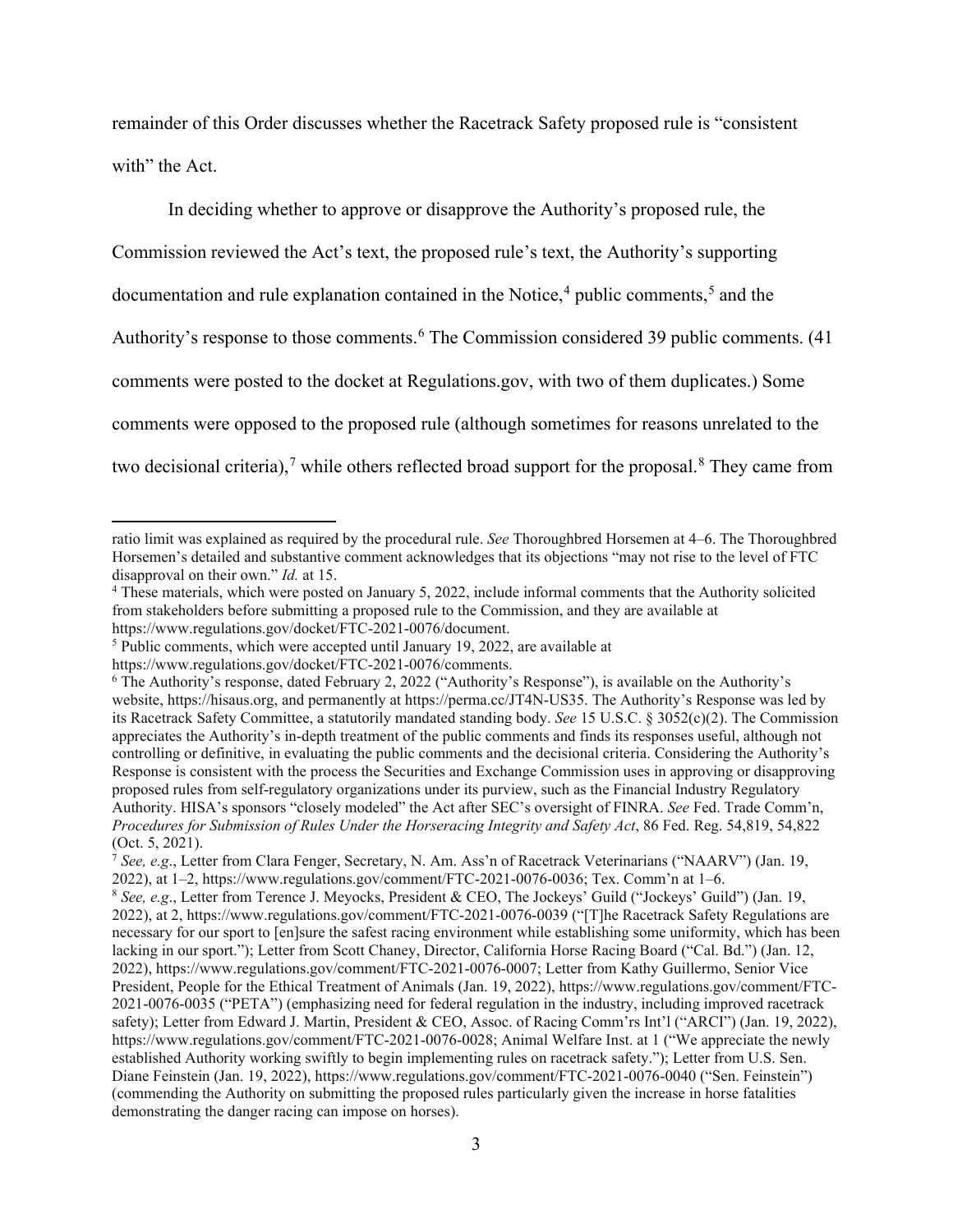many corners of the horseracing industry, advocates, elected officials, and concerned observers. Comments ranged from those critical of any federal rules in an area traditionally regulated by the states to those recommending changes to particular rule provisions or supporting the proposed rule as protective of horse safety and horseracing integrity.

As explained above and in the Notice, the Commission's statutory mandate to approve or disapprove a proposed Authority rule is limited to considering only whether the proposed rule "is consistent with" the Act and applicable Commission rules.<sup>[9](#page-3-0)</sup> The Commission stated that it would therefore focus on those comments that discuss the statutory decisional criteria: whether the proposed rule was consistent with "the specific requirements, factors, standards, or considerations in the text of the Act and the Commission's procedural rule."[10](#page-3-1) Nevertheless, the Commission received many comments that were unrelated to whether the proposed rule is consistent with the Act or procedural rule; other commenters made conclusory assertions about whether the proposed rule is consistent with the decisional criteria but provided no analysis in support of the assertions.<sup>[11](#page-3-2)</sup> Because those comments do not address the statutory criteria that the Commission must use to approve or disapprove the proposed rule, they have little bearing on the Commission's determination.<sup>[12](#page-3-3)</sup> In this Order, the Commission canvasses the most weighty substantive comments it received, including many that do not directly address the statutory criteria, and the Authority's responses to them, but it does not delve into every issue raised by commenters, especially when unrelated to the statutory criteria.

<span id="page-3-0"></span> $9$  15 U.S.C. § 3053(c)(2).

<span id="page-3-1"></span> $10$  Notice, 87 Fed. Reg. at 444. The Notice also gave guidance to would-be public commenters whose comments would not address the statutory decisional criteria but instead would more generally "bear on protecting the health and safety of horses or the integrity of horseraces and wagering on horseraces." *Id.*

<span id="page-3-2"></span><sup>&</sup>lt;sup>11</sup> *See, e.g.*, NAARV at 1 (asserting inconsistency but never identifying how the proposed rule is inconsistent).

<span id="page-3-3"></span> $12$  This is not to say that they are not helpful or productive to the broader effort of improving the safety and integrity of horseracing. In many instances, comments advanced specific suggestions for improving the rules, and the Authority has stated that it will use those comments when it proposes future rule modifications.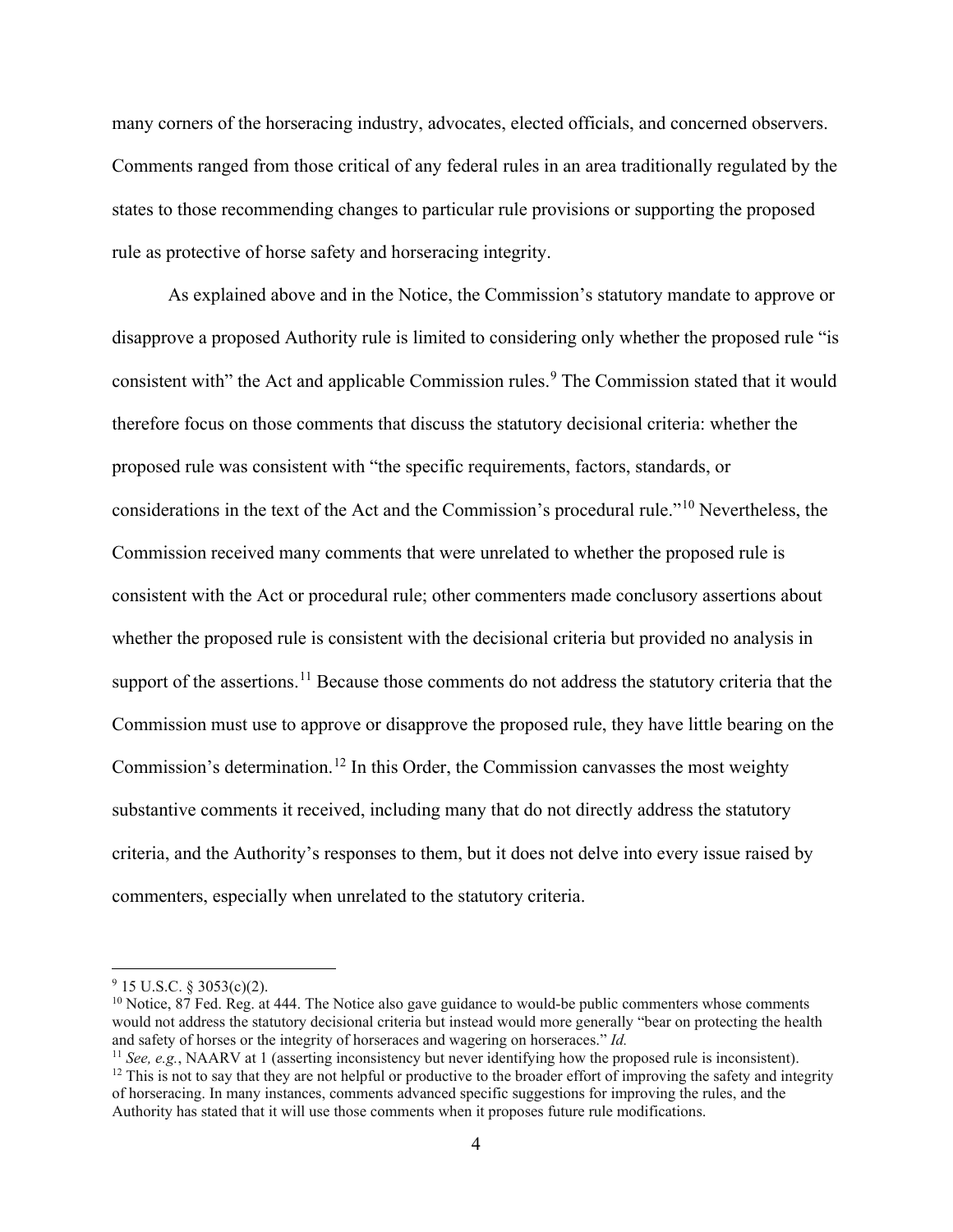Two overarching preliminary issues merit mention at the outset. First, the Commission received several comments criticizing the 14-day comment period as too short.<sup>[13](#page-4-0)</sup> For example, the Oklahoma Horse Racing Commission believed that the comment period should be extended "an additional 30 days of comment time" to allow an adequate time for review and comment.<sup>[14](#page-4-1)</sup> The Florida Horsemen's Benevolent and Protection Association likewise requested a longer comment period.<sup>[15](#page-4-2)</sup>

These requests are reasonable—the Commission typically provides at least 30 and often 60 days or more for public comment—but they are also impractical under the unforgiving statutory timeline. The Act does not require the Commission to make a decision within a fixed amount of time of the closing of public comments; instead, the Commission must make its approval or disapproval decision "[n]ot later than 60 days after the date on which a proposed rule or modification is *published* in the Federal Register." 15 U.S.C. § 3053(c)(1) (emphasis added). In other words, the period of time in which the public provides comments counts against the clock that the Commission is on to make a decision. So, if the Commission were to grant the Oklahoma Horse Racing Commission's request for an additional 30 days of public comment, it would be left with only 16 days in which to review all the public comments and come to a reasoned decision. Especially with a deliberative multi-member body such as the Commission, such a tall task would prove insurmountable. Knowing this, the Commission's procedural rule encouraged the Authority to gather comments and consider them before submitting its proposed rules or rule modifications to the Commission.<sup>[16](#page-4-3)</sup> The Commission is grateful that the Authority

<span id="page-4-0"></span><sup>&</sup>lt;sup>13</sup> See Letter from Kelly Cathey, Executive Director, Oklahoma Horse Racing Commission ("Okla. Comm'n") (Jan. 19, 2022), at 1, https://www.regulations.gov/comment/FTC-2021-0076-0019; ARCI at 1–3.

<span id="page-4-2"></span><span id="page-4-1"></span>

<sup>&</sup>lt;sup>14</sup> Okla. Comm'n at 1.<br><sup>15</sup> *See* Letter from Andy Belfiore, Executive Director, Fla. Horsemen's Benevolent and Prot. Assoc. ("Fla.<br>Horsemen") (January 19, 2022), at 1, https://www.regulations.gov/comment/FTC-2021-0076-00

<span id="page-4-3"></span><sup>&</sup>lt;sup>16</sup> See 16 C.F.R. § 1.142(f) ("The Authority is encouraged to solicit public comments on its proposed rule or modification in advance of making a submission to the Commission pursuant to this section.").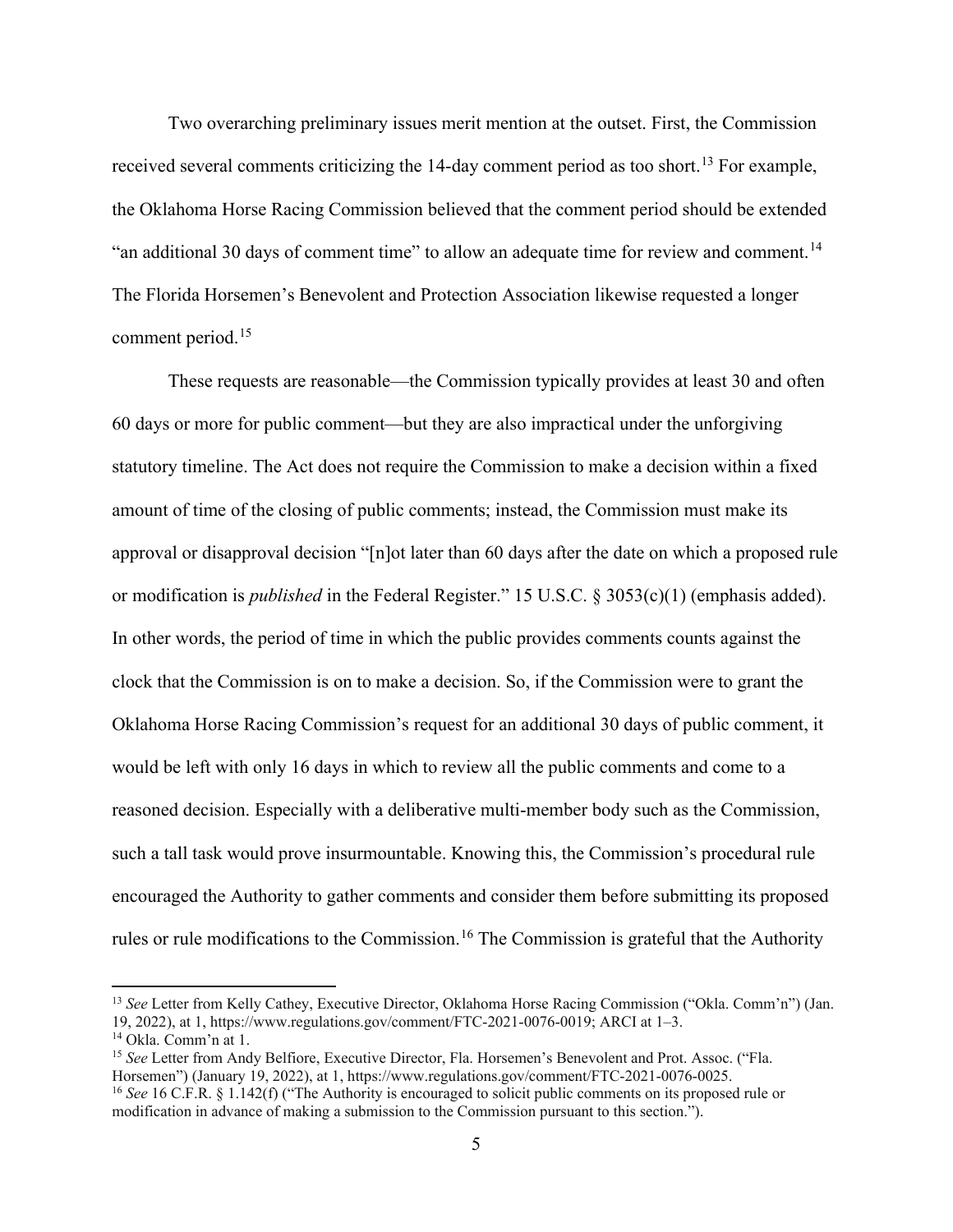did so here, and those comments and the Authority's discussion of them form an important part of the record—and likely improved the quality of the proposed rule. The combination of presubmission public comments taken by the Authority and a 14-day public comment period following the Notice in the *Federal Register* allowed for robust public commentary and is a reasonable compromise considering the Act's 60-day decisional deadline.

Second, several comments asked that the Commission defer its decision mainly because the Racetrack Safety proposed rule was the first to be published for public comment. It does not, for example, provide a fee assessment methodology or cost analysis to inform state agencies of their fiscal responsibilities or other related rules such as an anti-doping and medication control enforcement rule. Several commenters complained about the omission of a funding mechanism or cost analysis and requested that the Commission not approve the rules without a funding mechanism in place where states lack information about the costs to be imposed on state authorities.[17](#page-5-0) For example, the Texas Horse Racing Commission and the Florida Department of Business and Professional Regulation's Division of Pari-Mutuel Wagering ("Florida Business Department") objected to requiring the state to fund the Authority and its regulatory scheme.<sup>[18](#page-5-1)</sup> The Texas Racing Commission asserted that the rules will be costly and that the Act forces states to fund a federal program by authorizing the Authority to collect funds from the states' racing

<span id="page-5-0"></span><sup>17</sup> See Letter from Eric J. Hamelback, CEO & National HBPA, Nat'l Horsemen's Benevolent and Protective Assoc. ("Nat'l Horsemen") (Jan. 19, 2022), at 2–3, https://www.regulations.gov/comment/FTC-2021-0076-0017; Letter from Rep. Randy Feenstra ("Rep. Feenstra") (Jan. 19, 2022), at 1, https://www.regulations.gov/comment/FTC-2021- 0076-0020; Letter from Donald Marean of Lindon Farm ("Marean") (Jan. 14, 2022), at 1, https://www.regulations.gov/comment/FTC-2021-0076-0041 (lack of a fee-structure makes it improper to comment

on racetrack safety program); Okla. Comm'n at 2 (Authority has not submitted a cost analysis); ARCI at 2–5 (critiquing lack of information in proposed rule about costs making it impossible to fully comment on rules); Letter from Wash. Horse Racing Comm'n (Jan. 17, 2022), https://www.regulations.gov/comment/FTC-2021-0076-0009 (stating that it needed a cost analysis for the entire program before it can fully provide substantive comments on the rules).

<span id="page-5-1"></span><sup>&</sup>lt;sup>18</sup> *See* Tex. Comm'n at 3; Letter from Fla. Dep't of Bus. & Prof. Reg. ("Fla. Dep't Bus.") (Jan. 19, 2022), at 3, https://www.regulations.gov/comment/FTC-2021-0076-0034.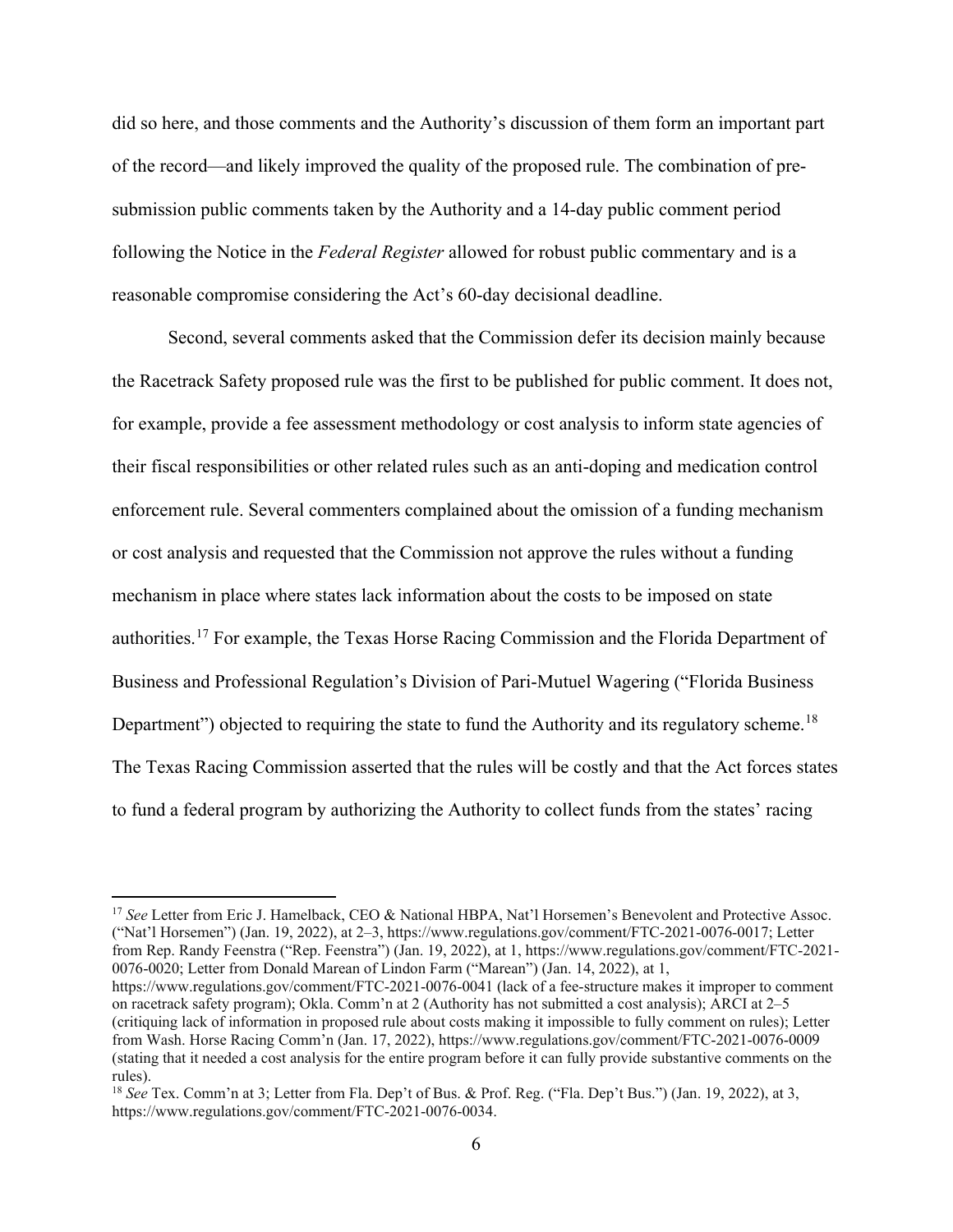participants; it recommended that the government instead consider public safety grants or cooperative agreements rather than preempting the states' ability to regulate its licensees.[19](#page-6-0) The Florida Business Department stated that budgeting issues are its main concern when determining how it will meet the new HISA regulatory requirements.<sup>[20](#page-6-1)</sup> The Association of Racing Commissioners International asked the Commission to withhold its decision until it had received all of the Authority's proposed rules and to not make findings piecemeal.<sup>[21](#page-6-2)</sup> Relatedly, the Oklahoma Commission took issue with the lack of proposed bylaws of the Authority: "The FTC should request the bylaws from HISA and publish them along with the proposed rules for comment."[22](#page-6-3)

These commenters' desire to evaluate all possible proposed rules at once, including the rule outlining the methodology for assessing fees, is understandable, but it is not the process that Congress chose in the Act. Instead, piecemeal consideration is baked into the Act. For example, the Act requires that this Racetrack Safety rule be in effect "120 days before the program effective date" of July 1, 2022. 15 U.S.C. § 3056(c)(2)(A). The rule establishing a methodology for assessing fees to fund the Authority, by contrast, has to be in effect "90 days before the program effective date." *Id.*  $\S 3052(f)(1)(C)(i)$ . Other rules must be in effect "no later than the program effective date." *See, e.g.*, *id.* §§ 3055(a)(1), 3056(a)(1). The Act also speaks in the singular in requiring the Authority to submit to the Commission "any proposed rule, or proposed modification to a rule," in identifying 11 different types of proposed rules. *Id.* § 3053(a). Plainly, Congress had in mind seriatim rule review, and not without reason—to consider every eventually proposed rule at once would prove a difficult burden for the Authority, the Commission, and

<span id="page-6-1"></span><span id="page-6-0"></span><sup>19</sup> *See* Letter, Texas Commission, at 1. 20 *See* Fla. Dep't Bus. at 3.

<span id="page-6-3"></span><span id="page-6-2"></span><sup>&</sup>lt;sup>22</sup> Okla. Comm'n. at 1.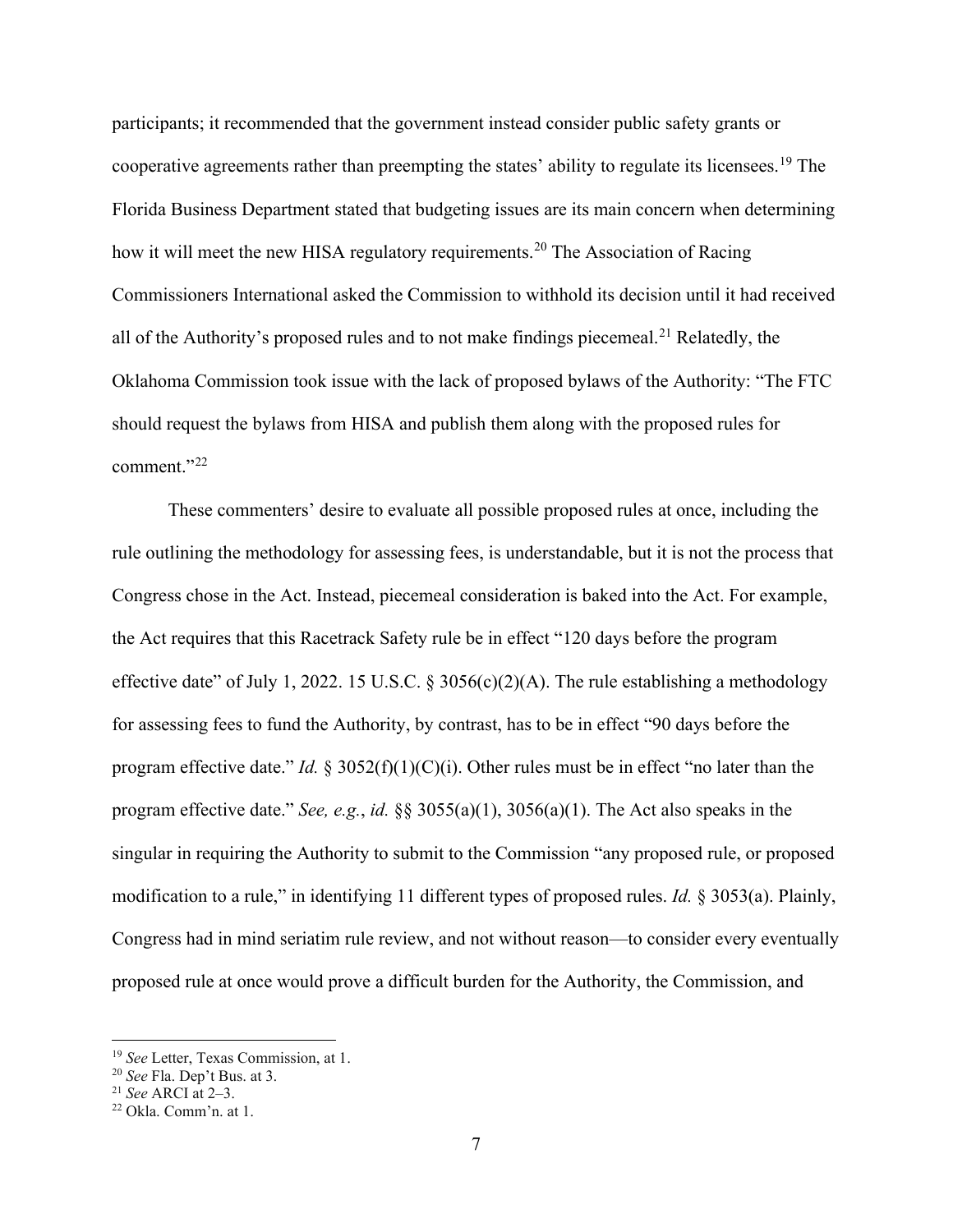members of the public alike. This first published proposed rule alone produced a voluminous and robust comment record.

These commenters' desire to know the Authority's methodology for assessing fees while they appraise the Racetrack Safety rule, however, is a reasonable one; the Commission notes that the Assessment Methodology proposed rule for determining fees was just recently published in the Federal Register,<sup>[23](#page-7-0)</sup> so it was not formally available in its final-proposal form during the comment period on Racetrack Safety.<sup>[24](#page-7-1)</sup> Notwithstanding these reasonable desires, the Commission does not see a timing-based reason to disapprove the Racetrack Safety proposed rule because the Authority was directed to establish its initial Racetrack Safety rule first—120 days before July 1, 2022—whereas it was directed to establish its Assessment Methodology rule only 90 days before July 1, 2022.<sup>[25](#page-7-2)</sup> Still, the Authority may propose a modification to any rule at any point it deems necessary and appropriate. Accordingly, the Commission directs the Authority to review this initial Racetrack Safety rule and the initial Assessment Methodology rule (if approved by the Commission) and submit to the Commission proposed rule modifications to both rules within one year of this order. In addition to satisfying the requirements of 16 C.F.R. §§ 1.140–1.144, the Authority's submissions in support of any proposed rule modification must discuss each of the suggestions made by commenters that the Authority committed to further consider and the reasons that the Authority did or did not adopt the suggestion within the text of the proposed rule modification.<sup>[26](#page-7-3)</sup> In this way, by considering an

<span id="page-7-0"></span><sup>23</sup> *See* Fed. Trade Comm'n, *Notice of HISA Assessment Methodology Proposed Rule*, 87 Fed. Reg. 9,349 (Feb. 18, 2022).

<span id="page-7-1"></span><sup>&</sup>lt;sup>24</sup> The Assessment Methodology was publicly available on https://www.hisausregs.org beginning on December 21, 2021. *See* 87 Fed. Reg. at 9,350.

<span id="page-7-2"></span><sup>&</sup>lt;sup>25</sup> *Compare* 15 U.S.C. § 3056(c)(2)(A) ("120 days before the program effective date"), *with id.* § 3052(f)(1)(C)(i) ("90 days before the program effective date").

<span id="page-7-3"></span> $^{26}$  In the unlikely event that, one year from now, the Authority has no changes that it wants to propose to either the Racetrack Safety rule or the Assessment Methodology rule, it shall so state in a letter to the Secretary of the Commission that explains the reasons why it does not believe any changes are necessary.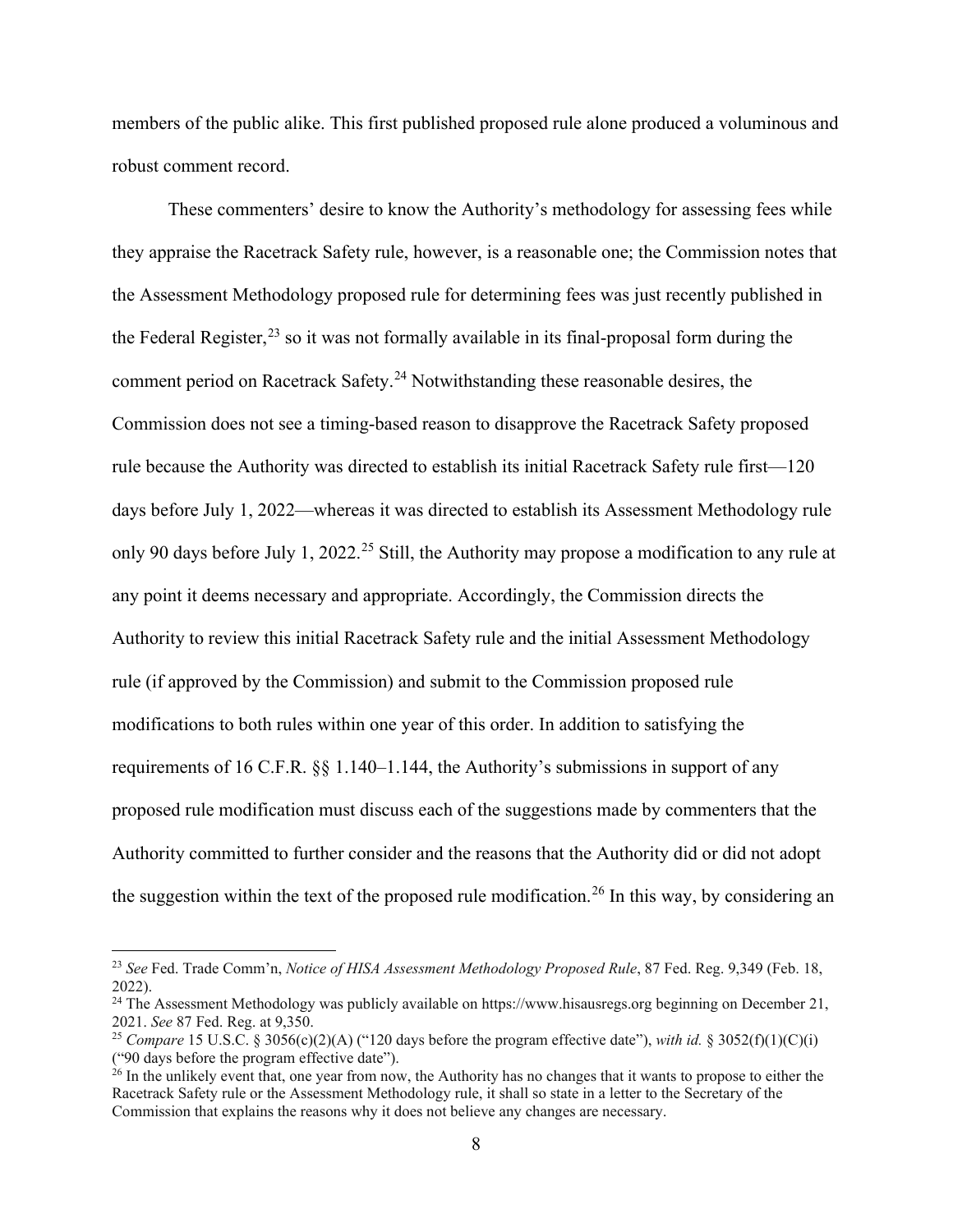update to Assessment Methodology at the same time it considers modifications to Racetrack Safety, the Authority will be able to conduct a full examination of both sides of the "cost" and "benefit" ledger at the same time.

The Oklahoma Commission's stated concern about the lack of public comment on the Authority's bylaws, while raising a seemingly valid concern, ultimately lacks merit. It is true that the Act explicitly lists bylaws: "[A]ny proposed rule, or proposed modification to a rule, of the Authority relating to—(1) the bylaws of the Authority," among ten other categories of proposed rules or rule modifications, must be submitted to the Commission. *Id.* § 3053(a). The Authority was incorporated and had bylaws in effect as of September 30, 2020, even before the passage of the Act in December 2020—after all, the Act did not *create* the Authority but "recognize[]" it. *Id.* § 3052(a). The Authority's bylaws, under which it continues to operate, were adopted on September 30,  $2020$ <sup>[27](#page-8-0)</sup> Congress enshrined in the Act provisions that already existed in the Authority's bylaws, such as the requirement that there be five independent directors and four industry directors from various equine constituencies. *See id.* § 3052(b)(1). It would be anomalous if Congress, while enshrining the Authority's bylaws in the Act, simultaneously rendered inoperable those bylaws until such later time as they could be approved by the Commission. Because the Authority's bylaws predated the Act, and because the Act enshrined provisions of those pre-existing bylaws, the Commission understands the passage of the Act to have functioned as approval of the Authority's bylaws then in effect; the inclusion of bylaws in § 3053(a)(1) means only that any future *proposed modifications* to the bylaws must be published for public comment and subject to the Commission's approval before they take effect.

<span id="page-8-0"></span><sup>27</sup> *See* Bylaws of Horseracing Integrity & Safety Auth., Inc. (Sept. 30, 2020), https://www.hisaus.org/s/HISA-Bylaws.pdf.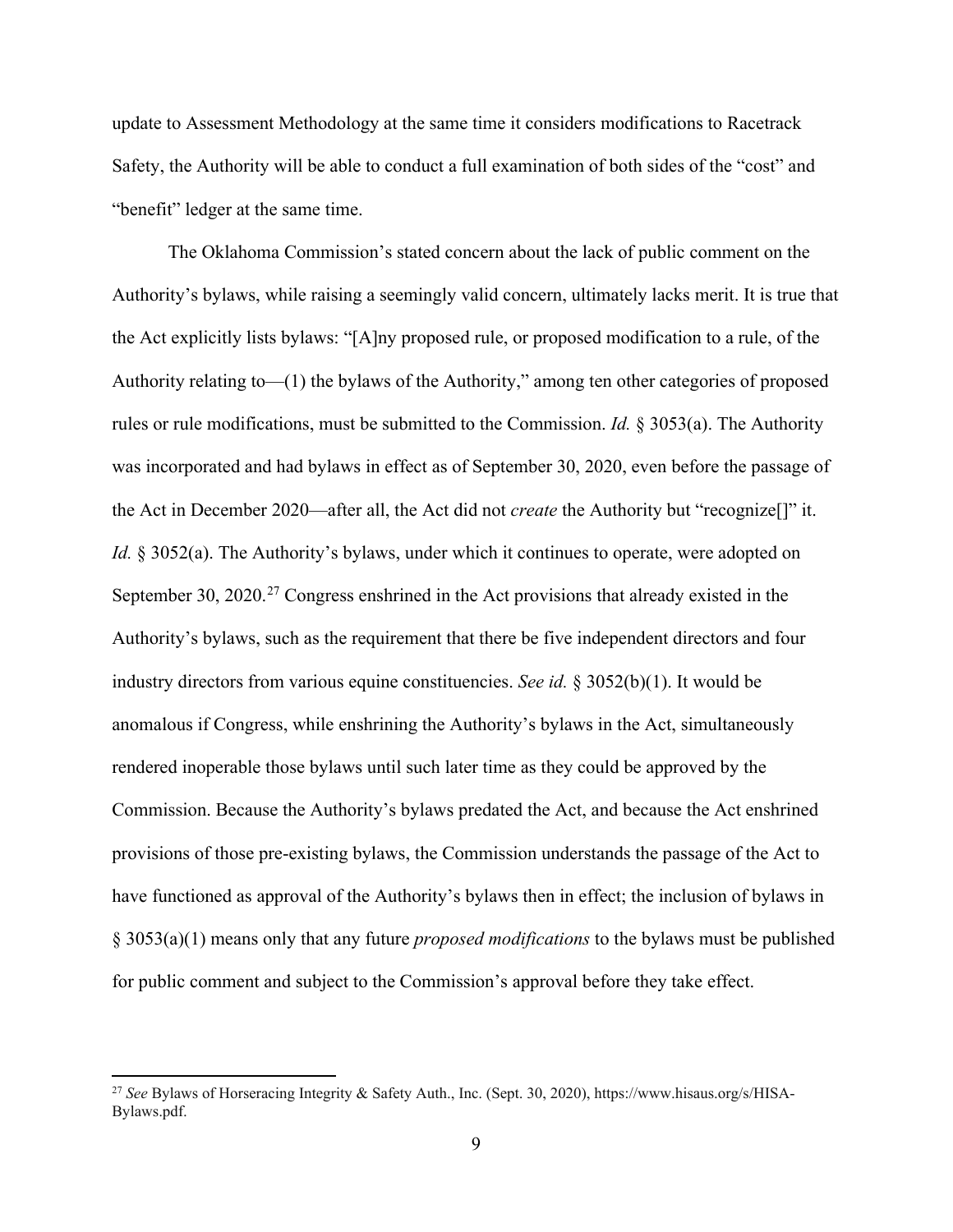Consequently, consistent with the text of the Act, this requirement applies to any future proposed modifications to the Authority's bylaws.

## **a.** *Rule 2010—Definitions*

The Authority proposed a series of definitions to be applied to the Rule 2000 Series, many of which restated or were based on the Act's definitions.<sup>[28](#page-9-0)</sup> A few proposed definitions elicited comments.

Several commenters criticized the Authority's definition of *bled*. [29](#page-9-1) Oklahoma questioned whether the term requires visual epistaxis only or an endoscopic exam.<sup>[30](#page-9-2)</sup> Several commenters were concerned that the term implicated only exercise-induced pulmonary hemorrhage ("EIPH") level 4 (the highest severity level) because failure to include EIPH levels 1 through 3 in the definition could be under-protective of the health and safety of horses.<sup>[31](#page-9-3)</sup>

The California Horse Racing Board stated that the definition of *Covered Horse* should

include horses in 2-year-old training sales.<sup>[32](#page-9-4)</sup>

The Texas Commission objected to the definition of *Covered Horserace* as

inappropriately reaching purely intrastate commerce.<sup>[33](#page-9-5)</sup>

The California Horse Racing Board remarked that the proposed definition of *Covered* 

*Persons*[34](#page-9-6) does not clearly indicate whether "employees of such persons and other horse support

<span id="page-9-0"></span><sup>28</sup> 15 U.S.C. § 3051.

<span id="page-9-1"></span><sup>&</sup>lt;sup>29</sup> The Authority defined *bled* to mean where "blood from one or both nostrils of a Horse has been observed after exercise." Proposed Rule 2010, 87 Fed. Reg. at 445.<br><sup>30</sup> Okla. Comm'n at 3.

<span id="page-9-3"></span><span id="page-9-2"></span><sup>&</sup>lt;sup>31</sup> See Nat'l Horsemen at 4; Rep. Feenstra at 1; Marean at 2.

<span id="page-9-4"></span><sup>32</sup> *See* Cal. Bd. at 2 (providing suggested rule amendment). The California Board was responding to the Authority's comment in the Notice that "[t]he Act gives HISA authority over Covered Horses. Horses do not become Covered Horses until they have completed their first official work as defined by the Act, thus two-year-old horses offered in sales do not fall under the jurisdiction of HISA." 87 Fed. Reg at 443.

<span id="page-9-5"></span><sup>33</sup> Tex. Comm'n at 3.

<span id="page-9-6"></span><sup>34</sup> The proposed rule defines *Covered Persons* to mean all Trainers, Owners, breeders, Jockeys, Racetracks, Veterinarians, and Persons licensed by a State Racing Commission, and the agents, assigns, and employees of such persons and other Horse support personnel who are engaged in the care, training, or racing of Covered Horses.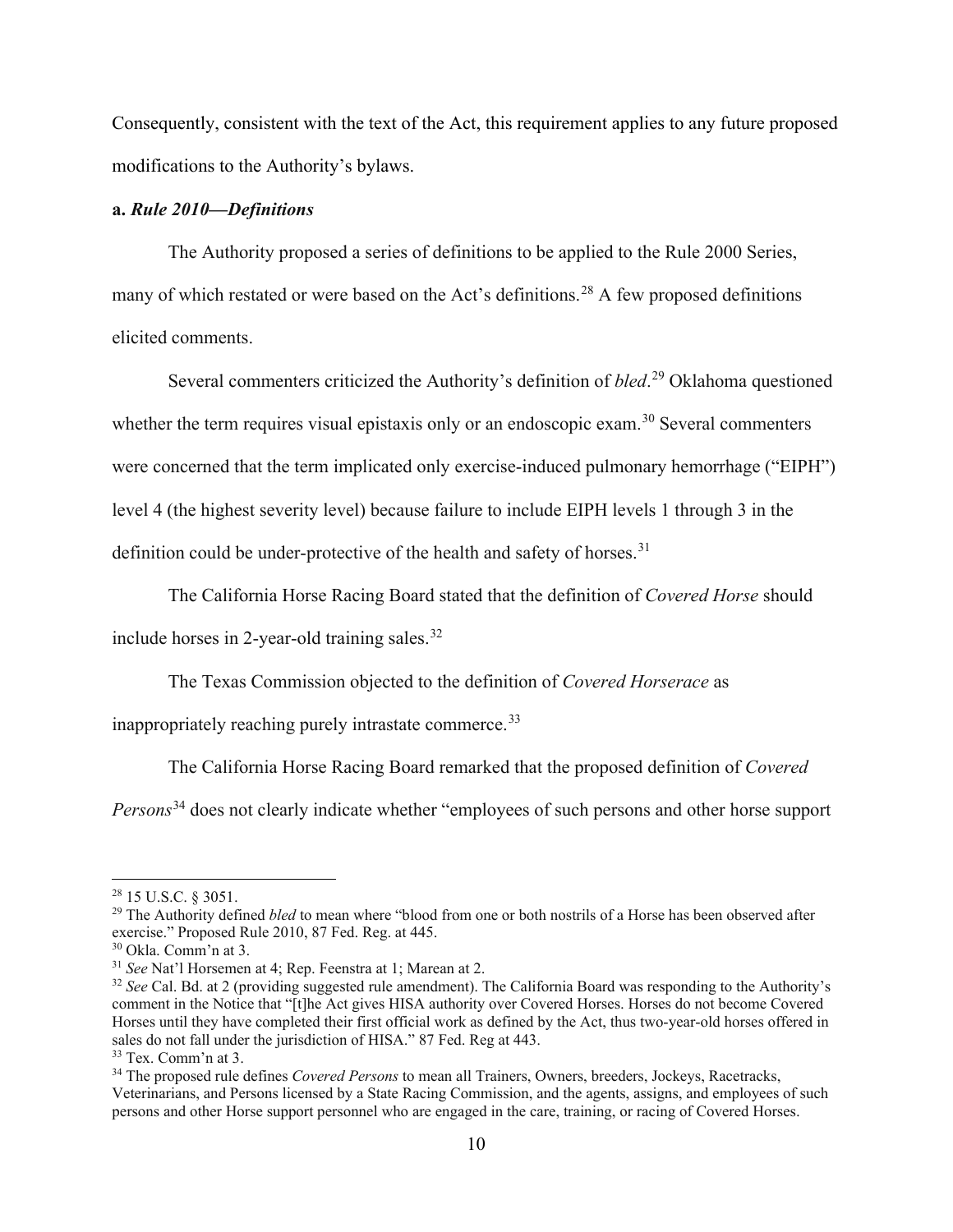personnel" include personnel who were never previously licensed.[35](#page-10-0) The Oklahoma Commission commented that this definition lists breeders but that no state licenses breeders.<sup>[36](#page-10-1)</sup>

The California Horse Racing Board stated that it is unclear whether the proposed definition of *Groom*[37](#page-10-2) includes personnel such as horseshoers, stable employees/hotwalkers, and exercise riders.[38](#page-10-3)

The Oklahoma Commission queried whether the definitions of *Owner* and *Trainer* intentionally omitted their need to be licensed.[39](#page-10-4)

The Indiana Horseracing Commission commented that proposed rules used terminology inconsistently and provided two examples of what it viewed as conflicting or confusing terminology.<sup>[40](#page-10-5)</sup> The Florida Horsemen's Benevolent and Protection Association raised concerns about the definition of *Responsible Person*, which "should be expanded to include the Trainer or Manager at the farm or training facility when the horse is not at the racetrack."<sup>[41](#page-10-6)</sup>

The Jockeys' Guild suggested that the definition of *Jockey* should include a rider of a Covered Horse in Covered Horserace, as well as training of a Covered Horse at a Covered Racetrack, so that training hours are included; it also recommended that the term "exercise rider" be included in the definitions because they are distinct from jockeys.<sup>[42](#page-10-7)</sup>

The Authority responded to the various comments about definitions with a mix of defending certain definitions, typically because they are provided by the Act, as well as openness

<span id="page-10-0"></span><sup>35</sup> *See* Cal. Bd. at 2. 36 *See* Okla. Comm'n at 3.

<span id="page-10-2"></span><span id="page-10-1"></span><sup>&</sup>lt;sup>37</sup> *Groom* is defined as meaning a "Covered Person who is not an Owner, Veterinarian, Trainer, or assistant Trainer but is involved in the care of a Covered Horse."

<span id="page-10-3"></span><sup>38</sup> *See* Cal. Bd. at 2.

<span id="page-10-5"></span><span id="page-10-4"></span><sup>39</sup> *See* Okla. Comm'n at 3. 40 *See* Letter from Indiana Horseracing Commission ("Ind. Comm'n") (Jan. 19, 2022), at 1,

<span id="page-10-6"></span>https://www.regulations.gov/comment/FTC-2021-0076-0027.<br><sup>41</sup> See Fla. Horsemen at 2.

<span id="page-10-7"></span><sup>&</sup>lt;sup>42</sup> *See* Jockeys' Guild at 3.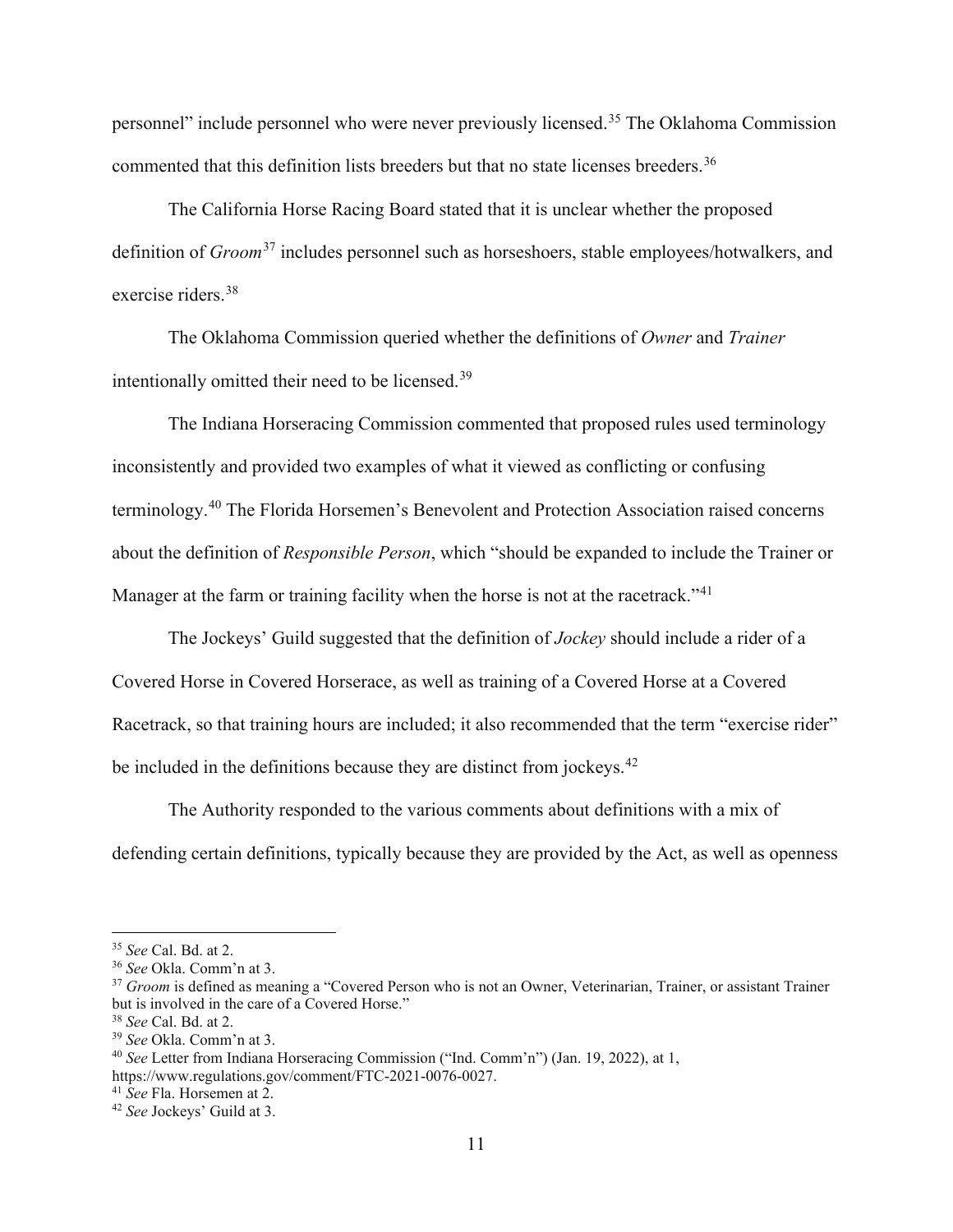to refining other definitions in proposed rule modifications in the future.<sup>[43](#page-11-0)</sup> In the former camp fall the definitions of *Covered Horse*, *Jockey*, and *Trainer*, which the Authority states "are set forth" in the Act and "that definition is controlling."<sup>[44](#page-11-1)</sup> By contrast, with respect to the contention that the definition of *Claiming Race* was unclear, the Authority was persuaded that it could do better: "The Racing Safety Committee will address this comment in future modifications of the rule."[45](#page-11-2) The Authority did not address the Florida Horsemen's proposal for *Responsible Person*, but the Commission notes that the advantage of the definition of the proposed rule is that it identifies a single "responsible person" at any one time (Owner before first Workout; Trainer once in training; Owner again if training ceases); the Florida Horsemen's proposal could create ambiguity about which one person is the Responsible Person if many people could be at any one time. The definition of *bled* received extensive treatment in the Authority's Response. The Authority agreed that only level 4 of EPIH, the most severe form, is covered by its definition of bled: "blood from one or both nostrils of a Horse has been observed after exercise." The Authority contended that covering less severe forms of EPIH in its definition of *bled*, such as through requiring endoscopic examinations of every covered horse after every covered race, would be "impractical."<sup>[46](#page-11-3)</sup>

The Commission finds that the Racetrack Safety proposed rule's definitions are consistent with the Act. The Commission agrees with the Authority that many of the definitions of interest to commenters are provided by the Act itself, and no commenter identified a definition in the proposed rule that conflicts with a definition in the Act. Generally, the fact that a definition could be sharper or clearer is unlikely to result in a finding that its deficiency constitutes a

<span id="page-11-0"></span><sup>43</sup> *See* Authority's Response at 5–6.

<span id="page-11-1"></span><sup>44</sup> *Id.* at 5.

<span id="page-11-2"></span><sup>45</sup> *Id.*

<span id="page-11-3"></span><sup>46</sup> *Id.* at 6.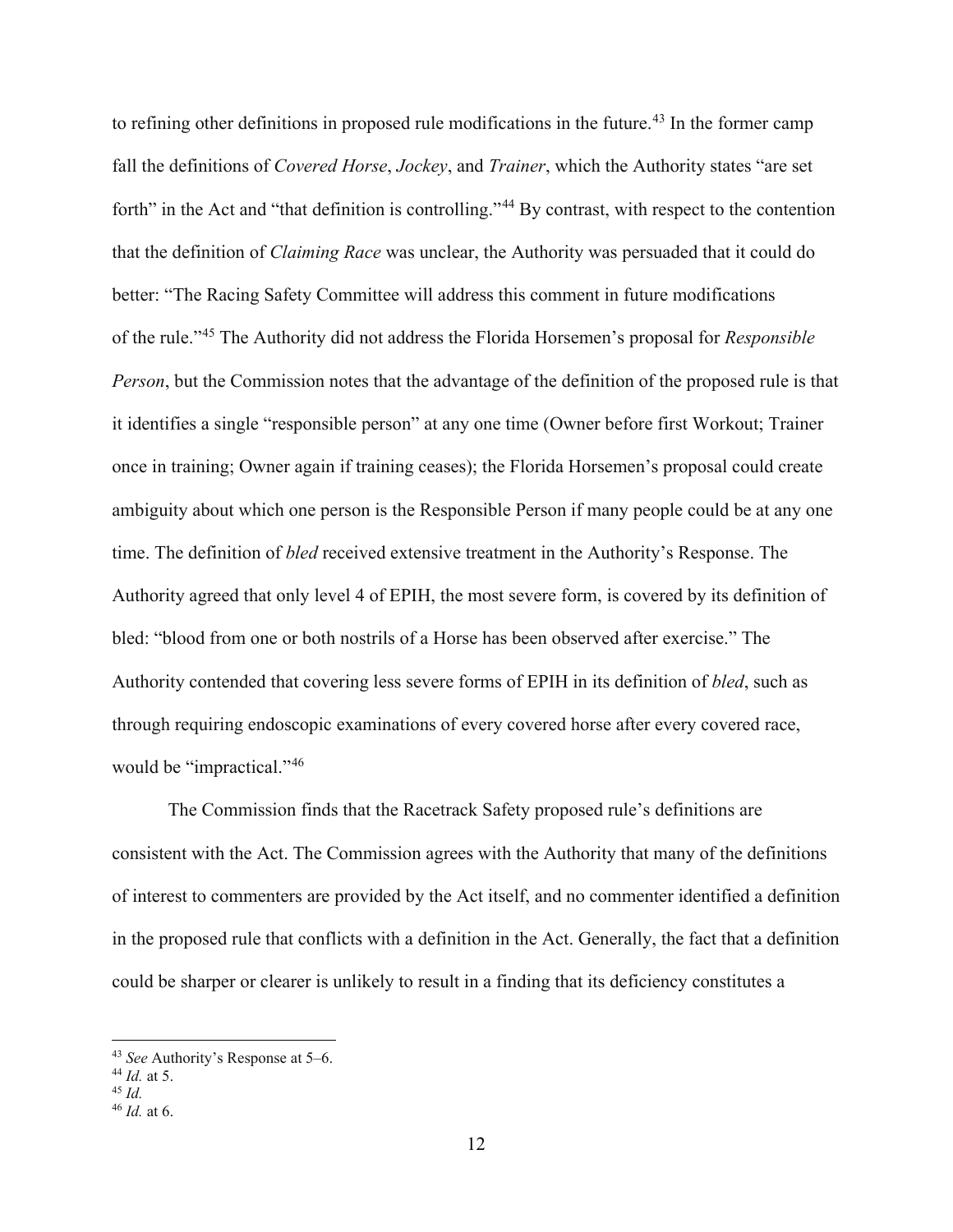conflict with the Act. The Commission would welcome a proposed rule modification that updates *Claiming Race* and any other definitions that experience reveals to be inadequate.

As for the definition of *bled*, which is not defined in the Act, the Authority's proposal to focus principally on the most-severe level of EPIH, which is visible to the human eye, instead of less-severe levels, the detection of which requires substantially more technology and time, finds no apparent inconsistency with any requirement of the Act. Still, if the Commission were presented with information that persuaded the Commission that a program of systematically detecting less-severe levels of EPIH were "*necessary* to protect the health and safety of covered horses," it may issue an interim final rule. 15 U.S.C. § 3053(e) (emphasis added). No such showing has been made to the Commission.

### **b.** *Rule Series 2100—Racetrack Safety Accreditation Program*

In Rule Series 2100, the Authority proposes to establish a mandatory national accreditation program for all U.S. racetracks that conduct Covered Horseraces (as defined in the Act).

#### **1.** *Rule 2110 et seq.—Accreditation Process*

In Rule 2110 et seq., the Authority proposes a phased-in approach to granting Racetrack Safety Accreditation, initially allowing interim or provisional accreditation; if full compliance is not met, the Authority provides provisional accreditation to a racetrack so long as it engages in good-faith efforts to achieve full compliance. Both the California Horse Racing Board and the Jockeys' Guild stated that the Authority should clarify the entity responsible for ensuring racetrack compliance with the safety standards in the accreditation process.<sup>[47](#page-12-0)</sup> The California Horse Racing Board also recommended that the rule provide that state racing commissions

<span id="page-12-0"></span><sup>47</sup> *See* Jockeys' Guild at 3; Cal. Bd. at 1.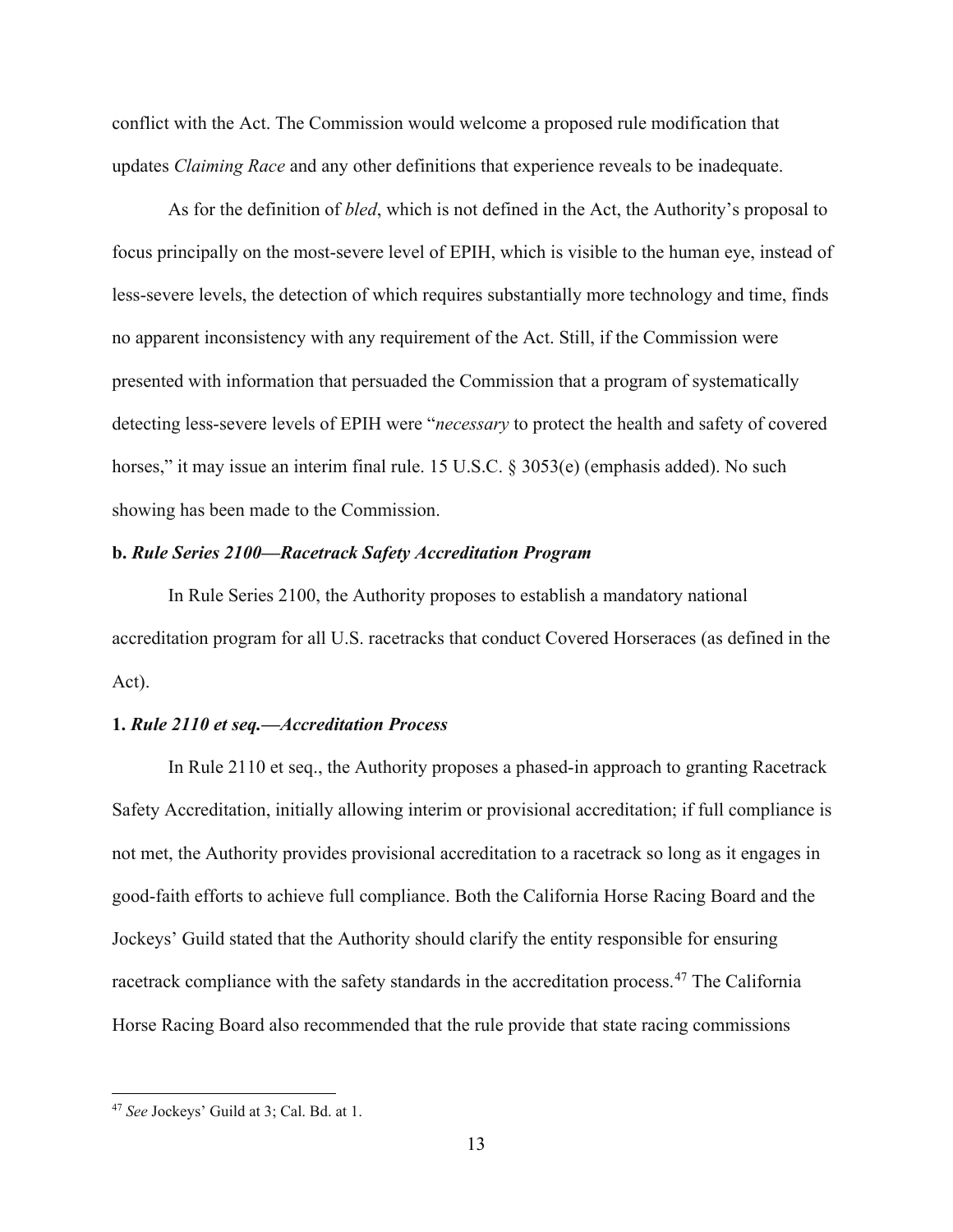should meet or exceed proposed regulatory standards to allow states to maintain stricter requirements.<sup>[48](#page-13-0)</sup> The Jockeys' Guild raised concerns about the standards being used at racetracks automatically granted "interim Racetrack Safety Accreditation" by the Authority.<sup>[49](#page-13-1)</sup> The Texas Commission asserted that the Rule 2110 accreditation process "is designed to put State racetracks out of business" and that accreditation is not a national issue but rather is governed by state regulatory authorities.<sup>[50](#page-13-2)</sup>

The Authority responded that Rule 2112 makes clear that the Authority's Racetrack Safety Committee, which is required by the Act, oversees the accreditation process.<sup>[51](#page-13-3)</sup> As for the possibility of suspending accreditation in emergency situations, the "comment will be taken into consideration by the Authority and the Racing Safety Committee in the future and may be addressed in future proposed rules."[52](#page-13-4) The Authority is also open to reviewing information submitted by state racing commissions in evaluating accreditation, but it does not believe that it can compel such information.<sup>[53](#page-13-5)</sup> The Authority also anticipates providing additional guidance about proposed Rule 2115's requirement of a "satisfactory annual report" from accredited racetracks.[54](#page-13-6)

The Commission finds that the accreditation process of Rule 2110 et seq. is consistent with the Act. The provisions of Rule 2110 et seq. track closely with the statutory language of 15 U.S.C. § 3056(c)(2). Commenters did not identify any aspect of these provisions of the proposed rule that is inconsistent with the Act. The Commission will welcome future proposed rule modifications that the Authority decides to submit in response to the useful comments received.

<span id="page-13-1"></span><span id="page-13-0"></span><sup>&</sup>lt;sup>48</sup> Cal. Bd. at 1.<br><sup>49</sup> Jockeys' Guild at 3.<br><sup>50</sup> Tex. Comm'n at 4.

<span id="page-13-3"></span><span id="page-13-2"></span><sup>51</sup> *See* Authority's Response at 7.

<span id="page-13-4"></span><sup>52</sup> *Id.* at 6.

<span id="page-13-5"></span><sup>53</sup> *See id.* at 7.

<span id="page-13-6"></span><sup>54</sup> *See id.*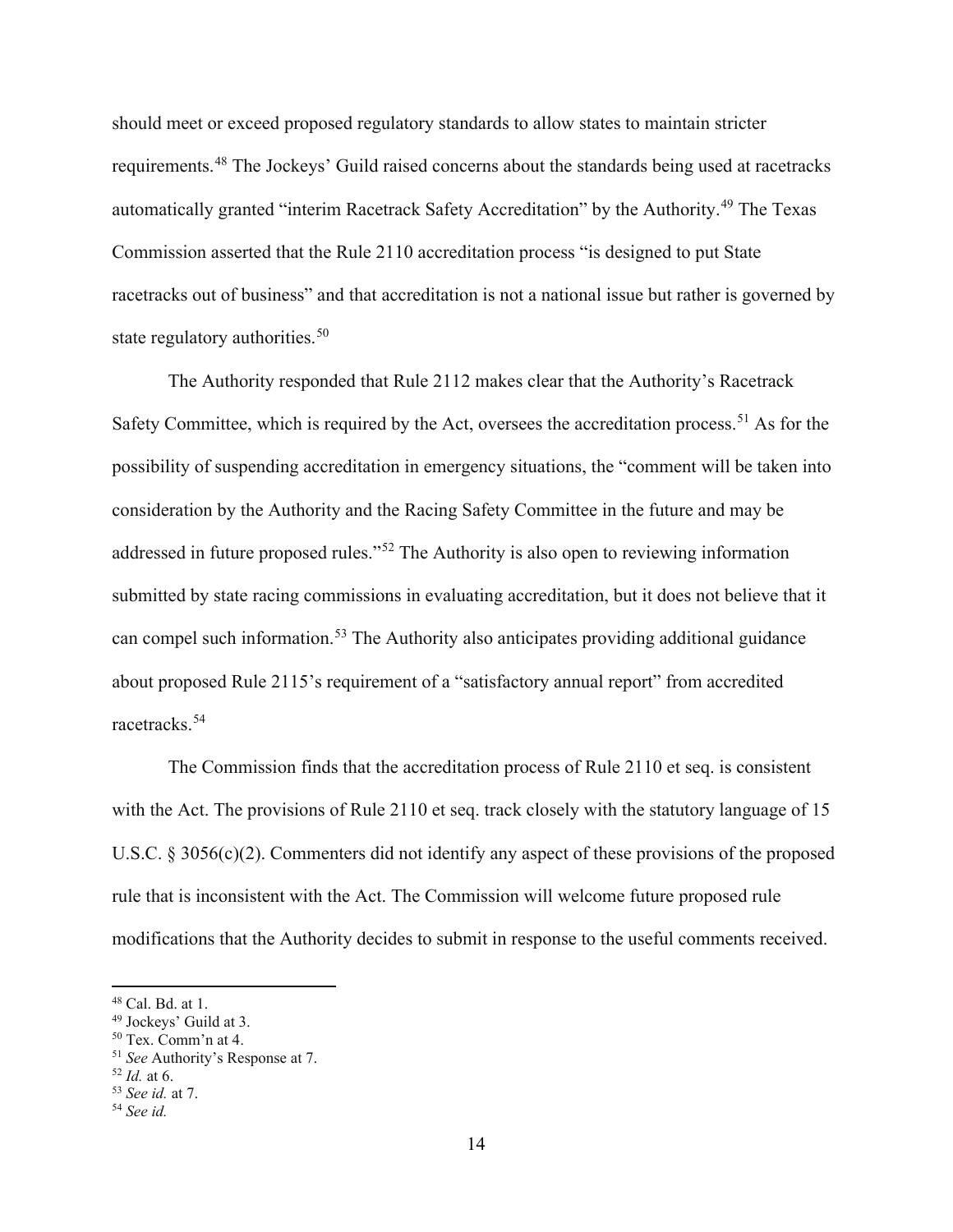## **2.** *Rule 2120 et seq.—Accreditation Requirements*

In Rule 2121, the Authority proposes a Racetrack Safety and Welfare Committee, headed by the Regulatory Veterinarian, to review the circumstances around fatalities, injuries, and racetrack safety issues with the goal of identifying possible contributing risk factors that can be mitigated. The California Board stated that the rule did not clarify for whom the Committee worked or to whom it answered or how the Committee would be funded.<sup>[55](#page-14-0)</sup> The Florida Business Department raised concerns about possible ethical conflicts between the Committee and state racing commissions.<sup>[56](#page-14-1)</sup> The Jockeys' Guild believed that the Committee should include a "jockey" representative," in addition to the jockey, in order to have centralized communications with an organization such as itself.<sup>[57](#page-14-2)</sup> Another commenter raised questions about personnel evaluating track safety and recommended that it be done by medical professionals not directly involved in racing to provide an outside perspective.<sup>[58](#page-14-3)</sup> NAARV stated that the Committee fails to include an Attending Veterinarian, which it claimed would act as the best advocate for horses.<sup>[59](#page-14-4)</sup>

In its response, the Authority stood by its proposal for the Committee. As for the absence of a requirement that a jockeys' representative or an Attending Veterinarian be members of the Committee, the Authority noted that a racetrack may include both on its Committee but that the minimum membership requirements ensure balance and broad representation. Further, "the Racetrack Safety and Welfare Committee is responsible for convening a meeting with the connections of the applicable Covered Horse, which includes the attending veterinarian."[60](#page-14-5) It also stated that racetracks would fund the Committee and that the Committee would answer to,

<span id="page-14-3"></span><span id="page-14-2"></span>

<span id="page-14-1"></span><span id="page-14-0"></span><sup>&</sup>lt;sup>55</sup> Cal. Bd. at 2.<br><sup>56</sup> Fla. Dep't Bus. at 2.<br><sup>57</sup> Jockeys' Guild at 4.<br><sup>57</sup> Jockeys' Guild at 4.<br><sup>58</sup> Letter from Anonymous (Jan. 19, 2022), [FTC-2021-0076-0038], https://www.regulations.gov/comment/FTC-<br>2021-0076-0038.

<span id="page-14-4"></span> $59$  NAARV at 3.

<span id="page-14-5"></span><sup>60</sup> Authority's Response at 8.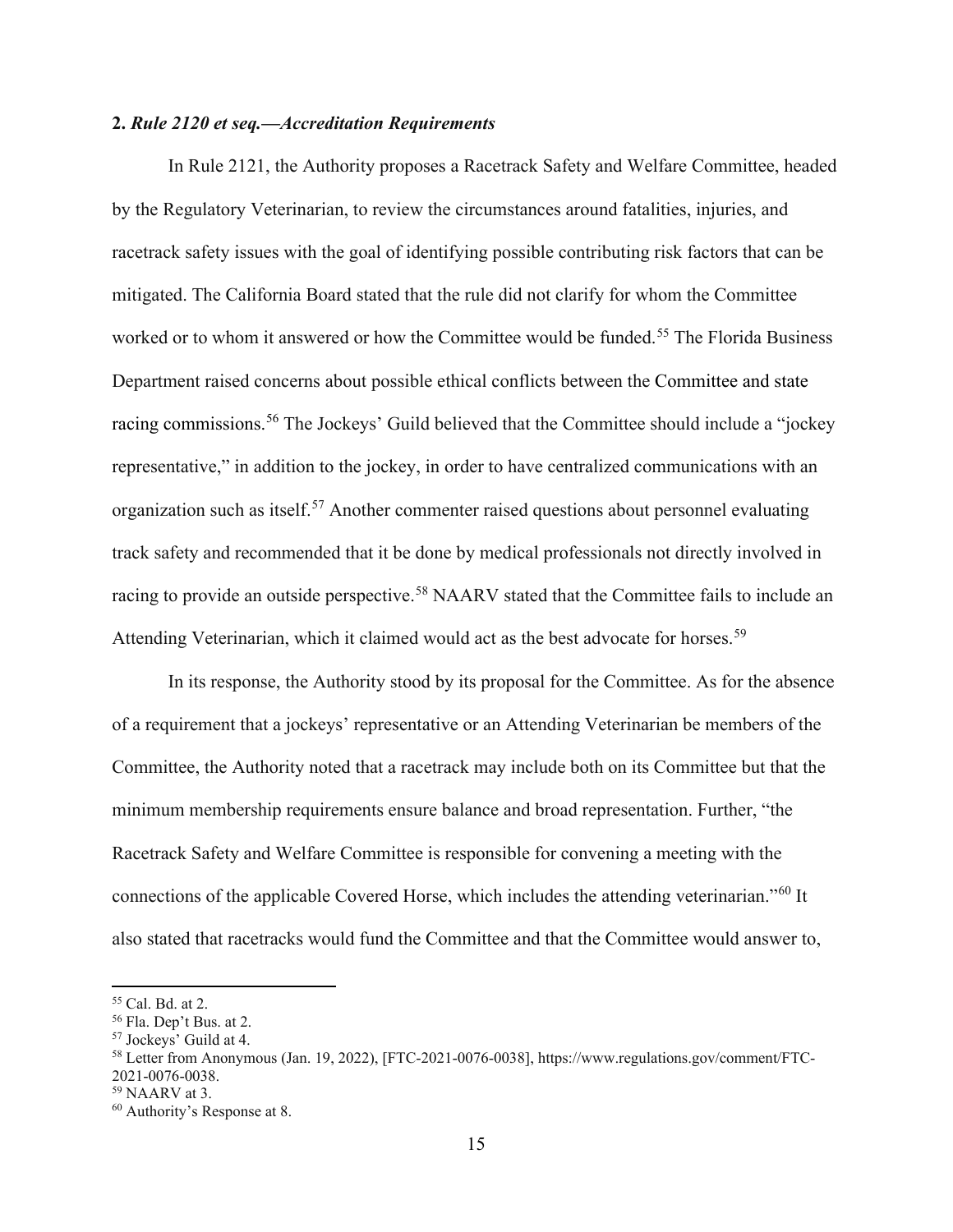and inform the work of, the Authority.

The Commission finds that proposed Rule 2120 et seq. is consistent with the Act. No commenter identified a provision of the Act that is inconsistent with any provision of proposed Rule 2120 et seq., even as many advanced policy arguments for a different composition of the Racetrack Safety and Welfare Committee. The Authority's baseline requirements for the Committee membership, which may be supplemented by individual racetracks as they see fit, form a useful starting point for operationalizing the safety and welfare programs found elsewhere in the provisions of the proposed rule.

#### **3.** *Rule 2130 et seq.—Required Safety Personnel: Safety Director*

In Rule 2130 et seq., the Authority proposes to designate personnel responsible for overseeing risk assessment, risk management, enforcing Authority regulations, overseeing racehorse safety, and interacting with the Authority for Racetrack Safety Accreditation compliance. The Oklahoma Horse Racing Commission criticized these rule provisions as altering or creating positions in an unclear manner and imposing significant costs for the state agency and its veterinarians.<sup>[61](#page-15-0)</sup> The Indiana Commission raised similar concerns about conflicting federal and state regulatory responsibilities by creating new personnel positions without understanding who had responsibility for resolving rule violations.<sup>[62](#page-15-1)</sup> As for Rule 2131 (Safety Director), the Minnesota Racing Commission stated that the reporting of equine fatalities within 72 hours is fine, but injuries may take longer to appear so deserve a longer reporting window.[63](#page-15-2) The Jockeys' Guild expressed concerns that the duties assigned to the "Safety Director" are overly broad, as it is unrealistic for one individual to have all the necessary qualifications, including

<span id="page-15-2"></span><span id="page-15-1"></span>

<span id="page-15-0"></span><sup>&</sup>lt;sup>61</sup> Okla. Comm'n at 3.<br><sup>62</sup> Ind. Comm'n at 4.<br><sup>63</sup> Letter from Minnesota Racing Commission ("Minn. Comm'n") (Jan. 19, 2022), at 8, https://www.regulations.gov/comment/FTC-2021-0076-0029.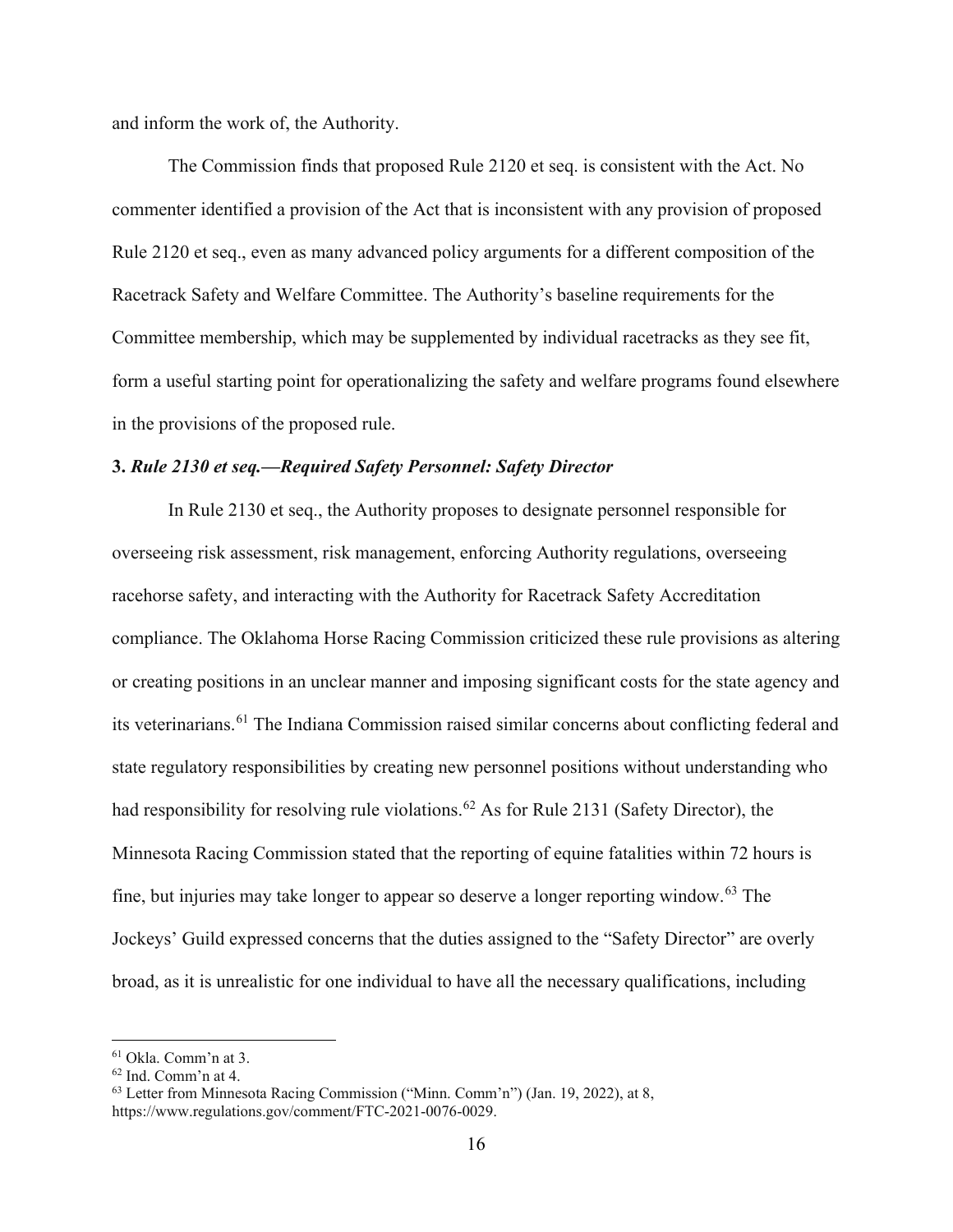knowledge of veterinarian medicine, racetrack safety, risk management, and injury prevention.<sup>[64](#page-16-0)</sup> Both the Washington Commission and Texas Commission stated that this position would duplicate activities already performed by state officials.<sup>[65](#page-16-1)</sup>

As for Rule 2132 (Medical Director), the Jockeys' Guild recommended that the rule be expanded so that the Medical Director "oversee[s] the care and organization of the medical needs of covered persons and invitees while on covered racetracks," and not just jockeys.<sup>[66](#page-16-2)</sup> It further recommended that the Medical Director be a licensed, insured, board-certified physician trained in family practice or in a specialty area such as internal medicine, emergency medicine, or surgical specialties such as orthopedics, neurosurgery, or trauma.<sup>[67](#page-16-3)</sup> A second commenter suggested that the proposed rule's requirement that the Medical Director "[c]oordinate and oversee a comprehensive plan for transportation of an injured rider to the nearest Trauma Level One or Two facility" might conflict with West Virginia's existing scheme,<sup>[68](#page-16-4)</sup> while a third believed rule sub-sections 12 and 13<sup>[69](#page-16-5)</sup> do not belong because they are unrelated to jockey and other worker safety.[70](#page-16-6)

As for Rule 2133 (Stewards), the California Board said that the provisions should cover contractors and not only employees.<sup>[71](#page-16-7)</sup> As for Rule 2134 (Regulatory Veterinarian), the California Board inquires, "Why does the Authority use total handle as opposed to starts as the metric in

<span id="page-16-1"></span><span id="page-16-0"></span><sup>&</sup>lt;sup>64</sup> Jockeys' Guild at 4.<br><sup>65</sup> Letter from Wash. Horse Racing Comm'n ("Wash. Comm'n") (Jan. 17, 2022),

https://www.regulations.gov/comment/FTC-2021-0076-0009; Tex. Comm'n at 4. 66 Jockeys' Guild at 4.

<span id="page-16-3"></span><span id="page-16-2"></span><sup>67</sup> *Id.*

<span id="page-16-4"></span><sup>68</sup> Letter from Anonymous [FTC-2021-0076-0038], at 2.

<span id="page-16-5"></span><sup>69</sup> *See* Notice, 87 Fed. Reg. at 448 ("(12) Develop in writing, subject to annual review and revision as necessary, the Racetrack's Emergency Action Plan, which shall include readiness for medical needs of racing participants, workers, and spectators; (13) Work with local, State, and Federal regulators to standardize the approach and response to pandemic-related issues among riders, workers, and spectators.").

<span id="page-16-6"></span><sup>70</sup> *See* Letter from Anonymous (Jan. 10, 2022), at 2 [FTC-2021**-**0076-0005],

<span id="page-16-7"></span>https://www.regulations.gov/comment/FTC-2021-0076-0005. This anonymous commenter also otherwise praised these provisions of the proposed rules: "Appreciate the update and very well written." *Id.* at 1. <sup>71</sup> *See* Cal. Bd. at 2–3.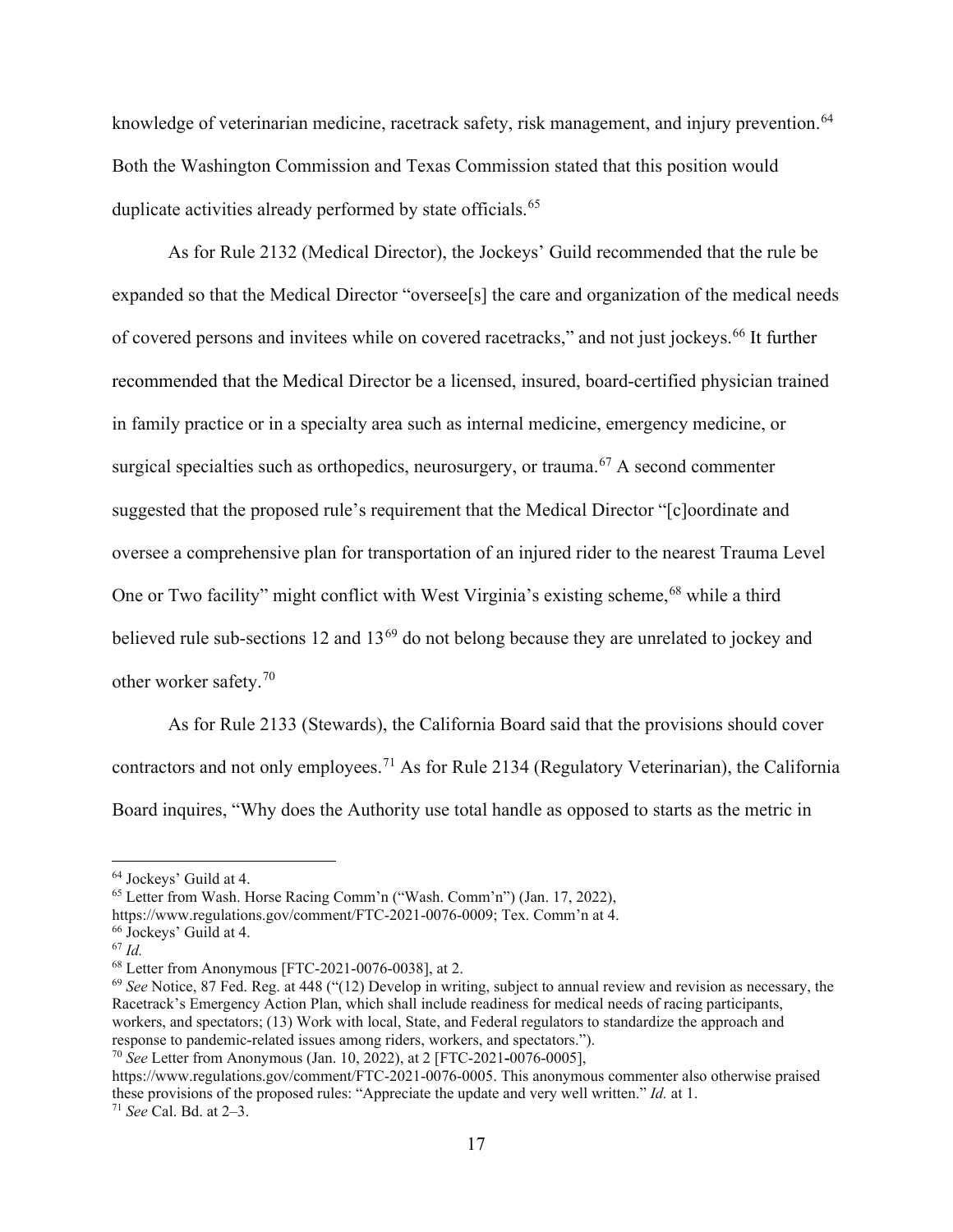this instance?"[72](#page-17-0) The Florida Business Department criticized the rule as vague and seemingly allowing a state to employ only one veterinarian.<sup>[73](#page-17-1)</sup> As to Rule 2135 (Responsibilities and Duties of Regulatory Veterinarian), the California Board said that the Regulatory Veterinarian should be empowered to require diagnostic imaging before a horse is placed on the Veterinarians' List and wonders how the Regulatory Veterinarian will work with state racing commissions in practice.<sup>[74](#page-17-2)</sup> Finally, as for Rule 2136 (Racetrack Safety Officer), the Jockeys' Guild said that the duties currently assigned to the individual as the "Racetrack Safety Officer" are overly broad and unrealistic, as it is unlikely that the individual is going to have all the necessary qualifications; rather, the Safety Officer should work with individuals who are properly trained in each of the respective areas.[75](#page-17-3) Another commenter remarked that the rule is silent as to who pays the officer and to whom the officer reports.[76](#page-17-4)

The Authority reiterated its belief that it struck the right balance with the required personnel and their roles. As for the objection that the Safety Director will have too much on her plate, the Authority noted that she need not perform all of the tasks but rather oversee them: "The Safety Director is not required to personally perform all activities concerning safety and risk management and injury prevention."<sup>[77](#page-17-5)</sup> With respect to the contention that the Medical Director should ensure the safety not only of jockeys but also of others, the Authority is open to the suggestion in future rule modifications: "The Racetrack Safety Committee focused on the medical care of jockeys who are at high risk of injury and had no standardized medical care among racing jurisdictions. Coverage of other individuals may be considered in the future by the

<span id="page-17-1"></span><span id="page-17-0"></span> $\frac{72 \text{ Id. at 3}}{73 \text{ Fla.}}$  Dep't Bus. at 2.

<span id="page-17-4"></span>

<span id="page-17-3"></span><span id="page-17-2"></span><sup>&</sup>lt;sup>74</sup> *See* Cal. Bd. at 3.<br><sup>75</sup> Jockeys' Guild at 5.<br><sup>76</sup> *See* Letter from Anonymous (Jan. 10, 2022), at 1 FTC-2021-0076-0005], https://www.regulations.gov/comment/FTC-2021-0076-0005.

<span id="page-17-5"></span><sup>77</sup> Authority's Response at 10.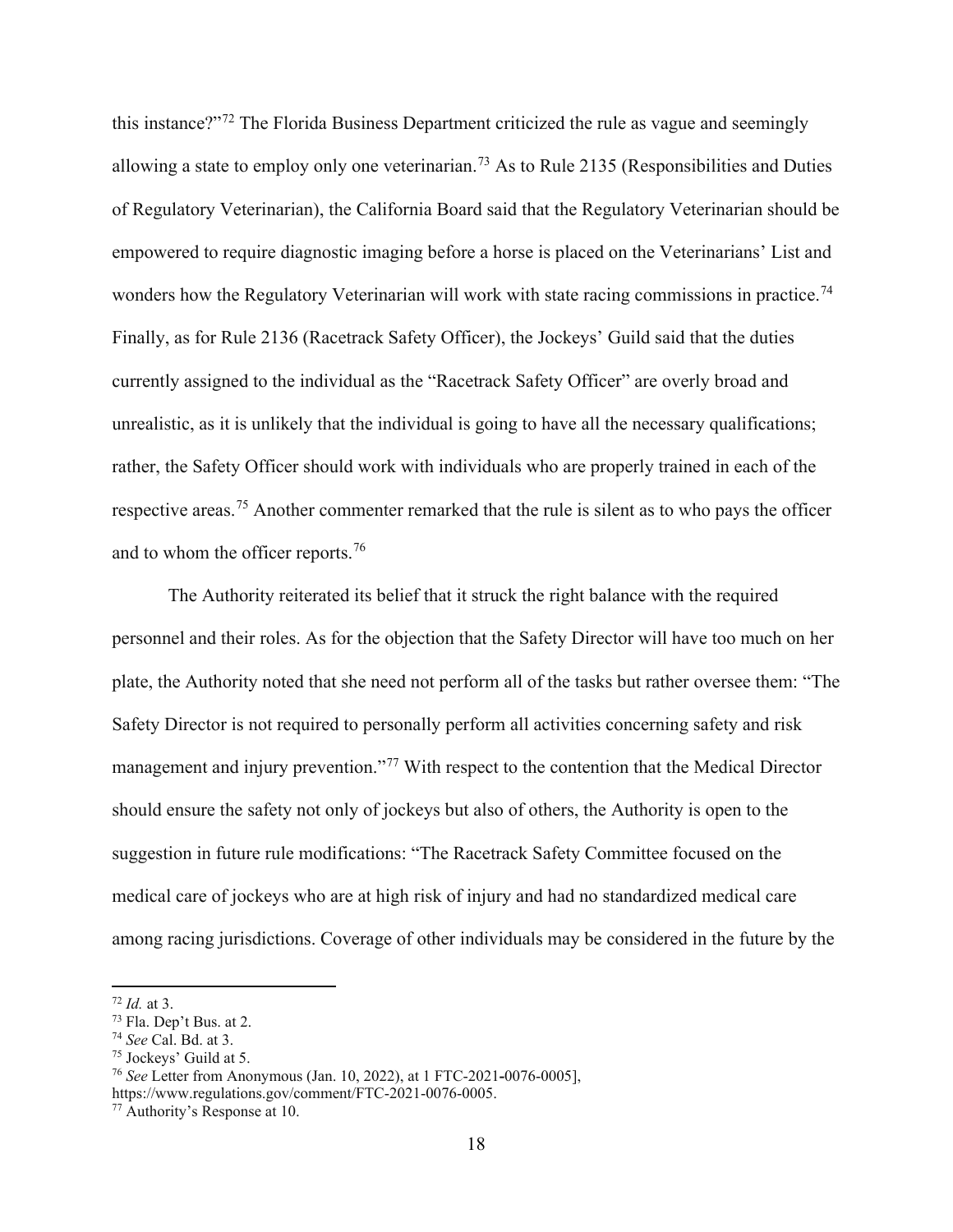Authority."[78](#page-18-0) As for comments suggesting more qualifications (board certification) or fewer qualifications (paramedics) for the Medical Director, the Authority believes that it struck the right balance but is open to future revisions: "These comments address areas that are deserving of further review by the Authority after the initial implementation of the Safety Rules."[79](#page-18-1) The Authority's Response also clarifies that Stewards include contracted as well as employed Stewards and that they enforce only the Authority's rules when the state has not entered into an agreement with the Authority but both the Authority's and state's rules when the state has.<sup>[80](#page-18-2)</sup>

Turning to the Regulatory Veterinarian, the Authority defended its choice of handle for compensation "because wagering handle influences the ability of racetracks to generate income, whereas a reimbursement formula based on starts could penalize smaller racetracks that do not have the ability to generate wagering handle income."<sup>[81](#page-18-3)</sup> As for diagnostic testing, it is not "always useful," but the proposed rule provides "discretion to require further diagnostic testing for removal from the Veterinarians' list."[82](#page-18-4) The Authority likewise expounded on the differences between the Safety Director and the Safety Officer in terms of qualifications and roles.<sup>[83](#page-18-5)</sup>

The Commission finds that Rule 2130 et seq. is consistent with the Act. Establishing clear roles such as Safety Director, Medical Director, Steward, Regulatory Veterinarian, and Safety Officer that are required for a racetrack to achieve and maintain its accreditation materially advances the Act's requirement of establishing "safety and performance standards of accreditation for racetracks." 15 U.S.C. § 3056(c)(2)(A)(i). No commenter identified a provision of the proposed rule that is inconsistent with any provision of the Act, although many

<span id="page-18-4"></span><sup>82</sup> *Id.*at 13

<span id="page-18-0"></span><sup>78</sup> *Id.*

<span id="page-18-1"></span><sup>79</sup> *Id.*

<span id="page-18-2"></span><sup>80</sup> *See id.* at 11–12.

<span id="page-18-3"></span><sup>81</sup> *Id.* at 12.

<span id="page-18-5"></span><sup>83</sup> *See id.* at 13–14.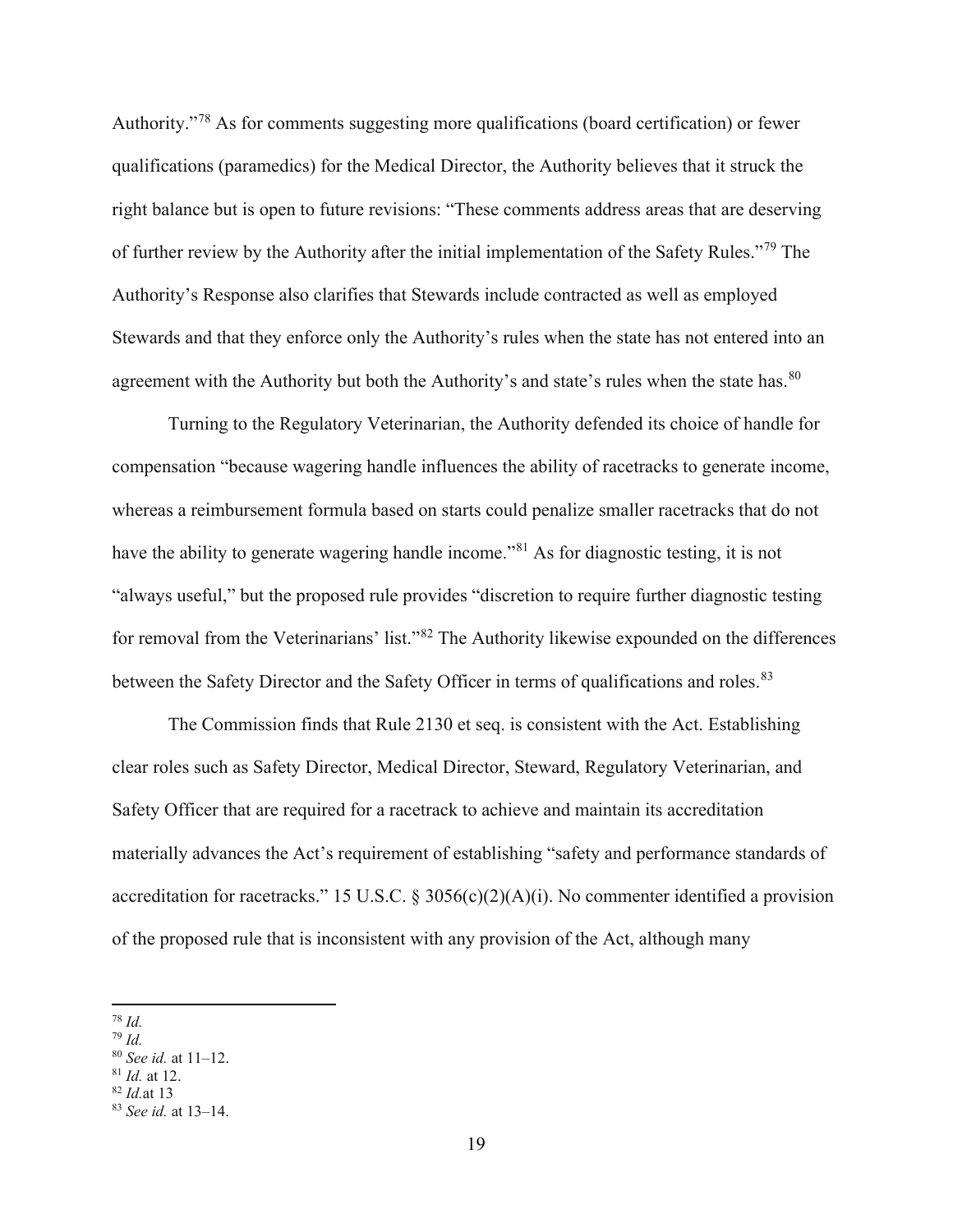commenters made constructive suggestions for improvements that the Authority will consider in future proposed rule modifications.

## **4.** *Rule 2140 et seq.—Racehorse Inspections and Monitoring*

In proposed Rules 2141–2142 (Racehorse Veterinary Inspections and Assessments), the Authority requires that racehorses be inspected by regulatory veterinarians several times to identify and isolate unfit horses. Rule 2143 requires that inspections by a veterinarian determine that horses be found to be in good health and vaccinated for transmissible and life-threatening diseases before they enter a racetrack. The proposal is intended to enhance racehorse, jockey, and racetrack welfare by promoting horse health and avoiding catastrophic injuries.

The Minnesota Racing Commission stated that 72 hours is too short to adequately identify horse injuries (which the Safety Director must do under Rule  $2131(c)(7)$ ), as it often takes  $2-3$  weeks for full diagnosis to be confirmed.<sup>[84](#page-19-0)</sup> PETA commented that bone injuries cannot be identified by simply observing horses and that current technologies can detect bone issues without anesthetizing horses.<sup>[85](#page-19-1)</sup> PETA recommended that each racetrack have an onsite pharmacy to monitor medication use and prevent abuse, a standard practice in Hong Kong.<sup>[86](#page-19-2)</sup> The Texas Commission stated that veterinary inspections (the subject of proposed Rule 2142) and racehorse monitoring (the subject of proposed Rule 2143) are currently enacted as state rules without the need for federal intervention.<sup>[87](#page-19-3)</sup> The Indiana Commission took issue with the veterinarians' ability to scratch horses rather than merely recommend a scratch to a steward and questioned whether the increased record-keeping will provide utility without greater cooperation among

<span id="page-19-0"></span><sup>84</sup> *See* Minn. Comm'n at 22. 85 *See* PETA at 2. 86 *See id.* at 5.

<span id="page-19-1"></span>

<span id="page-19-3"></span><span id="page-19-2"></span><sup>87</sup> *See* Tex. Comm'n at 4.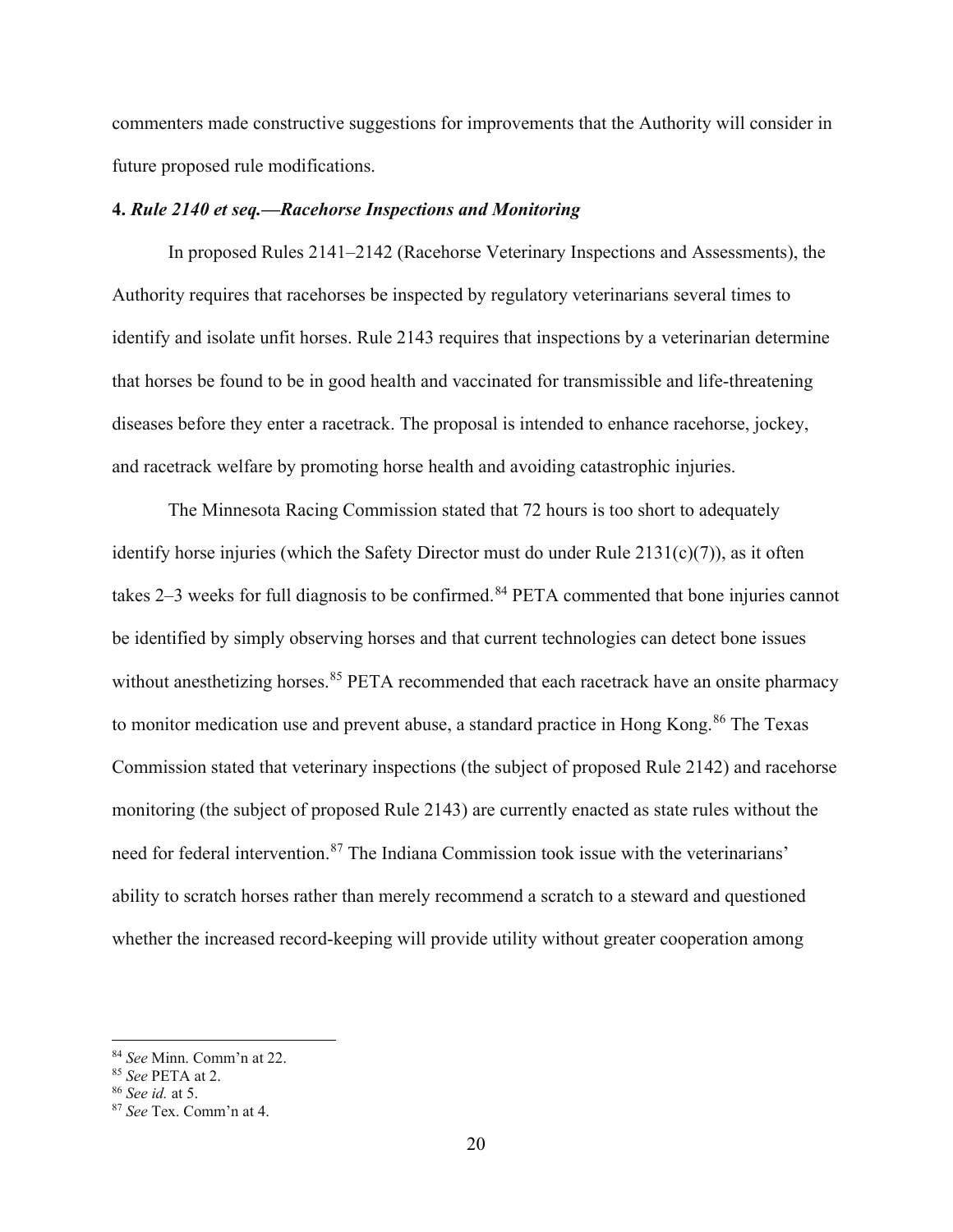jurisdictions and veterinarians.<sup>[88](#page-20-0)</sup>

The Authority unequivocally wants veterinarians and not stewards to scratch horses: "[T]he Regulatory Veterinarian has the authority to scratch a horse. It is not a recommendation to the stewards. The stewards are required to comply with this unconditional authority. The Authority believes this unconditional authority establishes and will maintain a culture of safety at the racetrack."[89](#page-20-1) That this responsibility lies with the Regulatory Veterinarian rather than the Attending Veterinarian (employed by the Owner or Trainer) helps avoid "a conflict of interest."[90](#page-20-2) As for PETA's suggestion of additional on-site detection technology, the Authority is open to exploring such requirements in the future but thinks that they currently have a "high cost/benefit ratio."<sup>[91](#page-20-3)</sup> So too with the suggestion that proposed Rule 2142(d) swap "may place" for "shall place" for the Veterinarians' List for horses identified as at-risk during training: Such a swap "could potentially enhance racehorse safety, [so it] will therefore be considered in future modifications of the rules."[92](#page-20-4) With respect to the asserted need for better technology to facilitate sharing of the data gathered while monitoring horses, the "Authority is planning to develop technological applications to assist in reporting and compliance."[93](#page-20-5)

The Commission finds that Rule 2140 et seq. is consistent with the Act. It creates a sensible process for identifying potential health deficiencies and monitoring horses to ensure their safety and that of their riders. It will require significant implementation efforts to make the proposed rule's provisions work in practice, which the Authority recognized in its responses, and it may be improved with time and experience. In any event, no commenter identified any way in

<span id="page-20-0"></span><sup>88</sup> *See* Ind. Comm'n at 4.

<span id="page-20-1"></span><sup>89</sup> Authority's Response at 14–15.

<span id="page-20-2"></span><sup>90</sup> *Id.* at 15.

<span id="page-20-3"></span><sup>91</sup> *Id.*

<span id="page-20-4"></span><sup>92</sup> *Id.* at 17.

<span id="page-20-5"></span><sup>93</sup> *Id.*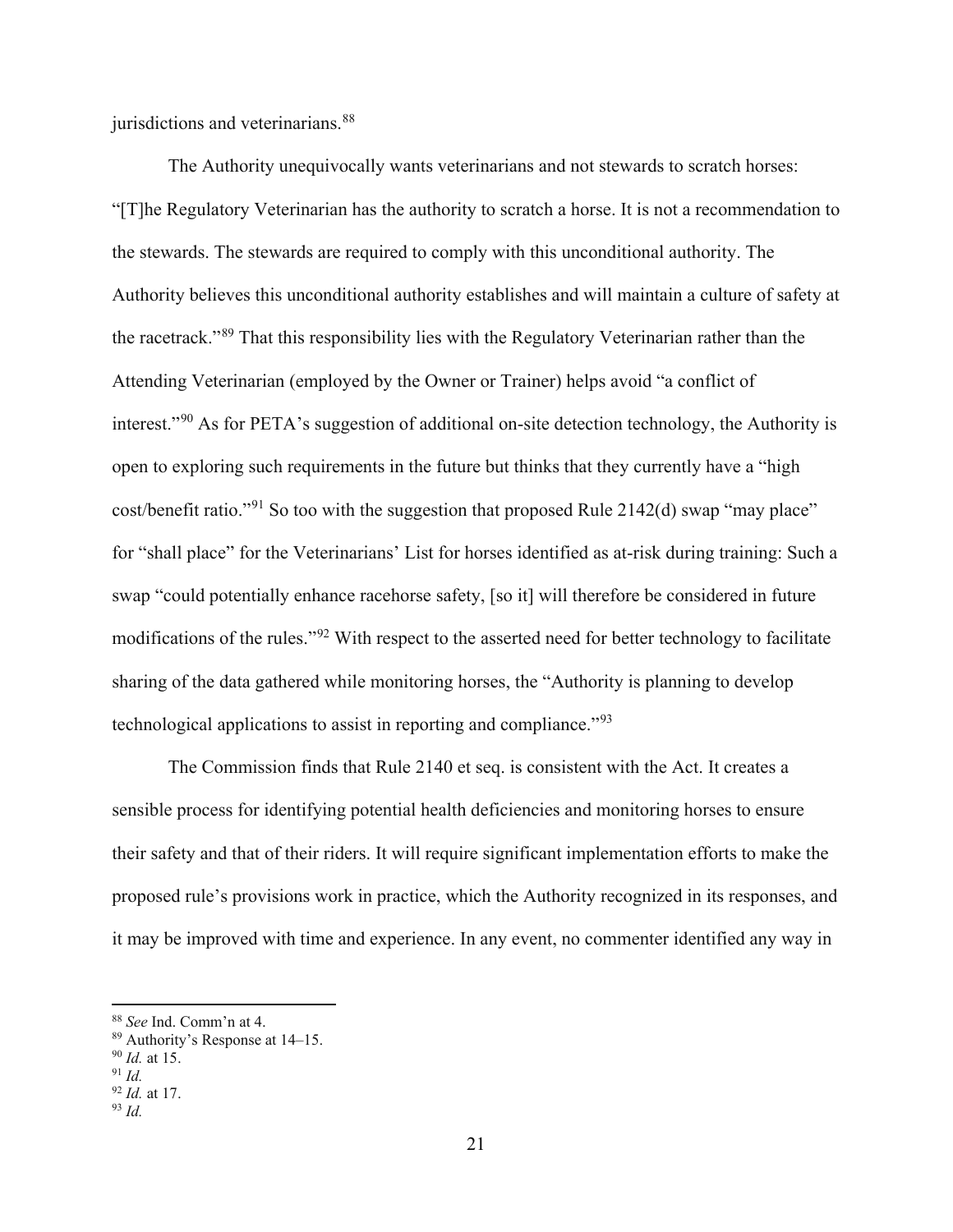which the proposed rule provisions on racehorse inspections and monitoring was inconsistent with the Act.

## **5.** *Rule 2150 et seq.—Racetrack and Racing Surface Monitoring and Maintenance*

The Authority's proposed Rule 2150 et seq. requires that racetracks be designed, configured, tested, maintained, and monitored to optimize the racing surface for safety of the racehorse and jockey. Both the Oklahoma Horse Racing Commission and the Jockeys' Guild complained that this section fails to adequately explain the rail requirements and could prove too expensive.<sup>[94](#page-21-0)</sup> The Animal Welfare Institute commented that dirt tracks commonly used in the United States are less safe than turf or synthetic surfaces used on European tracks and increase the likelihood of horse injuries; it criticized the Authority for removing a provision in an earlier draft proposal that would have required racetracks to consider installing synthetic racing surfaces.<sup>[95](#page-21-1)</sup>

The Authority replied that data will drive its decisions: "The Authority and the Racetrack Safety Committee believe that surface monitoring via data collection is critical in identifying factors that contribute to equine injuries. The Authority has reduced the specific information required to be collected and reported to the Authority to those items most impactful to surface monitoring and most common to current racetrack practices. The Authority plans to develop electronic applications that will speed and facilitate the process for racetracks to report data. The Racetrack Safety Committee plans to issue Guidance to address compliance with these rules."[96](#page-21-2) The suggestion to require synthetic surfaces could come in the future, but for now the Authority "considered [it] premature without sufficient data."[97](#page-21-3) The Authority is also open to

<span id="page-21-0"></span><sup>94</sup> Okla. Comm'n at 4; Jockeys' Guild at 5. 95 *See* Animal Welfare Inst. at 2–3. 96 Authority's Response at 18.

<span id="page-21-2"></span><span id="page-21-1"></span>

<span id="page-21-3"></span><sup>97</sup> *Id.*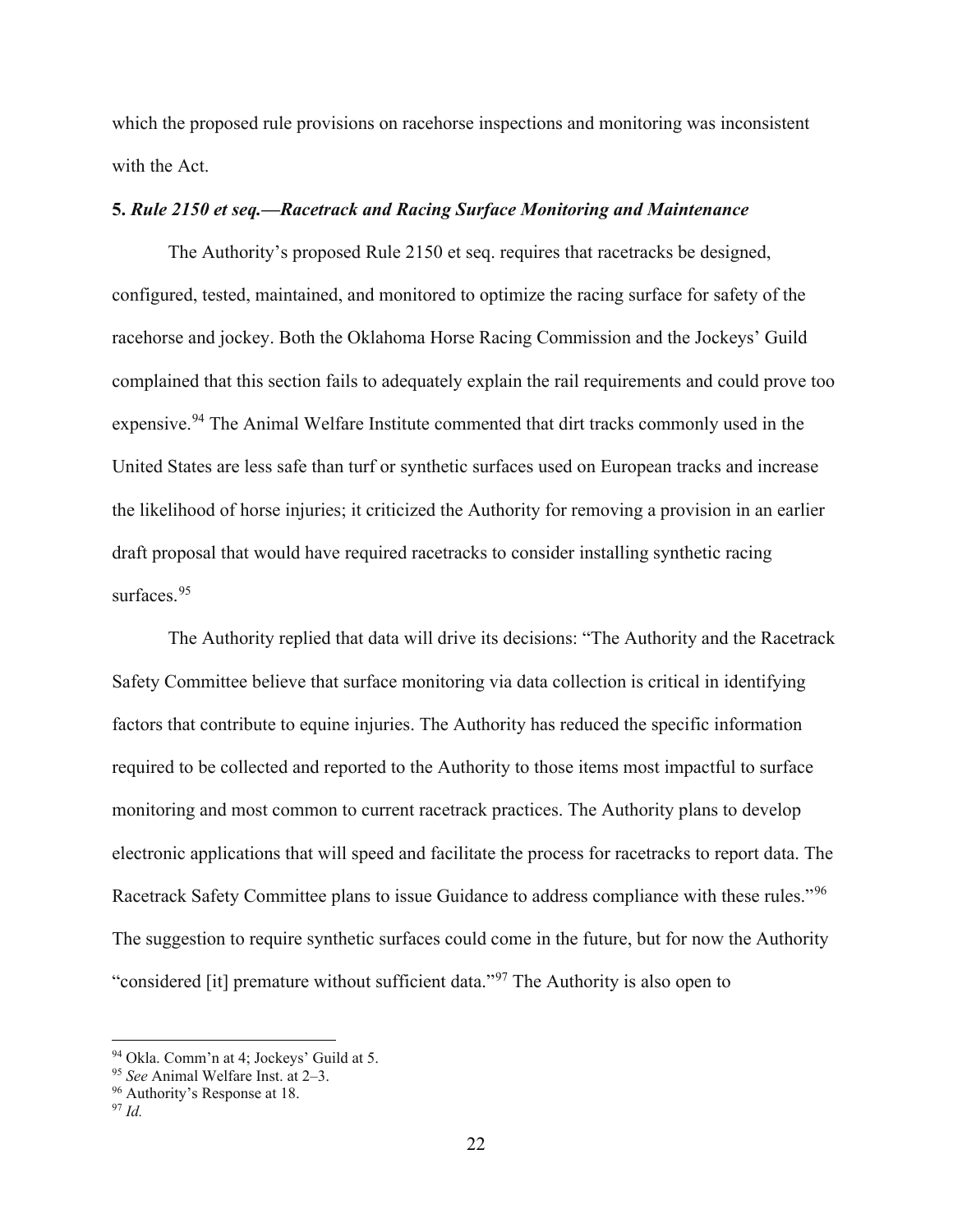"consider[ing] whether future rule modifications should include the mandatory use of lights and siren and whether personnel responsible for activating the system should be designated by the Racetrack Safety Rules or the Racetrack."[98](#page-22-0)

The Commission determines that proposed Rule 2150 et seq. is consistent with the Act. Racing surfaces and surrounding physical features such as rails and gaps play key roles in safety for horses and humans alike, as the Act recognized in suggesting "requirements for track surface design and consistency and established standard operating procedures related to track surface, monitoring, and maintenance (such as standardized seasonal assessment, daily tracking, and measurement)." 15 U.S.C. § 3056(b)(3)(B). Although an eventual requirement that racetracks install artificial racetrack surfaces could be warranted by data collection, the Authority's decision not to require artificial racetrack surfaces at this point is not inconsistent with the Act. No commenter identified any other inconsistency as between these proposed rule provisions and the Act.

#### **6.** *Rule 2160 et seq.—Emergency Preparedness*

The Authority's proposed Rule 2160 et seq. includes accreditation requirements that racetracks sufficiently undertake various emergency preparedness steps regarding catastrophic injuries, fire safety, hazardous weather, infectious disease outbreaks, and emergency drills. One commenter stated that tracks have found modified SUVs or similar vehicles to be better able to provide care on racetracks than standard ambulances that drive poorly on racetracks.<sup>[99](#page-22-1)</sup> Racetrack Medical Professionals raised concerns about the proposed provisions regarding EMS, credentialed persons, and incident response procedures and recommended that medical advisors

<span id="page-22-0"></span><sup>98</sup> *Id.* at 19.

<span id="page-22-1"></span><sup>99</sup> *See* Letter from Anonymous (Jan. 18, 2022) [FTC-2021-0076-0012], https://www.regulations.gov/comment/FTC-2021-0076-0012.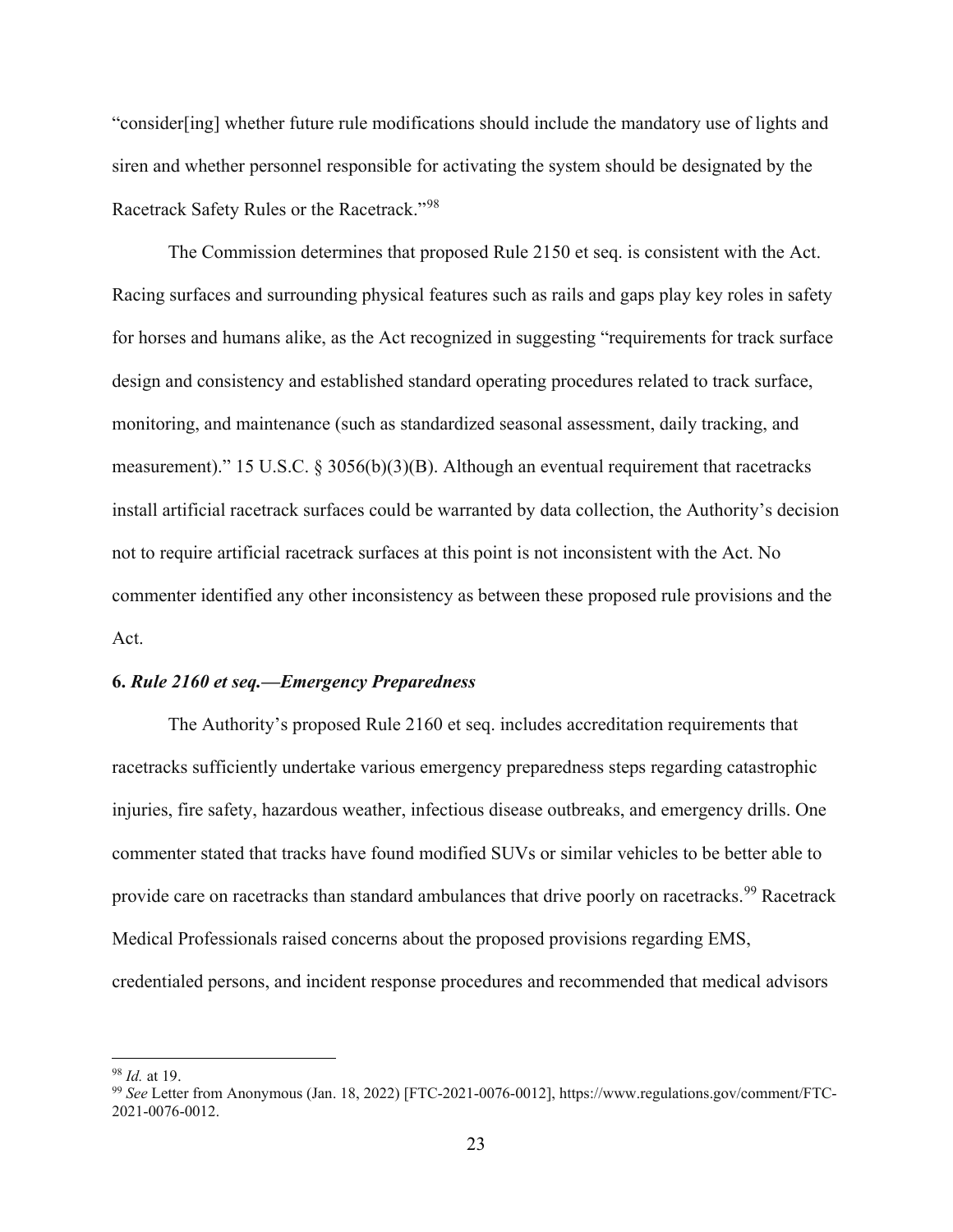form a sub-committee to properly implement appropriate racing safety practices.<sup>[100](#page-23-0)</sup> The Texas Commission commented that emergency procedures in proposed Rule 2160 are currently enacted as state rules without the need for federal intervention.<sup>[101](#page-23-1)</sup> Comments were also received stating that the proposed procedures involve "return to play" considerations, which may be outside of most EMS training and against some states' licensing medical practice; one commenter suggested that concussion-management protocols be developed and maintained by trained providers and that a safety committee be established to develop these recommendations.<sup>[102](#page-23-2)</sup> Another commenter believed proposed rules covered most situations except for EIPH, stating that it is a serious concern since 80% of horses in training bleed from their lungs, and recommended that race day LASIX treatment not be prohibited since LASIX is the best treatment for EIPH.<sup>[103](#page-23-3)</sup> Comments also stated that portions of the proposed rule conflicted with West Virginia trauma and EMS requirements and suggested clarifying the rule to require the presence of Advanced Life Support during activity hours.<sup>[104](#page-23-4)</sup>

The Authority expressed openness to improving these rules as data and experience indicate.<sup>[105](#page-23-5)</sup> No comments were received on Rule 2161 (Emergency Drills) or Rule 2163 (Fire Safety), and the remaining proposed rule provisions received suggestions ranging from a scrivener's error<sup>[106](#page-23-6)</sup> (which is corrected in the final version of this Racetrack Safety rule) to the Advanced Life Support suggestion, which the Authority will consider in future rule

<span id="page-23-0"></span><sup>100</sup> Letter from Racetrack Medical Professionals (Jan. 19, 2022), at 2–3, https://www.regulations.gov/comment/FTC-2021-0076-0037. 101 *See* Tex. Comm'n at 4.

<span id="page-23-2"></span><span id="page-23-1"></span><sup>102</sup> Letter from Anonymous (Jan. 18, 2022) [FTC-2021-0076-0011], https://www.regulations.gov/comment/FTC-2021-0076-0011. 103 *See* Letter from Jim Prendergast (Jan. 18, 2022), https://www.regulations.gov/comment/FTC-2021-0076-0016.

<span id="page-23-4"></span><span id="page-23-3"></span> $104$  Letter from Anonymous, at 2 [FTC-2021-0076-0038].

<span id="page-23-5"></span><sup>105</sup> *See* Authority's Response at 19–22.

<span id="page-23-6"></span><sup>&</sup>lt;sup>106</sup> In proposed Rule 2165, the word "symptoms" should actually be the word "signs."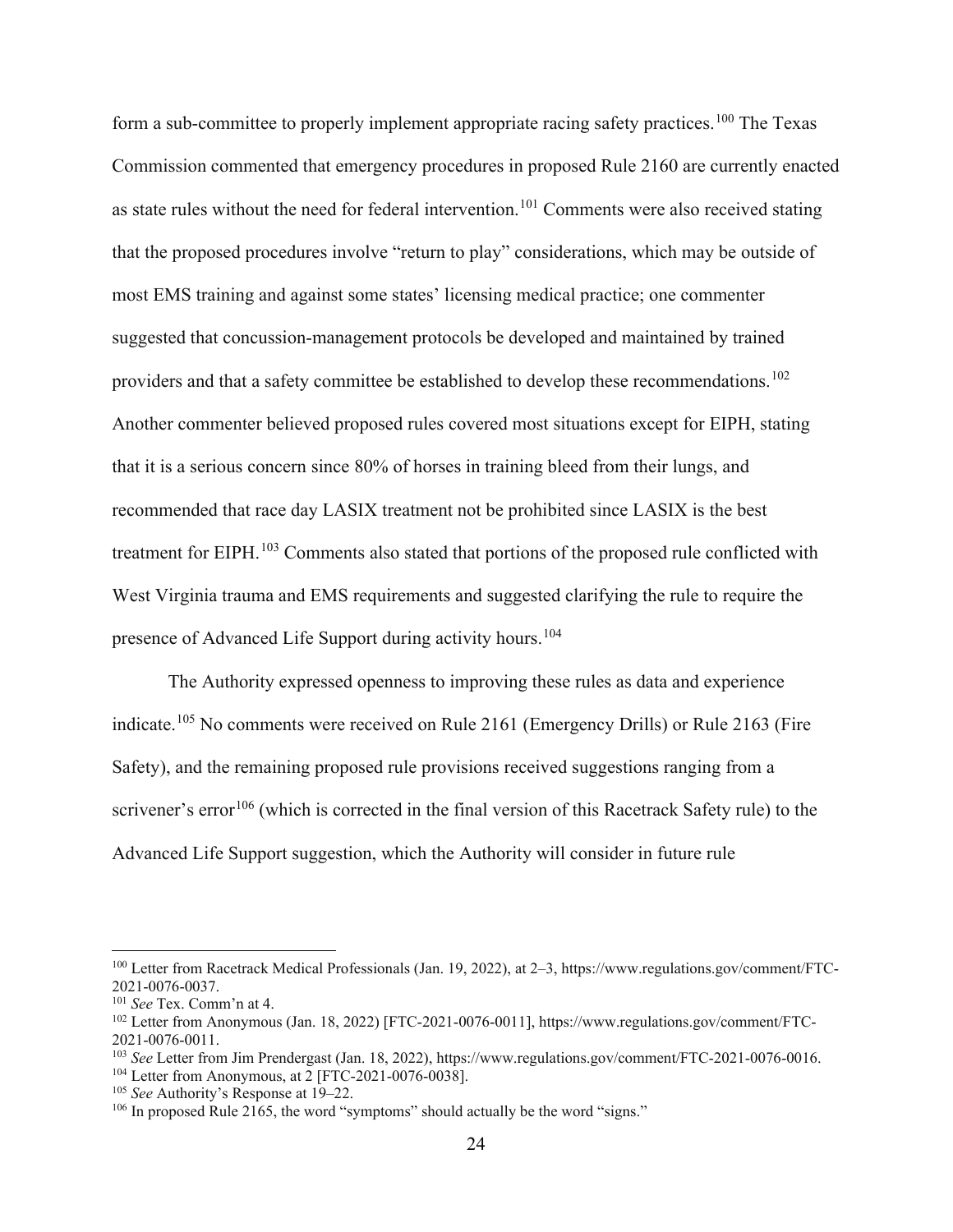modifications.[107](#page-24-0) As for who will be responsible for reporting accidents, the Authority noted that proposed Rule 2167 puts the onus on the racetracks and that submissions of such data to the Authority will be made in accordance with forthcoming Authority guidance.<sup>[108](#page-24-1)</sup>

The Commission determines that Rule 2160 et seq. is consistent with the Act. Emergencies present a huge risk to the safety of racing participants, and planning for the most common of them, from hazardous weather to fire to loose horses, advances the Act's goals. The required presence of equine and human ambulances with adequate staffing provides an immediate safety improvement, while the proposed rule's emphasis on data collection is vitally important for increasing safety over time. No commenters identified any way in which the proposed rule's provisions are inconsistent with the Act.

## **7.** *Rule 2170—Necropsies*

The Authority's proposed Rule 2170 requires that a necropsy (i.e., equine autopsy) be performed on all horses that die or are euthanized at covered racetracks and training centers, outlines the kinds of necropsies acceptable to the Authority, unifies necropsy examination standards, and requires the reporting of examination results. The Animal Welfare Institute strongly favors this rule, asserting that collecting data from necropsies is critical to showing how track conditions can cause injuries.<sup>[109](#page-24-2)</sup> The Kentucky Horse Racing Commission raised concerns about the inability to determine the root cause of a horse's death from field necropsies as well as payment issues. [110](#page-24-3)

The Authority expressed openness to strengthening Rule 2170 moving forward. As for

<span id="page-24-0"></span><sup>107</sup> *See* Authority's Response at 20–21.

<span id="page-24-1"></span><sup>&</sup>lt;sup>108</sup> *See id.* at 21.<br><sup>109</sup> *See* Animal Welfare Inst. at 2.

<span id="page-24-3"></span><span id="page-24-2"></span><sup>&</sup>lt;sup>110</sup> Letter from Kentucky Horse Racing Commission ("Ky. Comm'n") (Jan. 18, 2022), at 1, https://www.regulations.gov/comment/FTC-2021-0076-0015.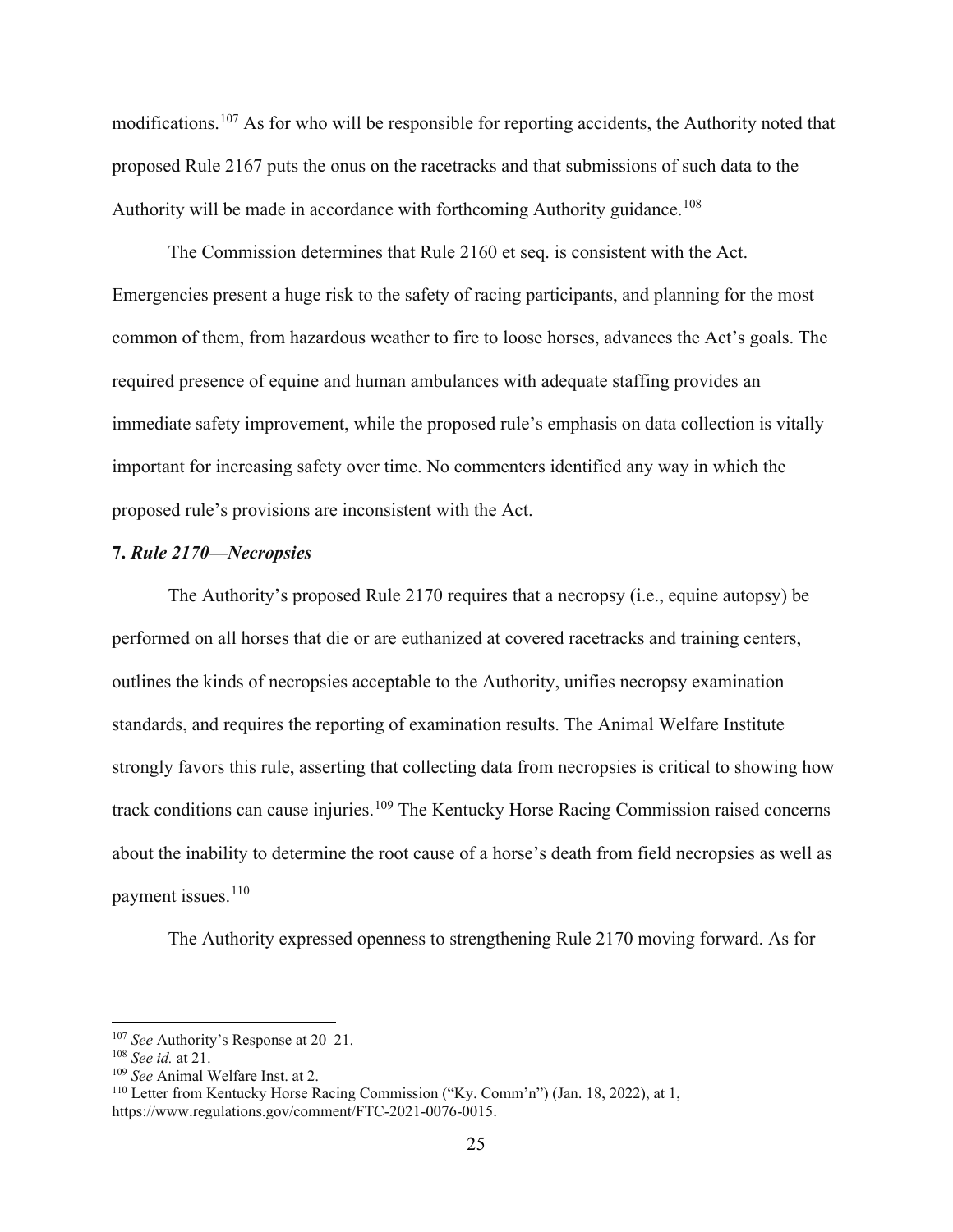the concern about field necropsies: "The rule addresses situations in which there is no appropriate facility available and the only veterinarian with the expertise to carry out a necropsy is the attending veterinarian. The requirements of Rule 2170 are a part of Racetrack accreditation. Ultimately, the Racetrack is responsible for compliance and cost. However, if other parties are currently paying for these costs, there is no prohibition on those parties incurring the cost."<sup>[111](#page-25-0)</sup>

The Commission finds that Rule 2170 is consistent with the Act. Like other datagathering mechanisms, identifying the cause of death of a horse is the first step at preventing other horses from suffering the same fate, so requiring necropsies to be done in as effective a way as possible will further the Act's goals. No commenter identified an inconsistency between the proposed rule's necropsies provisions and the Act.

## **8.** *Rule 2180 et seq.—Safety Training and Continuing Education*

The first part of the Authority's proposed Rule 2180 et seq. requires that participating state racing commissions use a uniform, national trainer's test as part of the requirements for a person to become a trainer, while the second part requires persons responsible for racehorse or racetrack management to take continuing education. Both the National Horsemen and U.S. Rep. Randy Feenstra of Iowa stated that the Authority violated the Act by delegating its educational responsibilities to state racing commissions.<sup>[112](#page-25-1)</sup> The Washington Horse Racing Commission stated that the national trainer test would be difficult to implement because state rules vary on issues not covered in the Act and suggested that the HISA test be part of, but not made to substitute for, each state's test.<sup>[113](#page-25-2)</sup> The Association of Racing Commissioners International

<span id="page-25-0"></span><sup>&</sup>lt;sup>111</sup> Authority's Response at 23.

<span id="page-25-1"></span><sup>112</sup> *See* Nat'l Horsemen at 3; Rep. Feenstra at 1.

<span id="page-25-2"></span><sup>113</sup> *See* Wash. Comm'n at 1.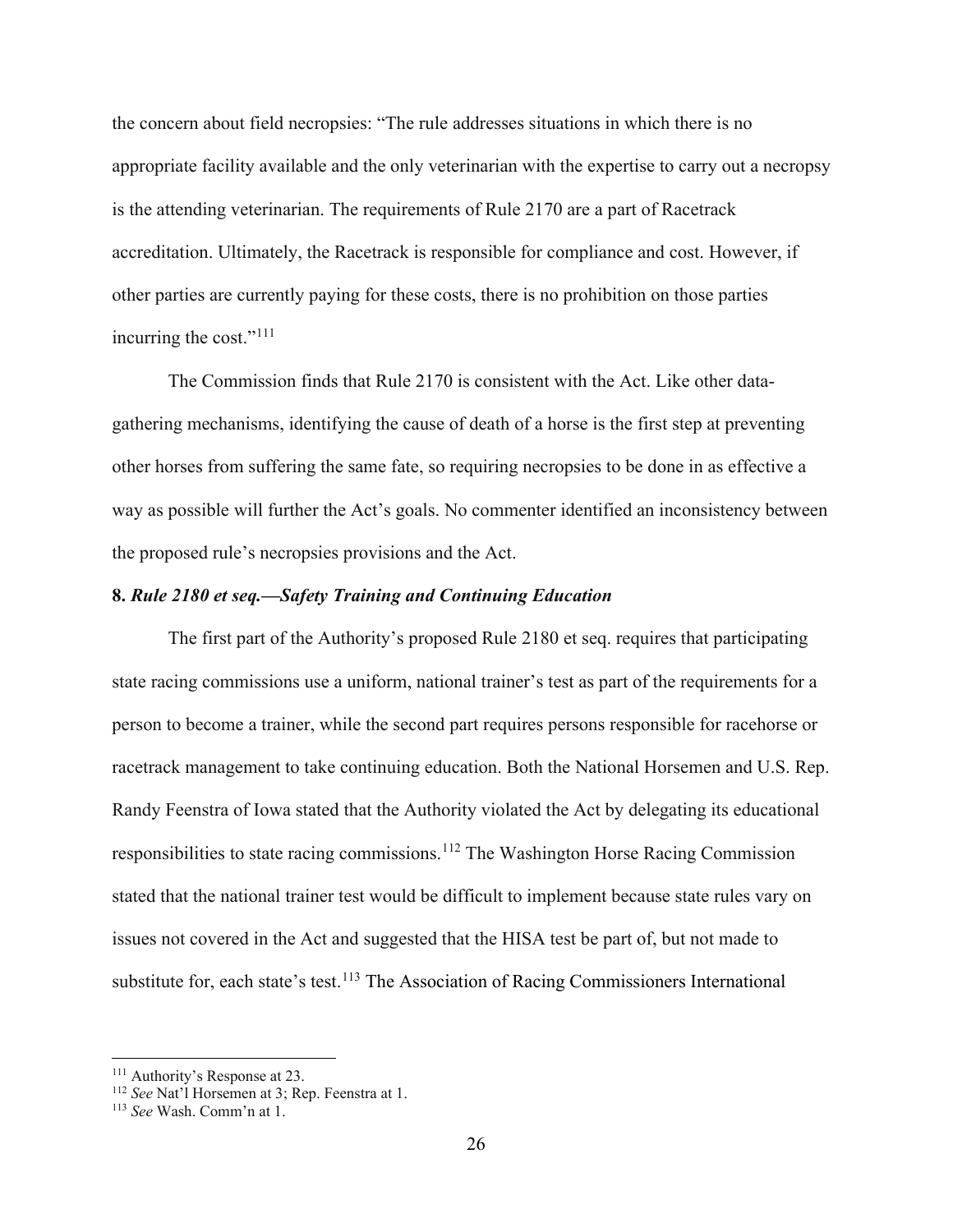recommended that a uniform, national trainer's test be removed from the Authority's responsibilities.<sup>[114](#page-26-0)</sup>

In its response to the Washington Commission's concerns, the Authority replied that the "accreditation requirement is subject to a State racing commission entering into a voluntary agreement with the Authority. If a state elects to enter into such an agreement, it may revise its own rules, if necessary. The Authority plans to issue Guidance to the state racing commissions regarding the National Trainers Test before the effective dates of the Racetrack Safety Rules."[115](#page-26-1) The Authority also clarified that the two hours of continuing education for jockeys is required annually, not before each meet.<sup>[116](#page-26-2)</sup> As for its plans to develop continuing education with respect to states that do not enter into an agreement with the Authority: "In the future and consistent with the Act, the Authority is planning to propose rules relating to a program of research and education." Moreover, the Authority plans to "issue Guidance that will address the development of centralized education resources, the funding and development of education resources, and compliance monitoring. The Guidance will also provide guidelines for the use of on-line courses. For purposes of clarity, future proposed rules will clarify that courses for certain covered persons must be available in both English and Spanish, and that those covered persons may take the course in their preferred language."<sup>[117](#page-26-3)</sup>

The Commission finds that proposed Rule 2180 et seq. is consistent with the Act. For these provisions, unlike for most others, commenters did attempt to identify an inconsistency between the proposed rule and the Act, namely that, by allegedly "delegating its educational

<span id="page-26-0"></span><sup>&</sup>lt;sup>114</sup> *See* ARCI at 5; see also Minn. Comm'n at ; Cal. Bd. .

<sup>115</sup> Authority's Response at 24.

<span id="page-26-2"></span><span id="page-26-1"></span><sup>116</sup> *See id.*

<span id="page-26-3"></span><sup>117</sup> *Id.*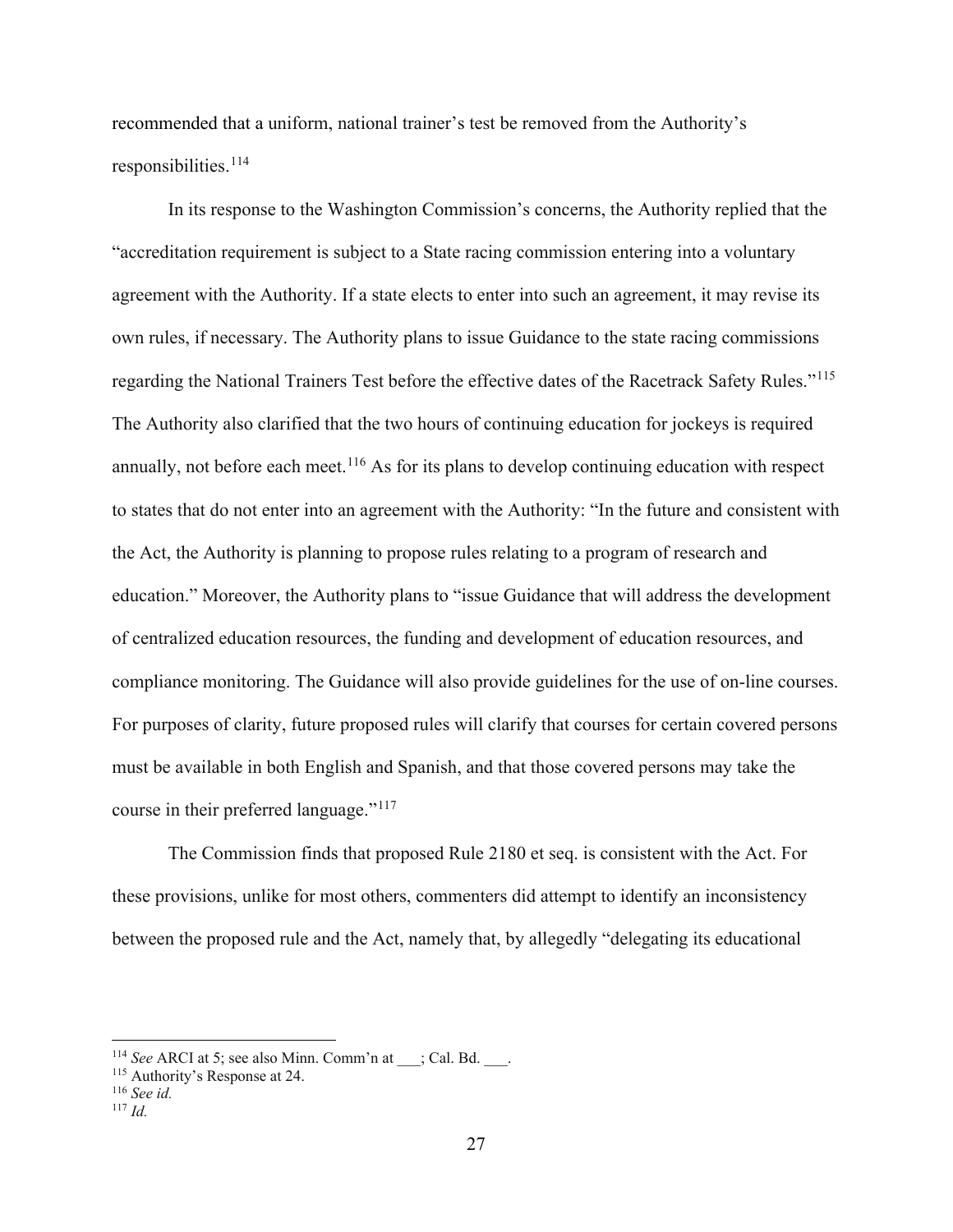responsibility,"<sup>[118](#page-27-0)</sup> the Authority is in violation of 15 U.S.C. § 3056(b)(11), which requires that the Authority's racetrack safety program "include . . . [p]rograms relating to . . . education." But the Act expresses no "non-delegation" principle; indeed, many of its operational provisions are premised on a dynamic federalism featuring the voluntary cooperation of state racing commissions and the Authority under the Commission's oversight. Proposed Rules 2181 and 2182 both begin with this phrase: "Subject to the applicable State Racing Commission electing to enter into an agreement with the Authority , . . ." It is perfectly consonant with the Act to provide, in the rule, mechanisms for state racing commissions to elect to perform educational functions. Such provisions meet the very definition of "[p]rograms relating to . . . education." 15 U.S.C. § 3056(b)(11). The Commission notes, however, that Guidance may be an inappropriate vehicle for the Authority's future educational program proposals inasmuch as the educational programs are required—only proposed rules approved by the Commission can impose binding requirements, and the broader "horseracing safety program" of which the educational programs are one required element must, under the Act, follow formal notice and comment procedures like this Racetrack Safety proposed rule did. *See id.* § 3056(a)(1) ("[A]fter notice and an opportunity for public comment in accordance with section 3053 of this title, the Authority shall establish a racetrack safety program . . . ."). Of course, inasmuch as the Act permits the Authority to modify any rule, after notice and opportunity for public comment in accordance with  $\S 3053$ , the Authority could modify this portion of the rule in the future. In any event, proposed Rule 2180 et seq. has no demonstrated inconsistency with the Act.

## **9.** *Rule 2190 et seq.—Jockey Health*

In Rule 2190 et seq., the Authority proposes rules to protect the health of jockeys,

<span id="page-27-0"></span><sup>118</sup> Rep. Feenstra at 1.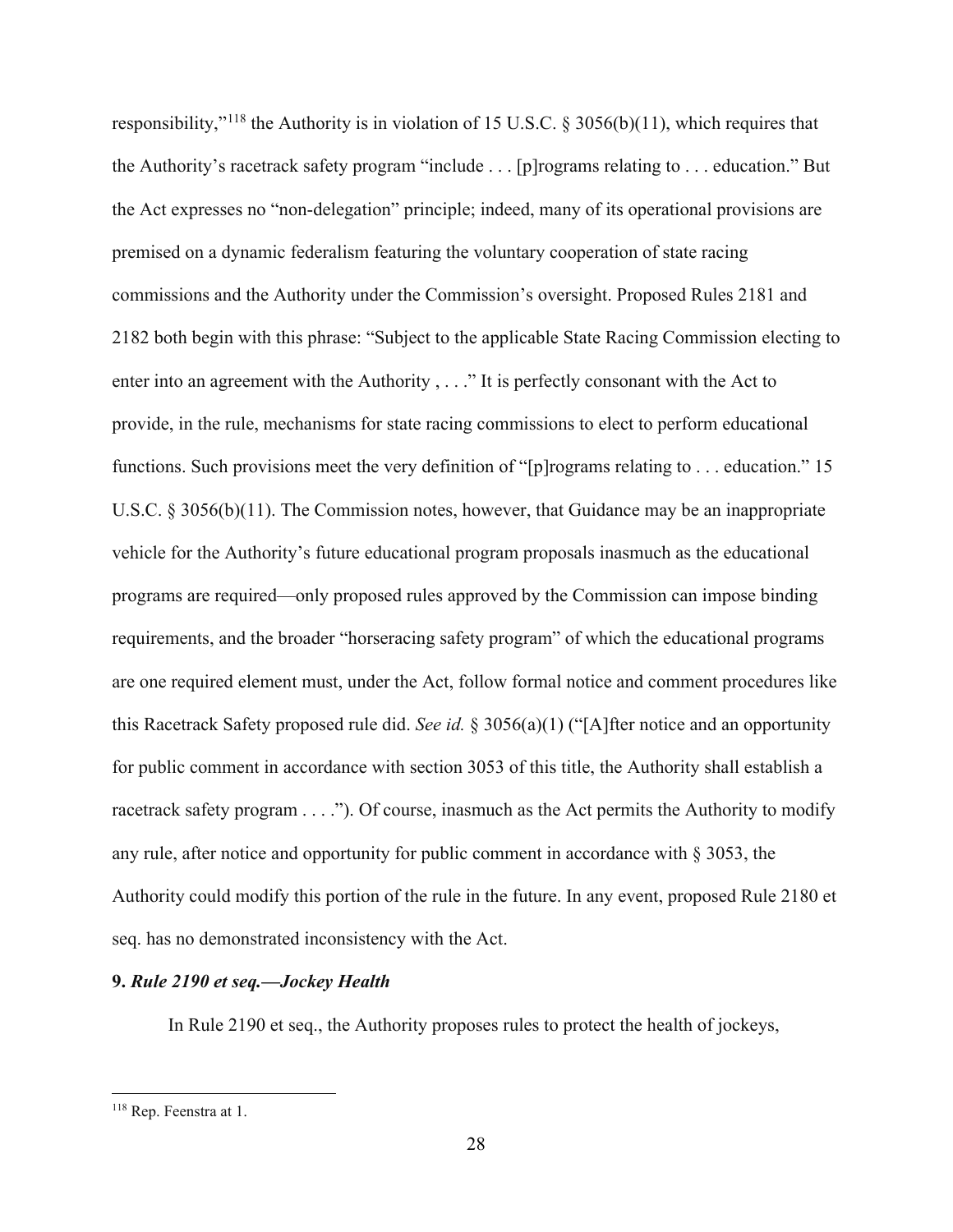including drug and alcohol testing and a concussion-management program. The Jockeys' Guild recommended that most of the requirements proposed for jockeys should apply to all licensees and, in particular, that all racing officials and licensees should undergo drug and alcohol testing.[119](#page-28-0) In addition, as for Rule 2192, the Jockeys' Guild recommended that there be a unified, national concussion-management protocol with return-to-ride guidelines created by medical experts in concussions and that the return-to-ride guidelines apply for all jockey injuries and not just concussions.<sup>[120](#page-28-1)</sup>

The Authority defended the proposed rule as an important first step, but it allowed that an "expansion of testing to include additional covered persons may be considered by the Racetrack Safety Committee in the future." $121$  As for the need for a unified, national concussionmanagement protocol, the Authority agrees: "The Racetrack Safety Committee generally concurs with these comments and concerns. Currently, different racetracks use different commercial products for concussion assessment. Guidance will be issued concerning accreditation assessments of racetrack concussion protocol implementation, and the Authority plans to develop a unified concussion/medical injury reporting system that will be made available to all Racetracks (in line with current consensus statements on concussion and injury in sports). Subsequent rules may be proposed to further refine jockey and exercise rider concussion and injury prevention and management processes."[122](#page-28-3)

The Commission finds that proposed Rule 2190 et seq. is consistent with the Act. The Act speaks of both "human and equine injury reporting and prevention." 15 U.S.C. § 3056(b)(4). As with American football players and other athletes, jockeys face an acute risk of concussion,

<span id="page-28-0"></span>

<span id="page-28-2"></span><span id="page-28-1"></span>

<sup>&</sup>lt;sup>119</sup> *See* Jockeys' Guild at 8.<br><sup>120</sup> *Id.* at 9.<br><sup>121</sup> Authority's Response at 25.

<span id="page-28-3"></span><sup>122</sup> *Id.*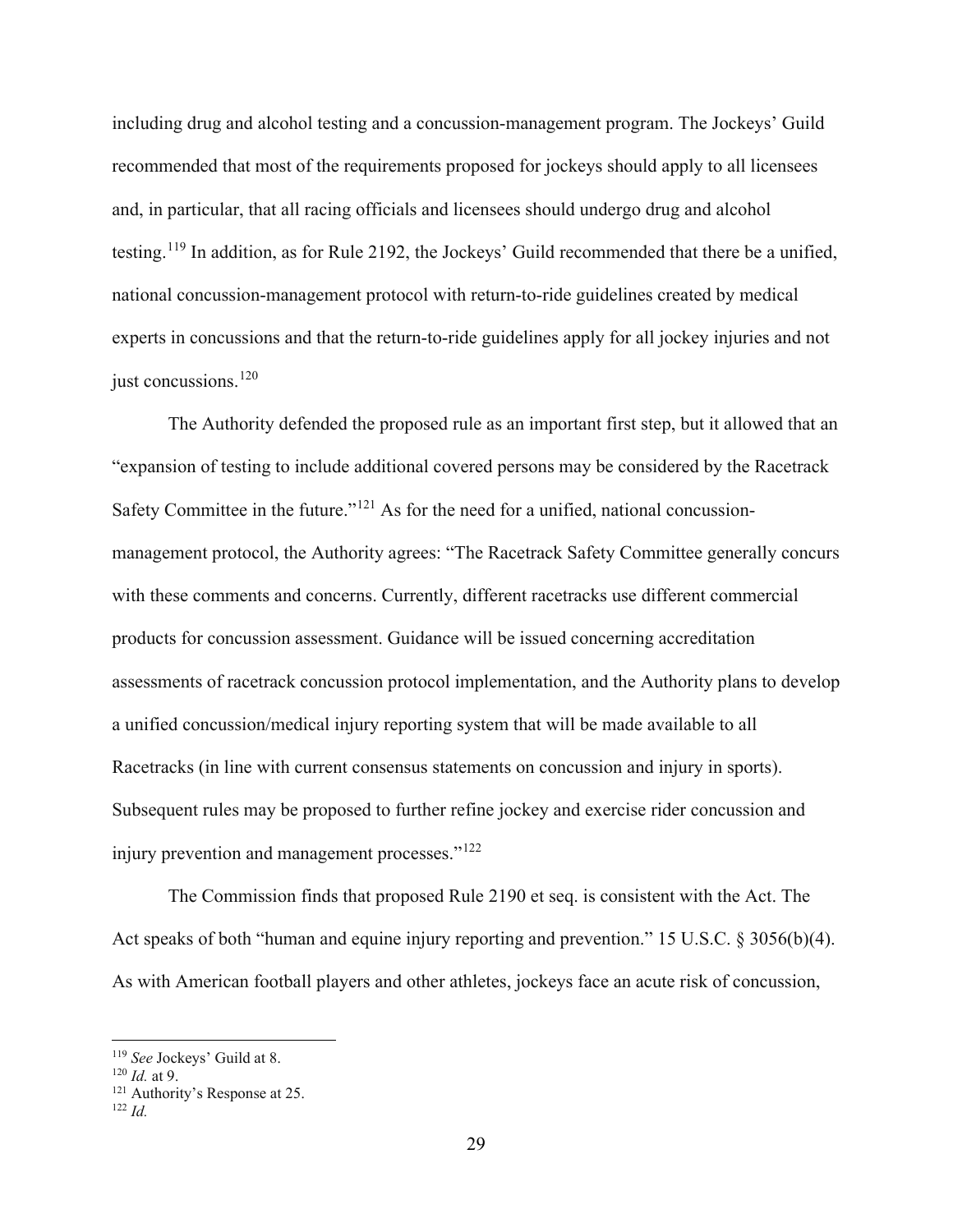and adroitly managing those risks will improve human safety immediately and over the long term. No commenter identified any way in which proposed Rule 2190 et seq. is inconsistent with the Act.

## **c. Rule Series 2200—Specific Rules and Requirements**

#### *1. Rules 2220–2230—Attending Veterinarian and Treatment Restrictions*

In proposed Rules 2220–2230, the Authority requires that only veterinarians licensed by the state racing commission can examine, diagnose, and treat racehorses and that the veterinarian is to work with the trainer (as the owner's agent) to appropriately examine, diagnose abnormalities of, and treat racehorses. NAARV stated that requiring all treatment and procedures to be reported to the Authority creates an undue burden on participants.<sup>[123](#page-29-0)</sup> Senator Diane Feinstein of California commented that Section 2230's prohibition on an attending veterinarian's contact with a horse 24 hours prior to a race should be strengthened to 48 hours before being approved.[124](#page-29-1) An anonymous commenter raised concerns that horses stabled in a non-racing state would be treated by veterinarians in that state who are not licensed by a racing commission in that state because there is none.<sup>[125](#page-29-2)</sup> A veterinarian criticized the program as preventing experienced veterinarians from treating horses using preventative medicine.<sup>[126](#page-29-3)</sup>

The Authority stood by these provisions of its proposed rule, but it was open to Senator Feinstein's suggestion: "After consultation with the Anti-doping Medication and Control Committee concerning its rule development, the Racetrack Safety Committee will consider a rule modification to extend the time period from 24 to 48 hours."[127](#page-29-4) It also expressed openness to

<span id="page-29-0"></span><sup>123</sup> *See* NAARV at 1.<br><sup>124</sup> *See* Sen. Feinstein at 2.<br><sup>125</sup> *See* Letter from Anonymous (Jan. 13, 2022) [FTC-2021-0076-0006],

<span id="page-29-1"></span>

<span id="page-29-2"></span>https://www.regulations.gov/comment/FTC-2021-0076-0006.

<span id="page-29-4"></span><span id="page-29-3"></span><sup>&</sup>lt;sup>126</sup> *See* Letter from Maurice Casey (Jan. 20, 2022), https://www.regulations.gov/comment/FTC-2021-0076-0033.<br><sup>127</sup> Authority's Response at 26.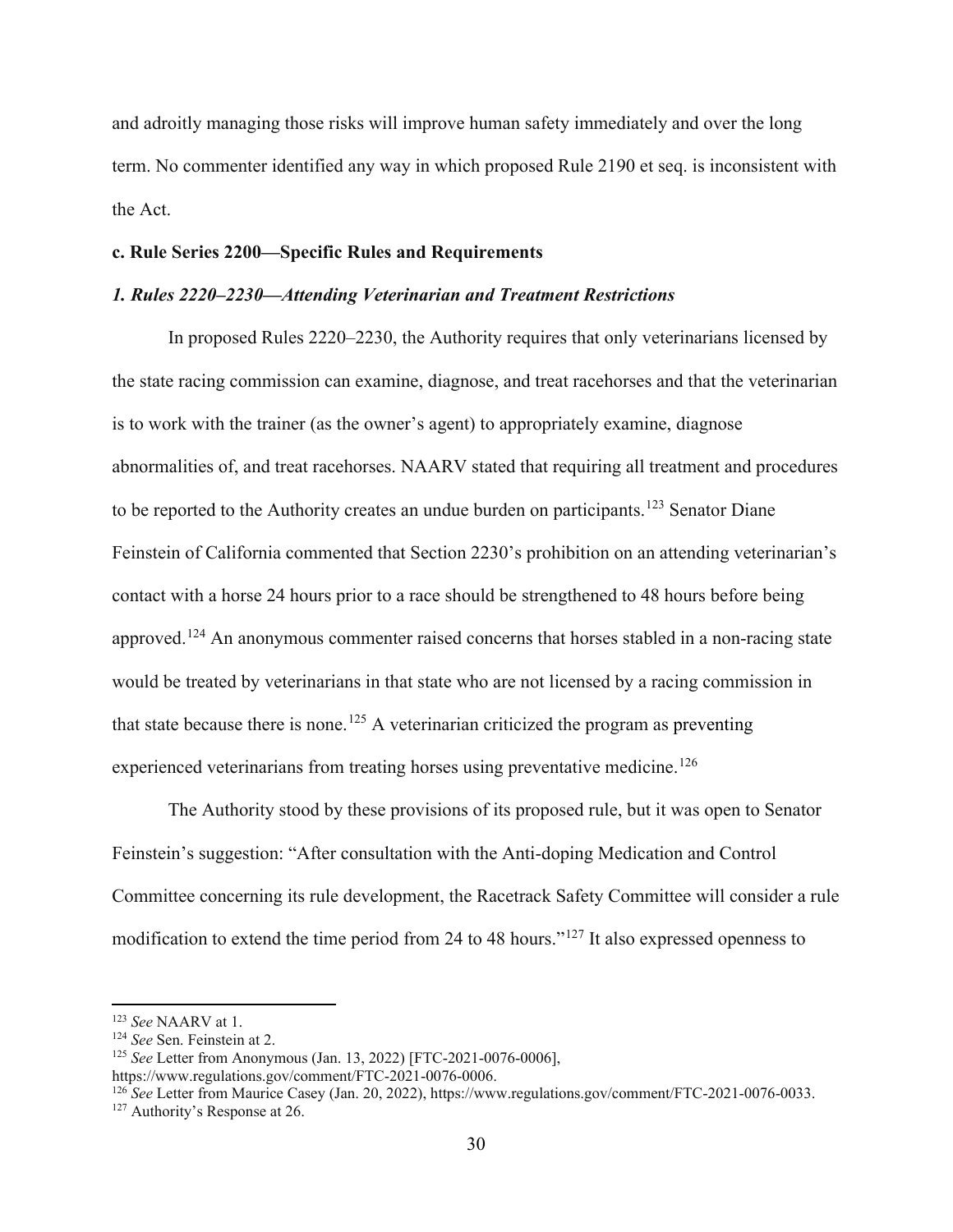considering a requirement for on-site central pharmacies at racetracks and minor wordsmithing to proposed Rule  $2230(a)$  in future proposed rule modifications.<sup>[128](#page-30-0)</sup>

The Commission finds that Rules 2220–2230 are consistent with the Act. Setting clear standards for attending veterinarians and clear treatment restrictions will advance the Act's goals of improving the health and welfare of racehorses. No commenter identified any way in which the proposed Rules 2220–2230 are inconsistent with the Act.

### **2.** *Rule 2240 et seq.—Veterinarians' List*

Proposed Rule 2240 et seq. establishes a list of horses that have compromised health or unsoundness and prohibits these horses from racing; it also describes the process by which the horse is determined to have recovered from its illness or unsoundness and may return to racing. The Animal Welfare Institute commented that it wanted the Authority to ensure that all information on the Equine Injury Database would be publicly available.<sup>[129](#page-30-1)</sup> The Kentucky Horse Racing Commission expressed concern that, under proposed Rule 2240, a horse that had not started in over 365 days would not be identified to the Stewards until it had entered a race.<sup>[130](#page-30-2)</sup> NAARV stated that, contrary to traditional practice, the proposed rule permits an Attending Veterinarian to determine that a horse is unsound and thus placed on the Veterinarians' List, which could be based on minor, non-critical reasons, lead to over-reporting to the Authority's database, and prematurely end a racehorse's career.<sup>[131](#page-30-3)</sup> NAARV also contends that there is no basis in Rule 2241(d) to necessarily place an ill horse on the Veterinarians' List for seven days and that the Attending Veterinarian should determine how long a horse should be off after an

<span id="page-30-0"></span><sup>128</sup> *See id.* at 26–27.

<span id="page-30-1"></span><sup>129</sup> *See* Animal Welfare Inst. at 1. 130 *See* Ky. Comm'n at 1. 131 *See* NAARV at 3.

<span id="page-30-2"></span>

<span id="page-30-3"></span>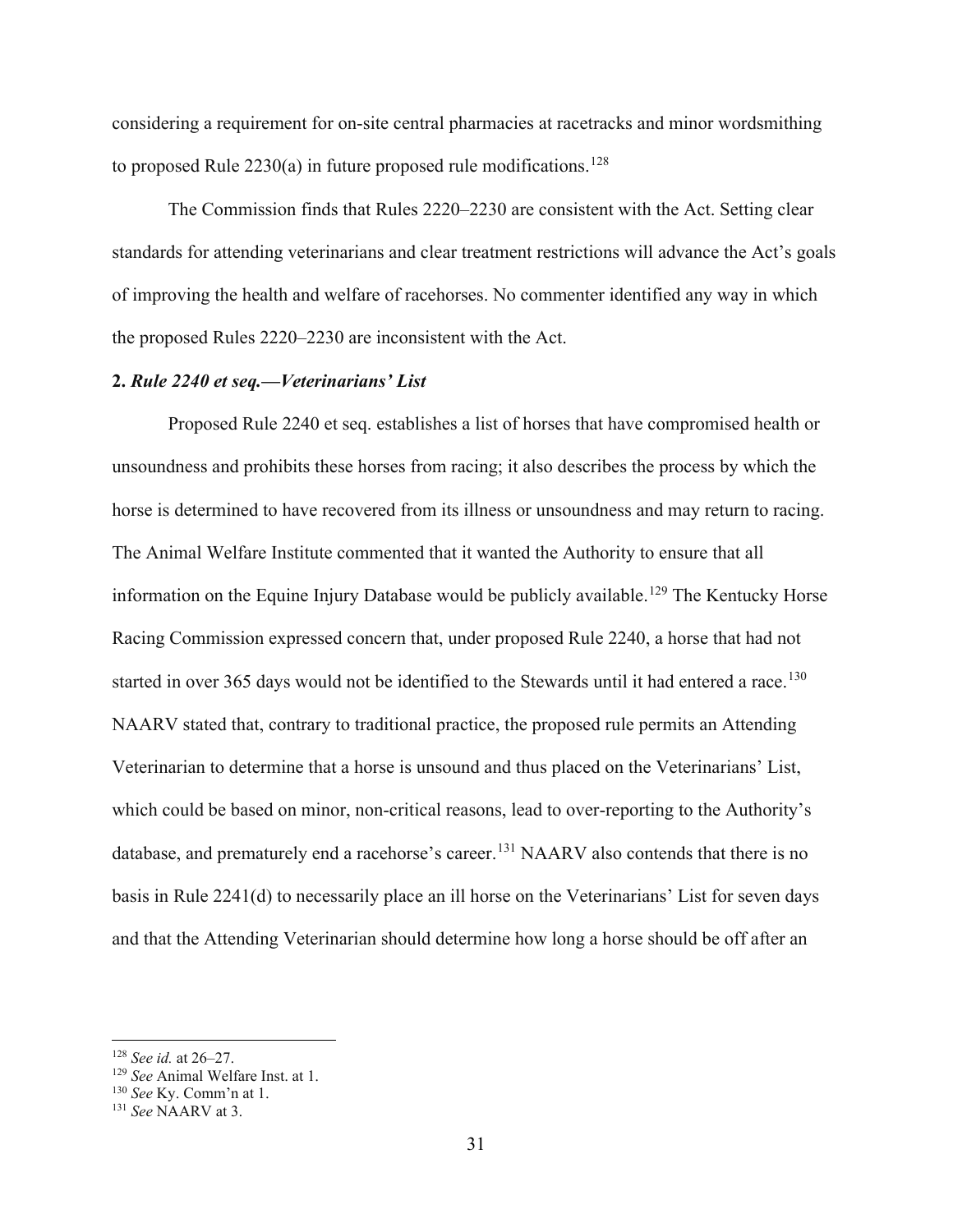illness.[132](#page-31-0)

The Authority recognized some practical difficulties in implementing the Veterinarians' List at the outset and stated that it "plans to issue Guidance on this section of the rule and will develop technological means to assist in identifying horses that fall within this rule."<sup>[133](#page-31-1)</sup> As for the concern that non-critical unsoundness issues will unfairly land some horses on the Veterinarians' List, the Authority found it unlikely: "Horses with noncritical unsoundness issues are not normally entered in a race and are identified during training; such horses would not likely be identified for placement on the Veterinarians' List in the course of examinations conducted pursuant to Rule 2142. Therefore, Rule 2240 encourages the appropriate management of horses with noncritical unsoundness issues by trainers."<sup>[134](#page-31-2)</sup> Responding to concerns that the durations a horse stays on the Veterinarians' List are inappropriate, the Authority defended its choices as providing the appropriate balance of safety and deterrence to the otherwise powerful financial incentives to enter an unsound horse into a race.<sup>[135](#page-31-3)</sup> The Authority also agreed with a commenter who identified a scrivener's error, which will be fixed in the approved rule.<sup>[136](#page-31-4)</sup>

The Commission finds that proposed Rule 2240 et seq. is consistent with the Act. Having a Veterinarians' List ensures that horses for which a race could exacerbate an illness or injury are not subjected to the heightened risk. It is explicitly contemplated by 15 U.S.C. § 3056(b)(5). No commenter identified any way in which the proposed Rule 2240 et seq. is inconsistent with the Act.

## **3.** *Rule 2250 et seq.—Racehorse Treatment History and Records*

<span id="page-31-0"></span><sup>132</sup> *Id.*

<span id="page-31-1"></span><sup>&</sup>lt;sup>133</sup> Authority's Response at 27.

<span id="page-31-2"></span><sup>134</sup> *Id.*

<span id="page-31-3"></span><sup>135</sup> *See id.* at 28–30.

<span id="page-31-4"></span><sup>&</sup>lt;sup>136</sup> The word "or" in proposed Rule 2242(b) will be "and" in the approved rule.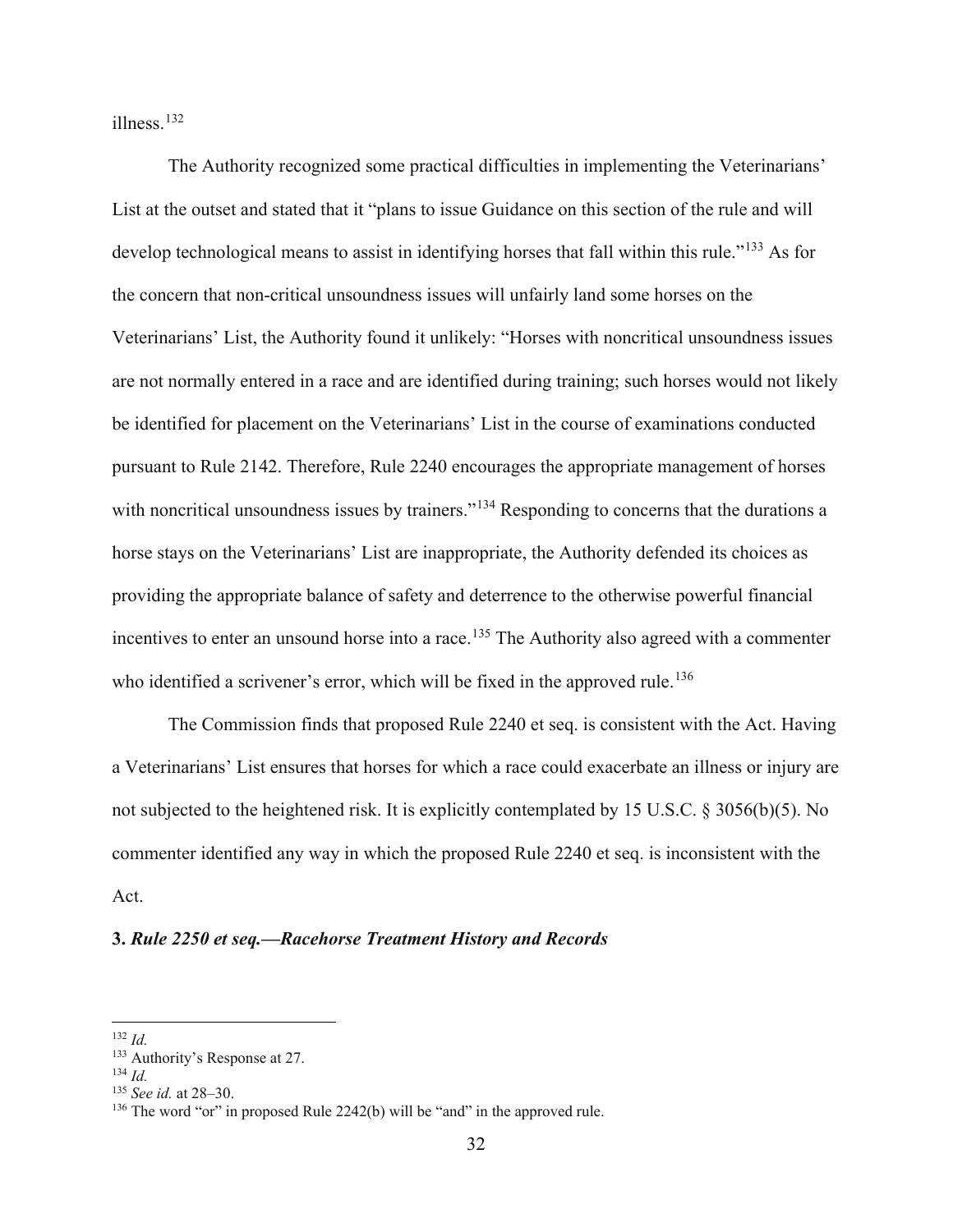The Authority's proposed Rule 2250 et seq. requires attending veterinarians and trainers to report all medications, treatments, surgical procedures, and off-racetrack exercise history for all covered horses to the Authority's database. NAARV complains about "the need for all veterinary treatments to be reported to the Authority (presumably under Rule 2251(b))," because it is assertedly based on a misreading of a research paper about corticosteroid joint injections, which NAARV then claims cannot "be construed as supporting any contribution of corticosteroid joint injections to catastrophic injuries of race horses."[137](#page-32-0) NAARV also contends that requiring "all treatments, procedures, feeding and training methods to be reported to the Authority" imposes "a huge burden" and "expense" on "participants of the sport," which "far exceeds" any benefits provided and could result in participants being less likely to provide necessary information about the care of their horses.<sup>[138](#page-32-1)</sup>

The Authority's response contends that proposed Rule 2250 is vital to its work: "Data from medical records is essential to determining risk factors for injuries and medical conditions in racehorses. This data will be useful in developing strategies for identifying horses at high risk of injury or illness and strategies for injury and illness prevention. The data will allow the Authority to perform one its core functions in the Act—to perform research and education on safety."<sup>[139](#page-32-2)</sup> The Authority was open to commenters' suggestions for improvements, including that racetracks maintain records for horses shipping interstate to the racetrack for 30 days.<sup>[140](#page-32-3)</sup>

The Commission finds that proposed Rule 2250 et seq. is consistent with the Act. As with other provisions of the Racetrack Safety proposed rule, the collection and maintenance of accurate data, here about individual horses, is the first step toward improving the health and

<span id="page-32-0"></span><sup>137</sup> *See* NAARV at 1.

<span id="page-32-1"></span><sup>138</sup> *See id.* at 2–3.

<span id="page-32-2"></span><sup>139</sup> Authority's Response at 30.

<span id="page-32-3"></span><sup>140</sup> *See id.* at 31.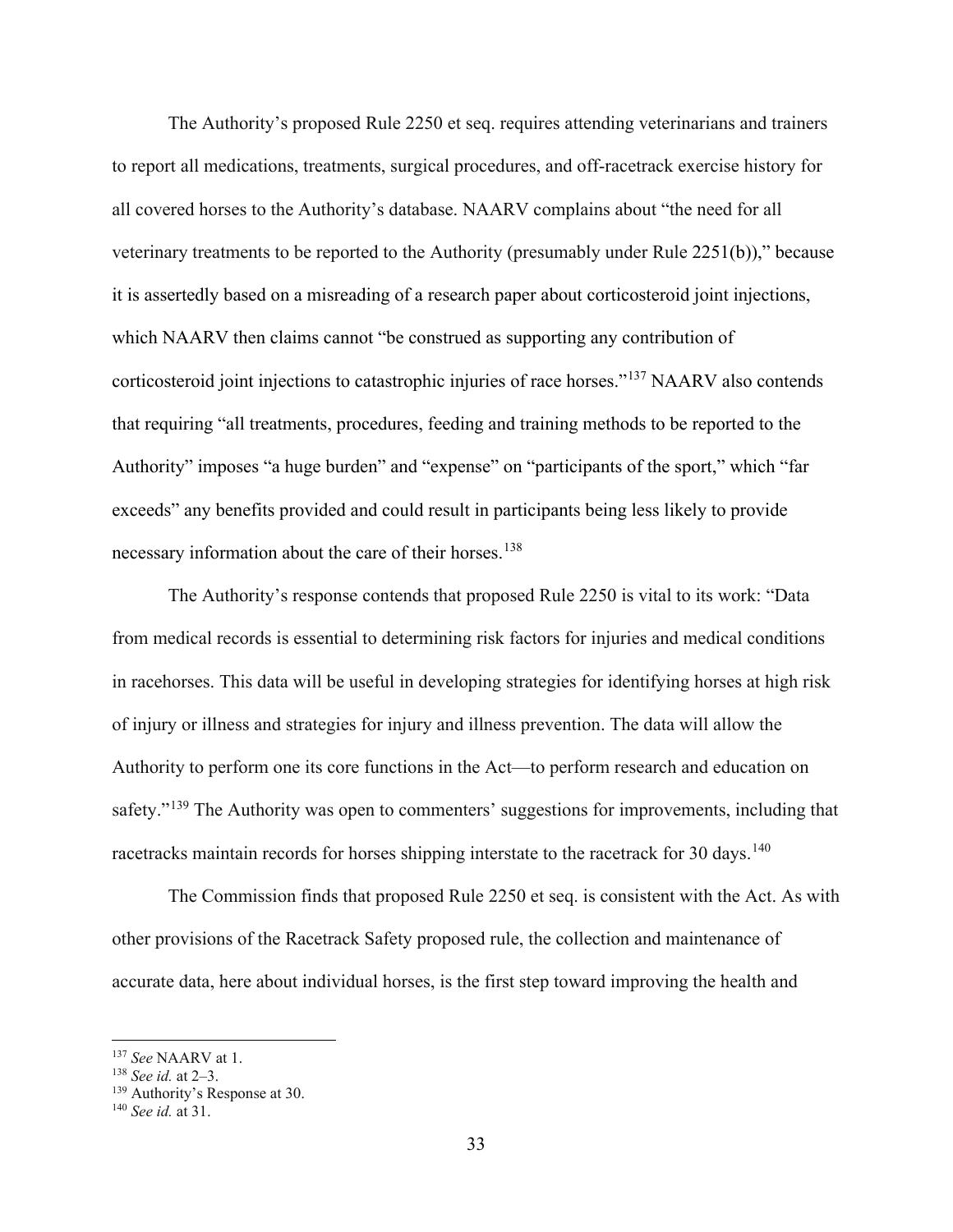safety of those and other horses. Previously, information about horses that crossed state lines to race was especially difficult to put together to achieve improvements in horse health and safety. No commenter identified any provisions of proposed Rule 2250 et seq. that is inconsistent with the Act.

## **4.** *Rule 2260 et seq.—Claiming Races*

In Rule 2260 et seq., the Authority proposes to regulate the practice by which a horse entered into a race may be purchased for a claiming price by a new trainer/owner as soon as the horse leaves the starting gate.<sup>[141](#page-33-0)</sup> Rule 2262(c) voids the transfer whenever the horse becomes injured, compromised, or dies after the race. Rule 2261 requires the transfer of records about the horse for the 60 days prior to the claiming race from the previous owner or trainer to the new owner or trainer. Rule 2262 provides the conditions by which an owner or trainer for a horse entered into a claiming race can opt to declare the horse ineligible to be claimed. As the Authority described the rationale for these provisions, they provide "disincentives to a trainer/owner to enter a horse compromised from latent injury or ailment in a race with the intent for another trainer/owner to take responsibility by claiming the horse in the race." $142$ 

Several comments were received regarding the transfer of claimed-horse records under Rule 2261,<sup>[143](#page-33-2)</sup> with many expressing concern about state-law protections for veterinary confidentiality as it relates to the transfer of records set forth in Rule 2261.

Rule 2262's void-claim provisions generated a similarly robust set of responses.<sup>[144](#page-33-3)</sup> The Texas Racing Commission objected to the rule's providing that title to a claimed horse be vested

<span id="page-33-0"></span><sup>141</sup> *See* Notice, 87 Fed. Reg. at 446 (in particular proposed Rule 2262(a)).

<span id="page-33-1"></span><sup>142</sup> *Id.* at 440.

<span id="page-33-2"></span><sup>143</sup> *See* Cal Bd. 6–7; Ky. Comm'n at 2; ARCI at 8–9; Thoroughbred Horsemen at 4–7; Minn. Comm'n. at 30–31.

<span id="page-33-3"></span><sup>144</sup> *See* Ky. Comm'n at 2; National Horsemen at 3; NAARV at 2; Wash. Comm'n at 1; Thoroughbred Horsemen at 27; Letter of N.J. Racing Comm'n., at 2 (Jan. 18, 2022), https://www.regulations.gov/comment/FTC-2021-0076- 0043.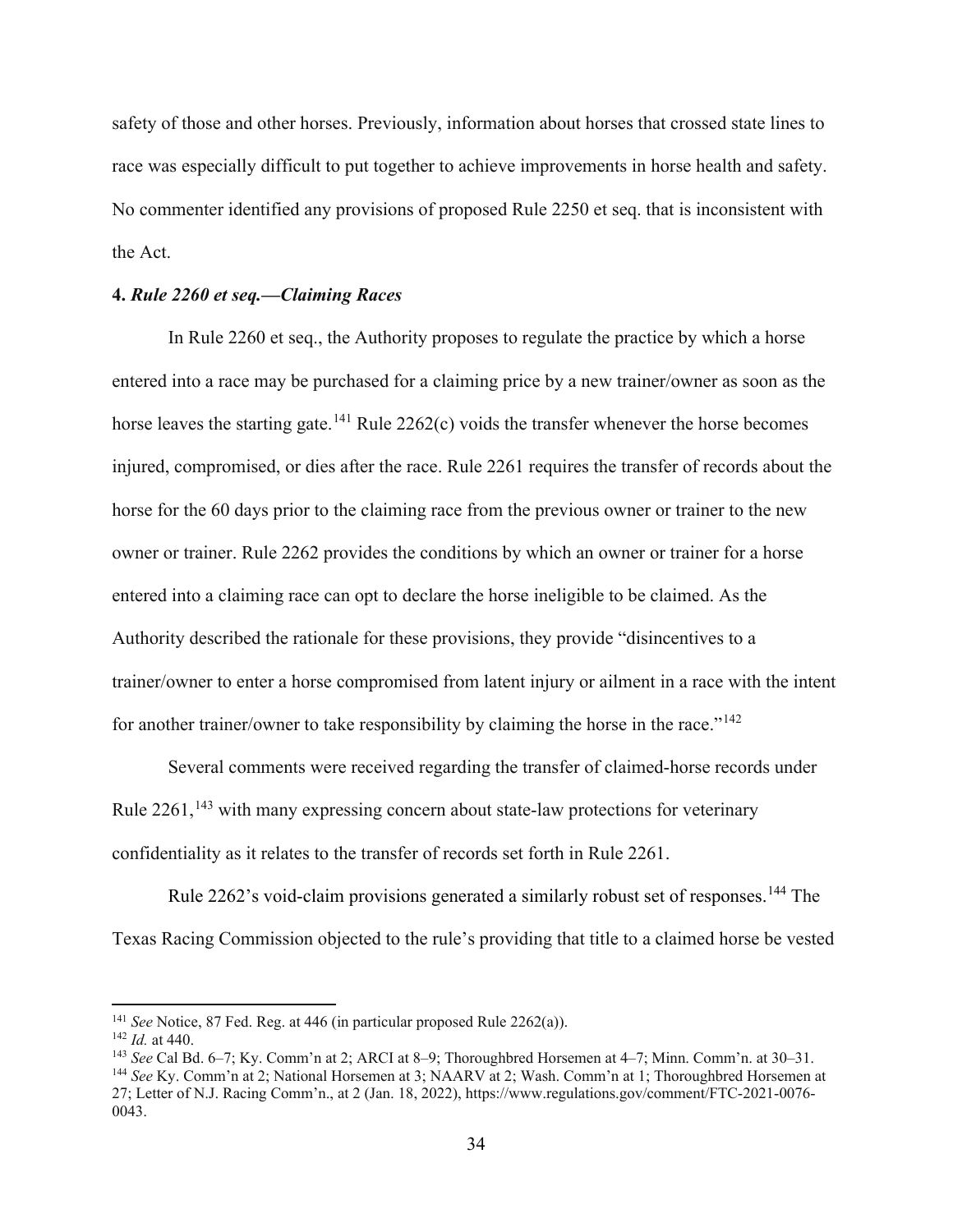when the horse leaves the starting gate, as that would incentivize riders to get a horse of questionable soundness to run the race. In Texas, title is transferred when the horse "steps on to the racetrack."[145](#page-34-0) The Washington Commission stated that "claiming" is not a racetrack-safety issue but rather a method of transferring ownership.<sup>[146](#page-34-1)</sup>

Both the National Horsemen and the Oklahoma Commission expressed concerns about the length of delay (often two weeks or longer) for post-race test results to validate or invalidate the sale.<sup>[147](#page-34-2)</sup> The National Horsemen commented about the ambiguity in the rule as to the ownership of the horse during this interim period.<sup>[148](#page-34-3)</sup>

NAARV criticized the proposed rule's requirement that a determination that the horse is unwell or lame to void a sale occur within one hour of the race under Rule 2261(c) because, it asserts: (1) horses suffering some serious types of injuries (such as incomplete cannon bone fractures) do not show that they are lame within one hour of a race but often exhibit such injuries the following day; (2) merely jogging a horse before the Regulatory Veterinarian for this determination within an hour of the race can actually increase the risk of serious injury; and (3) horses suffering only a superficial wound can appear lame within an hour of a race.<sup>[149](#page-34-4)</sup>

As for Rule 2263 (Waiver Claiming Option), <sup>[150](#page-34-5)</sup> a commenter stated that waving a claim should not be included in Rule 2263, as it is more of a race condition than a safety or health issue.[151](#page-34-6) Conversely, the Thoroughbred Horsemen commented about proposed Rule 2260 et seq.'s Claiming Races provisions, expressing concern about the Authority's decision to omit any

<span id="page-34-1"></span><span id="page-34-0"></span><sup>&</sup>lt;sup>145</sup> *See* Tex. Comm'n at 5.<br><sup>146</sup> *See* Wash. Comm'n at 1.

<span id="page-34-2"></span><sup>&</sup>lt;sup>147</sup> *See* Nat'l Horsemen at 3; Okla. Comm'n at 4.

<span id="page-34-3"></span><sup>&</sup>lt;sup>148</sup> *See* Nat'l Horsemen at 3.<br><sup>149</sup> NAARV at 2.

<span id="page-34-6"></span><span id="page-34-5"></span><span id="page-34-4"></span> $150$  Here commenters also identified a scrivner's error: What was published as a second "Rule 2262" should have been "Rule 2263"; the error is treated in this Order as corrected. *See* Authority's Response at 33. <sup>151</sup> *See* Letter from Anonymous, at 2 [FTC-2021**-**0076-0005].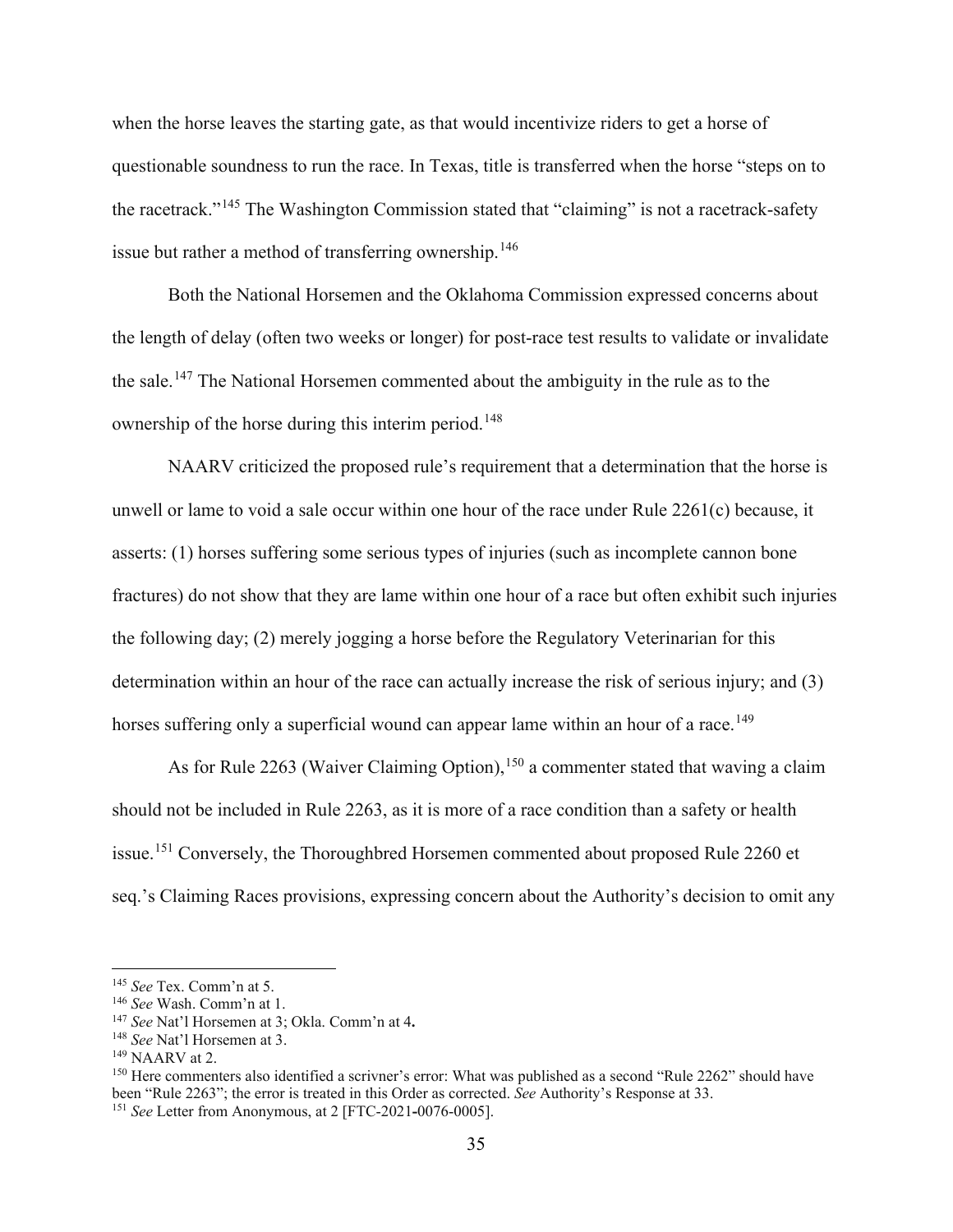limitation on the purse-to-claim ratio (which had been in an earlier draft proposal). The lack of any such limitation, they claimed, will incentivize trainers to enter infirm horses in claiming races with greater profit potential due to the differential between the horse's value and the purse, thereby increasing the likelihood of catastrophic injury. [152](#page-35-0)

The Authority acknowledged that it had removed the purse-to-claim-price ratio that was contained in earlier drafts of the Racetrack Safety proposed rule. It stated, however, that the proposed rule's provisions "do not prohibit racetracks and racing jurisdictions from implementing" their own "rules regarding purse to claim price ratio."<sup>[153](#page-35-1)</sup> It further recognized that it would continue to study the issue and consider addressing it in future rule modifications. As to privacy, the rule's requirements applicable to the entry of horses subject to being claimed in a Claiming Race will be noticed upfront.<sup>[154](#page-35-2)</sup> The Authority defended the Racetrack Safety Committee's proposal for a 60-day period as based on scientific research showing that highintensity exercise in the previous 60 days of activity is a risk factor for catastrophic injury and that returning to training after more than 60 days of inactivity also may result in catastrophic injury.<sup>[155](#page-35-3)</sup> The Authority also stated that the rules protect the safety and welfare of horses by preventing an unfit horse from being entered into a claiming race simply to get sold off in light of the fact that research shows that horses that are entered into claiming races are more likely to suffer catastrophic injuries. $156$ 

As for a commentator's concern that not all horses vanned off are unsound but that proposed Rule  $2262(c)(3)$  voids a claim if "the Horse is vanned off of the racing track by

<span id="page-35-0"></span><sup>152</sup> *See* Letter from Alan M. Foreman, The Thoroughbred Horsemen's Associations, Inc. et al. ("Thoroughbred Horsemen") (Jan. 19, 2022), at 4–7, https://www.regulations.gov/comment/FTC-2021-0076-0024. 153 Authority's Response at 4. 154 *See id.* at 31.

<span id="page-35-1"></span>

<span id="page-35-3"></span><span id="page-35-2"></span><sup>155</sup> *See id.* at 32.

<span id="page-35-4"></span>

<sup>156</sup> *See id.* at 33.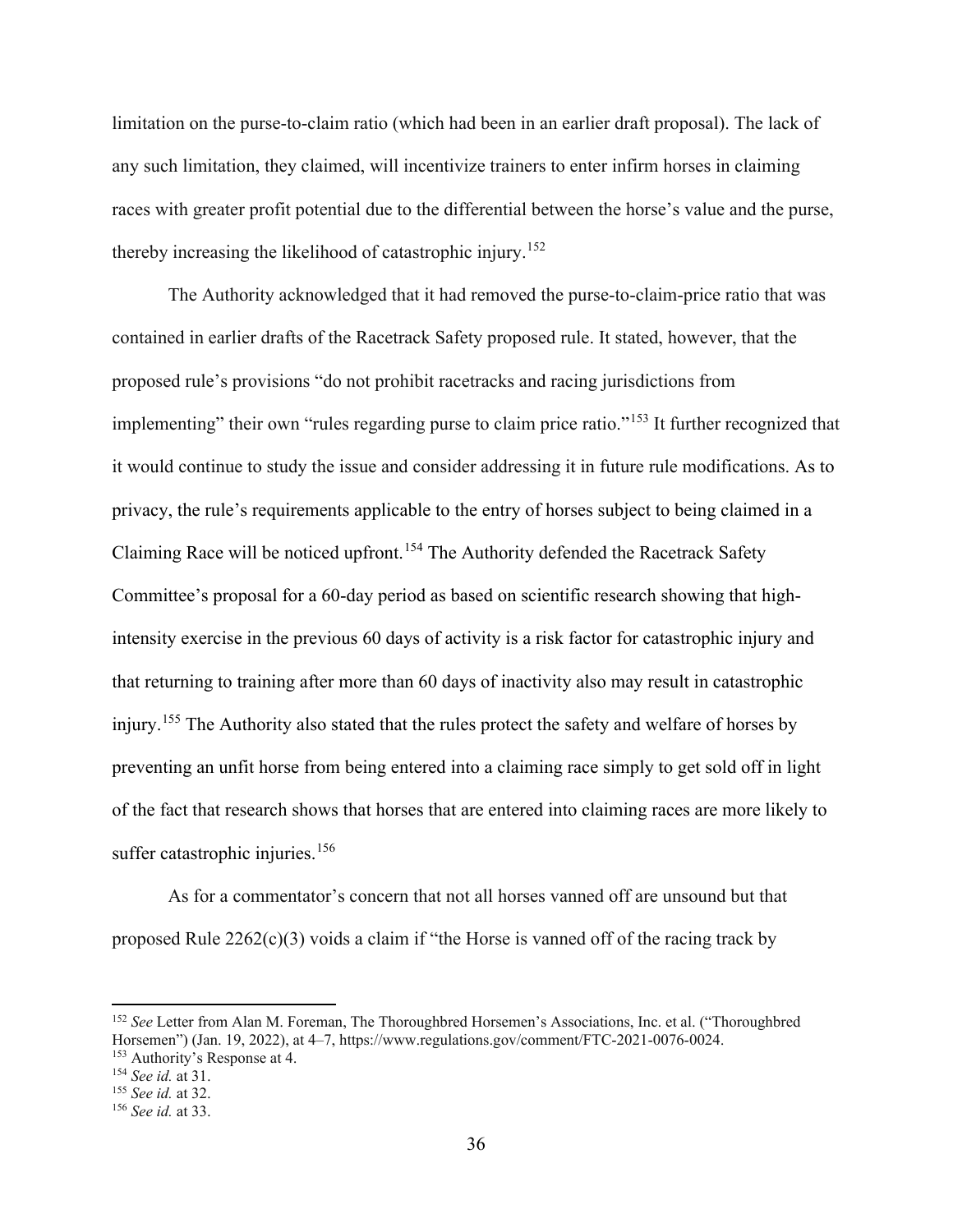discretion of the Regulatory Veterinarian," the Authority's Racetrack Safety Committee agreed that the concern is worth further consideration.<sup>[157](#page-36-0)</sup> The reason that horses that are vanned off the racetrack, particularly for a non-injury related issue (*e.g.*, overheating, fatigue, etc.), will be given consideration in the rule, and the Racetrack Safety Committee will consider this comment in future modifications of the rule.

The Commission finds that no commenter raised a plausible argument that proposed Rules 2261, 2262, and 2263 do not comply with the Act's requirements. The rules regarding claiming races are designed to facilitate the fair sale of horses in claiming races and the related transfer of the horse's records, while also providing sufficient safeguards under Rule 2262(c) and Rule 2263 to protect horse safety and health by voiding the sale of ill or lame horses, or horses that have not raced in four months, to minimize the risk of a catastrophic injury. The Commission therefore finds that the rules are consistent with the Act's provisions, in particular those governing the humane treatment of covered horses, the oversight and movement of covered horses, the prevention of injuries, the use of pre- and post-race inspections, and the use of a veterinarians' list under 15 U.S.C. § 3056(b)(2) and (4).

These findings include approval of the Authority's decision to drop (at least temporarily) a limit on the purse-to-claim ratio given the multiple ways a claim can be voided under Rule 2262(c), the other safeguards described above, and its determination that its Racetrack Safety proposed rules do not preclude local racetracks and racing jurisdictions from enacting their own rules placing limitations on the purse-to-claim ratio. The Commission agrees with that preemption assessment and therefore finds that the lack of a purse-to-claim price limitation in the proposed racetrack safety rules is not inconsistent with the Act.

<span id="page-36-0"></span><sup>157</sup> *See id.* at 32.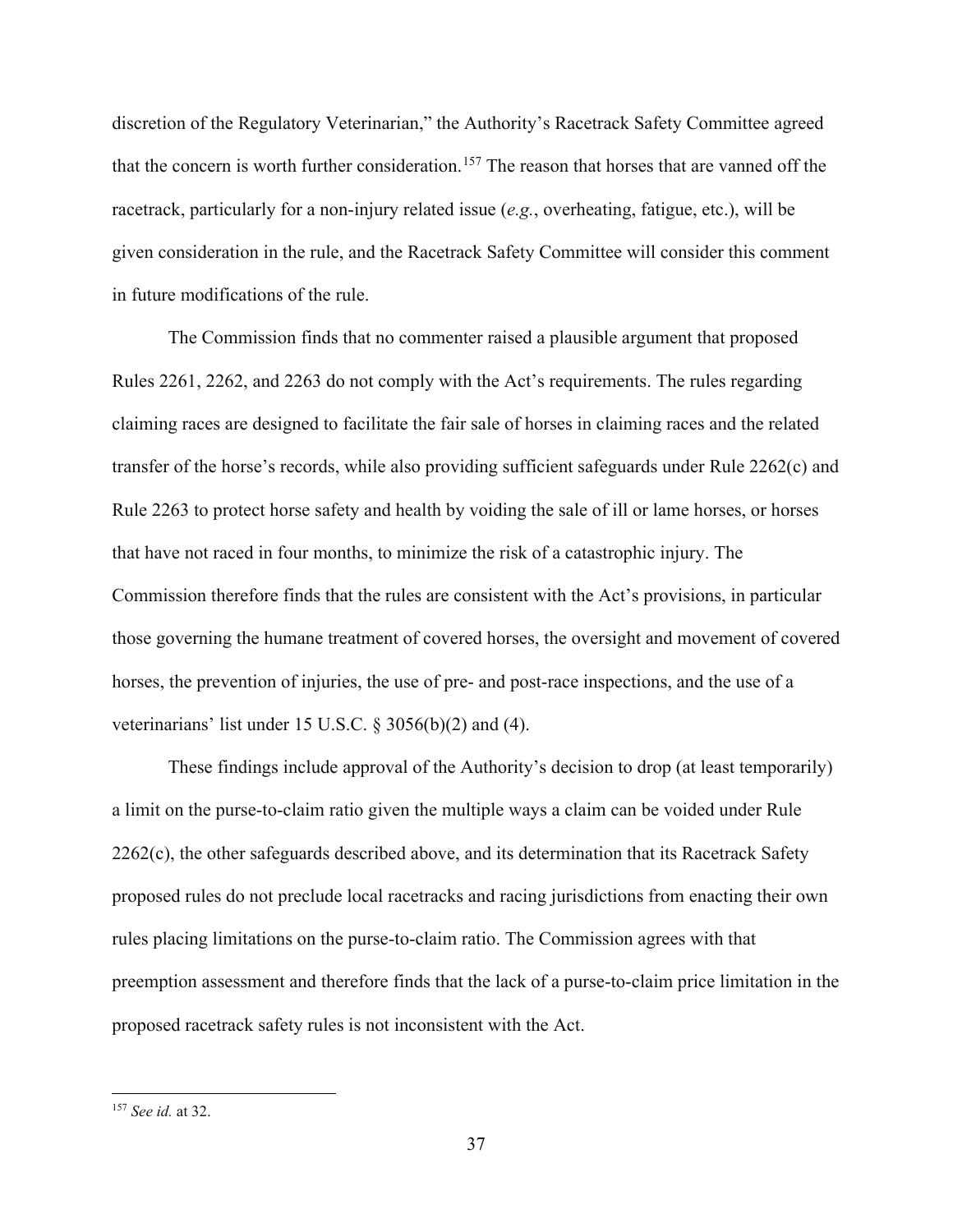# *Rule 2270 et seq.—Prohibited and Restricted Practices for Safety and Health of Horses i. Rule 2271—Prohibited Practices*

The Authority's proposed Rule 2271 prevents the abuse of racehorses by preventing the masking of pain that allows horses to train and race while injured and by preventing the stimulation of pain to coerce racehorses to perform beyond their athletic potential.

The Commission received several comments about this rule. The Indiana Commission asked whether Rule 2271(a) includes all blocking agents and asked for more information about what constitutes a counter-irritant or blistering agent under Rule  $2271(d)$ .<sup>[158](#page-37-0)</sup> The Minnesota Commission opined that Rule 2271(f)'s limitation on the use of "electro-shock" devices is ambiguous given the prohibition on devices delivering "an electric shock" in Rule  $2271(e)$ .<sup>[159](#page-37-1)</sup> The Kentucky Commission suggested that the time limits in Rule 2271(f) be reduced from 48 hours to 24 hours.<sup>[160](#page-37-2)</sup> And the Texas Commission stated that there is no need for this rule because state commissions or boards already possess the authority to issue their own prohibited practices rules under state law.[161](#page-37-3)

In response to the specific concerns or questions raised in the comments, the Authority stated that: (1) the 48-hour ban in proposed Rule  $2271(f)$  is appropriate to ensure that the effects of some procedures that alleviate pain are no longer clinically significant, and that it does not believe that the difficulty of detection varies significantly between a 24-hour period and a 48 hour period; (2) under 2271(a), any physical or veterinary procedure used to mask the effects or signs of injury for the purpose of allowing training or racing of a horse with an injury to the detriment of the horse's health and welfare is prohibited and "veterinary procedures" include

<span id="page-37-0"></span><sup>158</sup> *See* Ind. Comm'n at 4.

<span id="page-37-1"></span><sup>159</sup> *See* Minn. Comm'n at 31.

<span id="page-37-2"></span><sup>160</sup> *See* Ky. Comm'n at 2.

<span id="page-37-3"></span><sup>161</sup> *See* Tex. Comm'n at 6.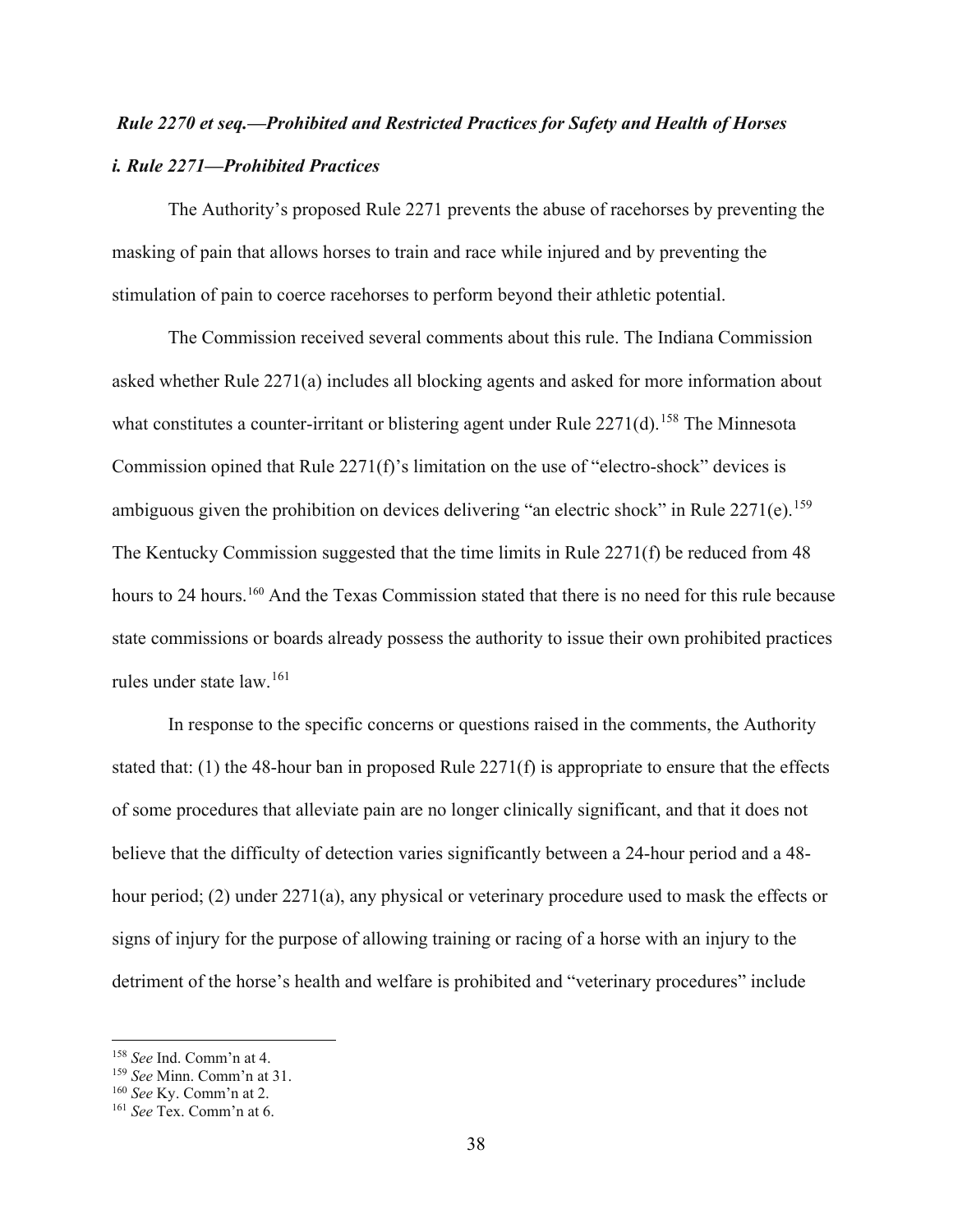nerve blocks; (3) while Rule 2271(d) is appropriate as written, the phrase "counter-irritant effect" will be studied further and if necessary a future rule modifications will be considered; and (4) the "electrical shock" devices referenced in 2271(e) are distinct from the "electrical medical therapeutic devices" referenced in  $2271(f)$ .<sup>[162](#page-38-0)</sup>

The Commission finds that proposed Rule 2271 is consistent with the Act. Section 3056(b)(2) requires that a horseracing safety program include "[a] uniform set of training and racing safety standards and protocols consistent with the humane treatment of covered horses, which may include lists of permitted and prohibited practices or methods (such as crop use)."<sup>[163](#page-38-1)</sup> Rule 2271 is just the sort of list of "prohibited practices" contemplated by § 3056(b)(2). As for the comment by the Texas Commission, Congress has determined the need for uniform national health and safety standards and protocols for the horseracing industry and has imbued the Authority with the power to enact rules necessary to implement racetrack safety standards and to protect the health and safety of horses, including lists of "prohibited practices."[164](#page-38-2) State laws that differ as to the same subject matter are therefore preempted by the Act.

### **ii.** *Rule 2272—Shock Wave Therapy*

In proposed Rule 2272, the Authority proposes the regulation of shock wave therapy, which provides mild relief for the treatment of bone, tendon, and ligament injuries but could allow horses to train and race while injured, resulting in a career-ending or catastrophic injury. Rule 2272(a) regulates the use and disclosure of the therapy; Rule 2272(b) imposes suspensions for veterinarian and trainers who fail to report the use of shock wave therapy as required in 2272(a).

<span id="page-38-0"></span><sup>162</sup> Authority's Response at 33–34.

<span id="page-38-1"></span> $163$  15 U.S.C. § 3056(b)(2).

<span id="page-38-2"></span><sup>164</sup> *See id*. §§ 3052(a), 3056(a).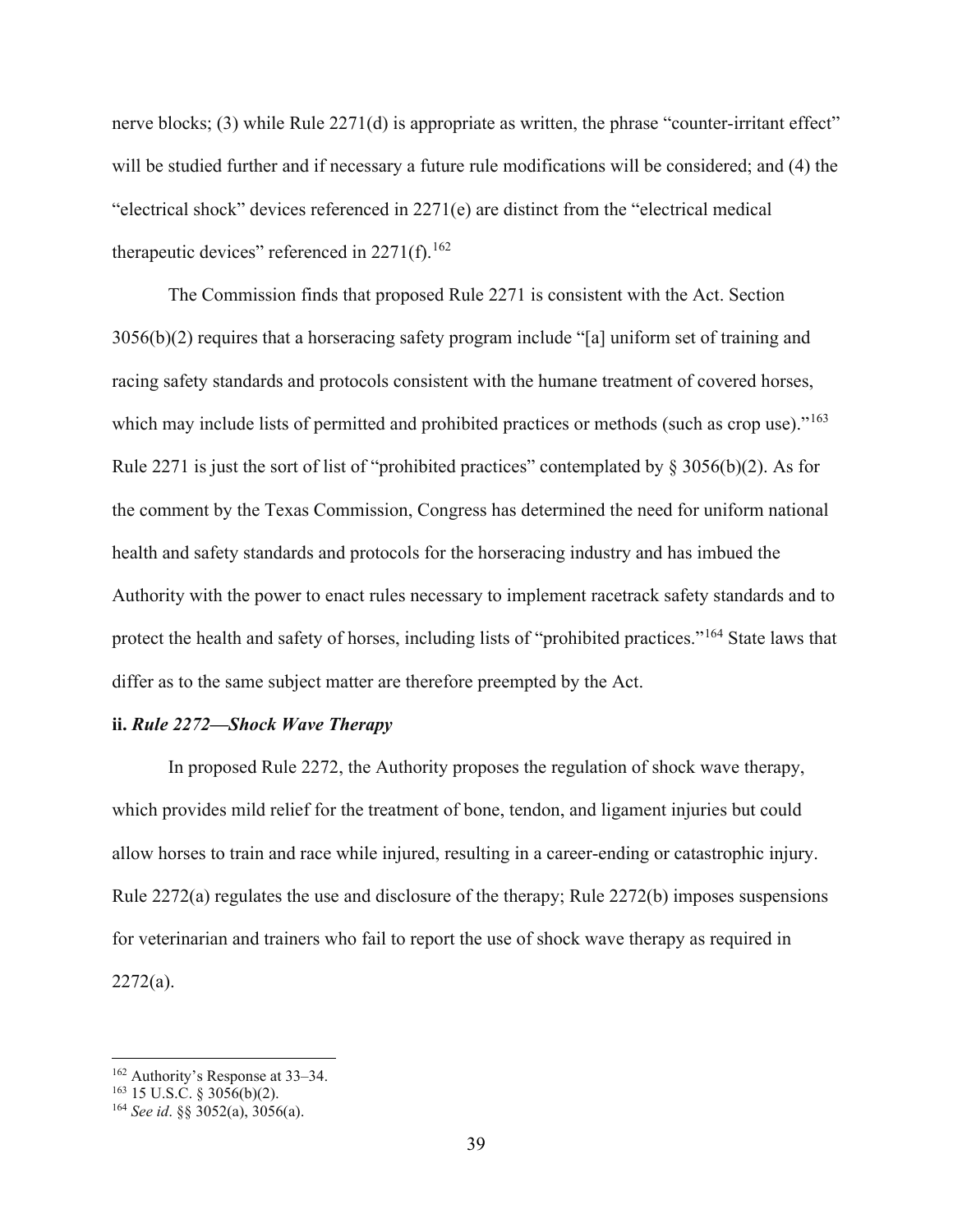Numerous comments were received about Rule 2272. The Jockeys' Guild recognized the importance and benefits of shock wave therapy but cautioned that unauthorized treatment is extremely dangerous for horses and riders.<sup>[165](#page-39-0)</sup> NAARV asserts that the Authority failed to provide scientific support for Rule 2272(a)(3), which requires a 30-day waiting period after shock wave therapy to race again. NAARV claims that, to the contrary, "scientific research" shows that horses experience only analgesia (which is not numbing) for 1–2 days after such therapy (NAARV fails to provide a citation to any report or study substantiating this claim). <sup>[166](#page-39-1)</sup> One commentator suggested that the term "workout" should be substituted for the use of the undefined term "breeze" in Rule  $2272(a)(3)$ .<sup>[167](#page-39-2)</sup>

Another commentator pointed out that 2272(a)(1) requires disclosure 48 hours prior to use, while  $2272(a)(2)$  requires disclosure within 48 hours of treatment. The commentator suggests requiring the disclosure of shock wave therapy at any time prior to use and notes that veterinarians often do not know that shock wave treatment will be necessary 48 hours in advance of the treatment.[168](#page-39-3) One commentator opposed the suspension of a veterinarian for a first offense violation of the rule under Rule 2272(b).<sup>[169](#page-39-4)</sup> Finally, another commentator stated that studies have determined that the analgesic effect of shock wave therapy lasts no more than 5 days and suggested that a 10-day stand down time for racing and breezing is more than adequate to protect a Covered Horse, while allowing access to an effective treatment that can replace more invasive therapies prohibited under HISA rules.<sup>[170](#page-39-5)</sup>

The Authority responded to these comments as follows: (1) It agreed that the term

<span id="page-39-1"></span><span id="page-39-0"></span><sup>165</sup> *See* Jockeys' Guild at 10. 166 *See* NAARV at 1–2. 167 *See* Cal. Bd. at 7.

<span id="page-39-3"></span><span id="page-39-2"></span><sup>168</sup> *See* Ky. Comm'n at 3.

<span id="page-39-4"></span><sup>169</sup> *See* Ind. Comm'n at 4.

<span id="page-39-5"></span><sup>170</sup> *See* Thoroughbred Horsemen at 13.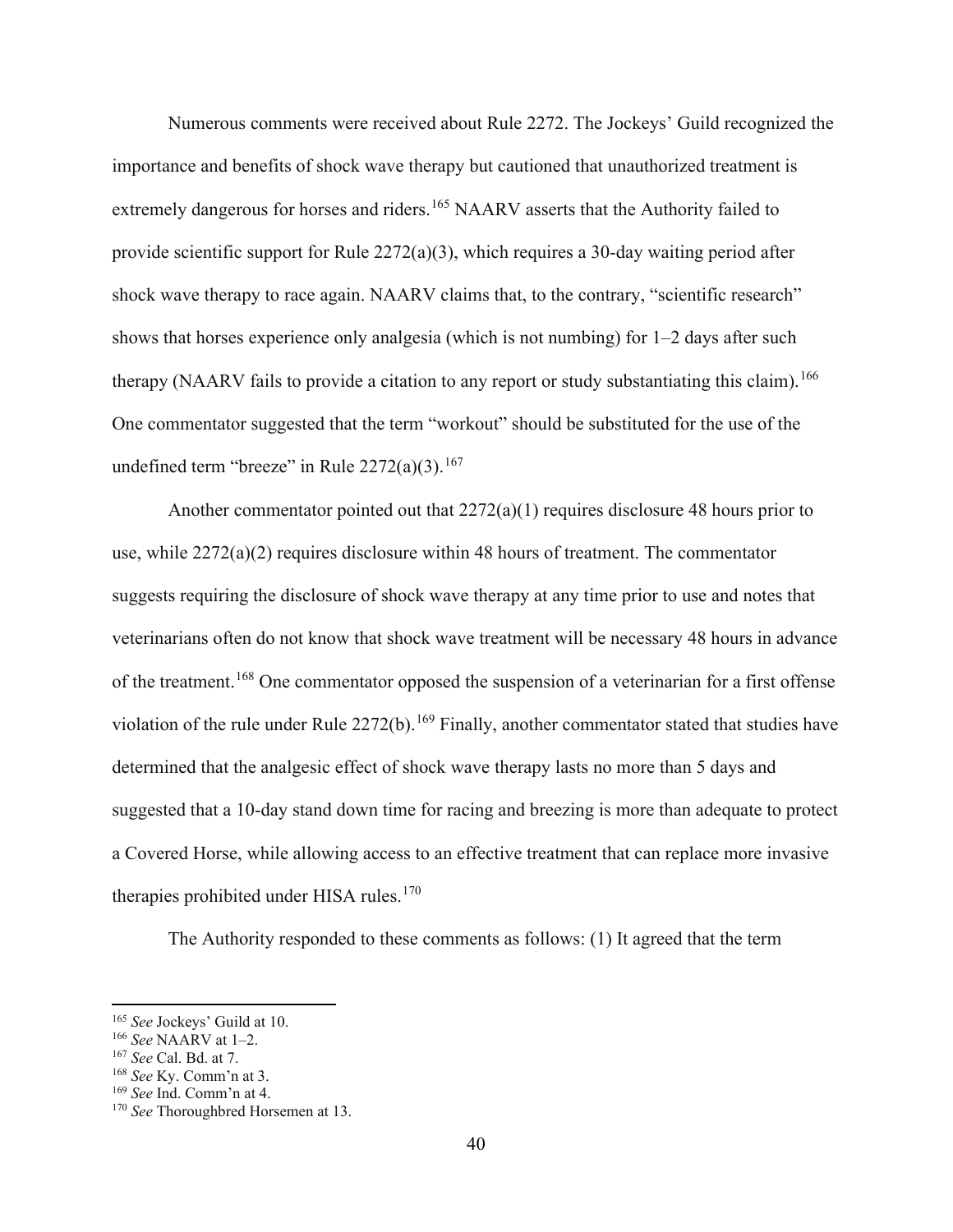"workout" should be substituted for the undefined term "breeze" in Rule 2272(a)(3) and stated that its Racing Safety Committee will address this point in future proposed rule modifications; (2) it also agreed that the use of shock wave therapy should be disclosed at any time prior to use and that its Racetrack Safety Committee will address this comment in future rule modifications; and (3) the conflicting comments about the propriety of suspensions for first offenses reflect the divergent views on the appropriate penalties for failure to report shockwave therapy.<sup>[171](#page-40-0)</sup> The Authority defended the penalties in Rule 2272(b) as sufficient and appropriate to deter the lack of reporting. [172](#page-40-1)

In response to the comment that horses treated with Extracorporeal Shock Wave Therapy or Radial Pulse Wave Therapy should be added to the list of ineligible horses, the Authority essentially stated that the rules already require that: Proposed Rule 2272(a)(3) requires horses treated with shock wave therapy to be placed on the veterinarians' list and not permitted to race or breeze for 30 days after treatment. Furthermore, proposed Rule 2240 states that a "Veterinarians' List shall be maintained by the Authority of all Horses that are determined to be ineligible to compete in a Covered Horserace in any jurisdiction until released by a Regulatory Veterinarian." Finally, in response to the comment about the limited duration of the analgesic effect of shock wave therapy and the recommendation for a shorter 10-day stand down time before resuming racing, the Authority noted that, while the analgesic effect of shockwave therapy is shorter than 30 days, some conditions that shockwave therapy is used to treat often require 30 or more days of rehabilitation. Accordingly, if the horse's condition is severe enough to warrant shockwave therapy, the mandated a thirty day stand-down period allows for

<span id="page-40-1"></span><span id="page-40-0"></span><sup>171</sup> *See* Authority's Response at 34–35. 172 *See id.* at 35.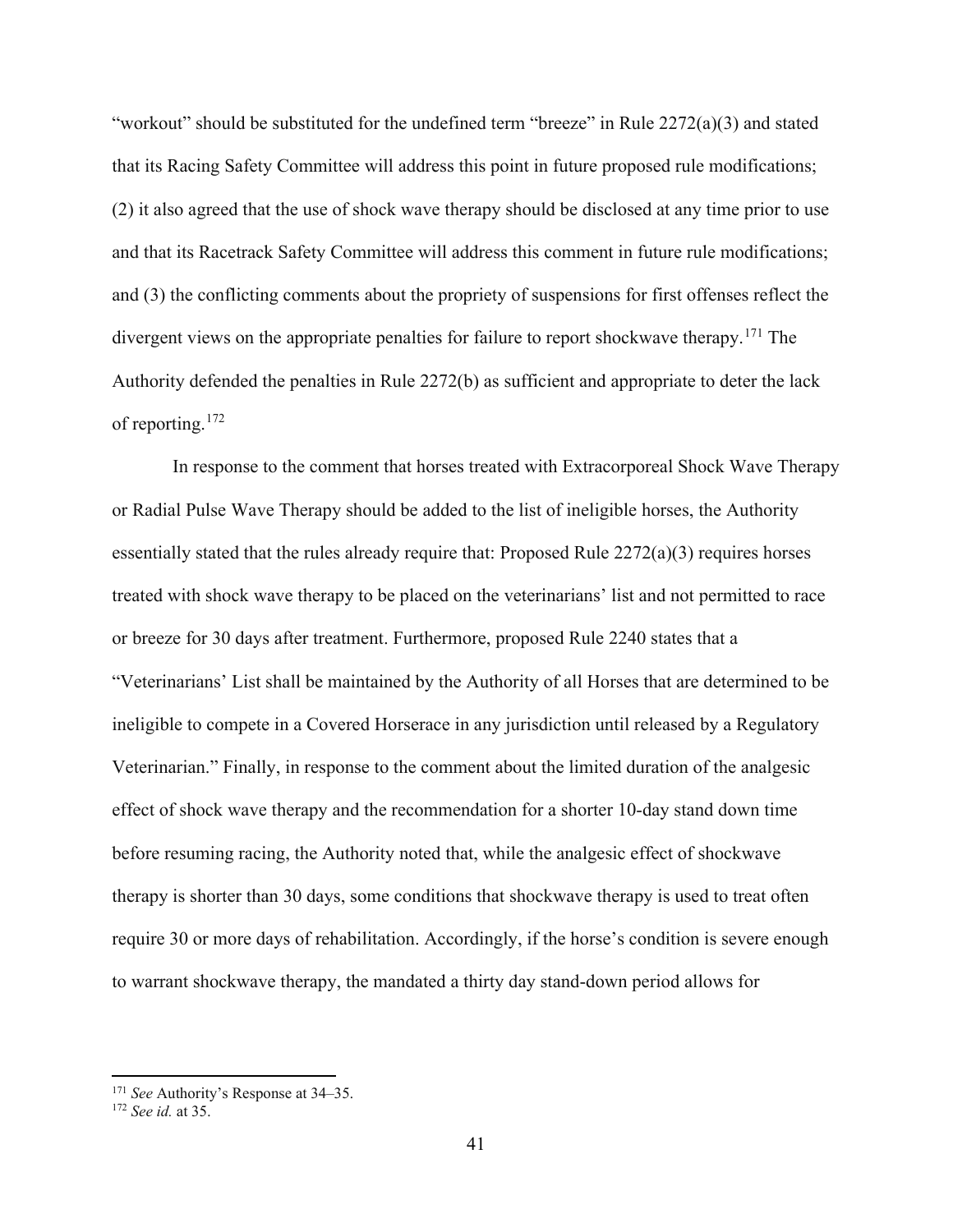rehabilitation of the underlying injury.<sup>[173](#page-41-0)</sup>

The Commission finds that none of the comments challenged Rule 2272's consistency with the Act. The Commission believes that the rule's limited and restricted use of shock wave therapy—with both its therapeutic benefits but also potentially harmful effects—reflects a reasonable compromise of often-conflicting positions. The Commission determines that Rule 2272 is consistent with the Act, most notably  $\S 3056(b)(2)$ , which permits practices that are "consistent with the humane treatment of covered horses," and  $\S 3056(b)(5)$ , which authorizes programs that use a veterinarians' list, which Rule 2272(a)(3) imposes on any horse treated with shock wave therapy.

## **iii.** *Rules 2273–2275—Devices*

The Authority proposes in Rules 2273–2275 to prohibit the use of any device meant to alter the speed or performance of a horse. No comments were received about these rules. The Authority accordingly provided no response. The Commission finds that the proposed rules' treatment of the use of any device meant to alter the speed or performance of a horse is consistent with the Act and the FTC's procedural rule.

## **iv.** *Rule 2276—Horseshoes*

In proposed Rule 2276, the Authority proposes to limit the height of rims used as traction devices on forelimb and hindlimb horseshoes and to prohibit the use of any other traction device. NAARV stated that "existing scientific research" fails to support the Authority's proposed ban on toe grabs on the hind shoes of horses where they provide necessary traction on dirt surfaces at the start of a race,  $^{174}$  $^{174}$  $^{174}$  but NAARV provides no citations or support for that claim. The Florida Horsemen commented that full rims of 4mm or less should be permitted, in place of the proposed

<span id="page-41-0"></span><sup>173</sup> *See id.*

<span id="page-41-1"></span><sup>174</sup> *See* NAARV at 2.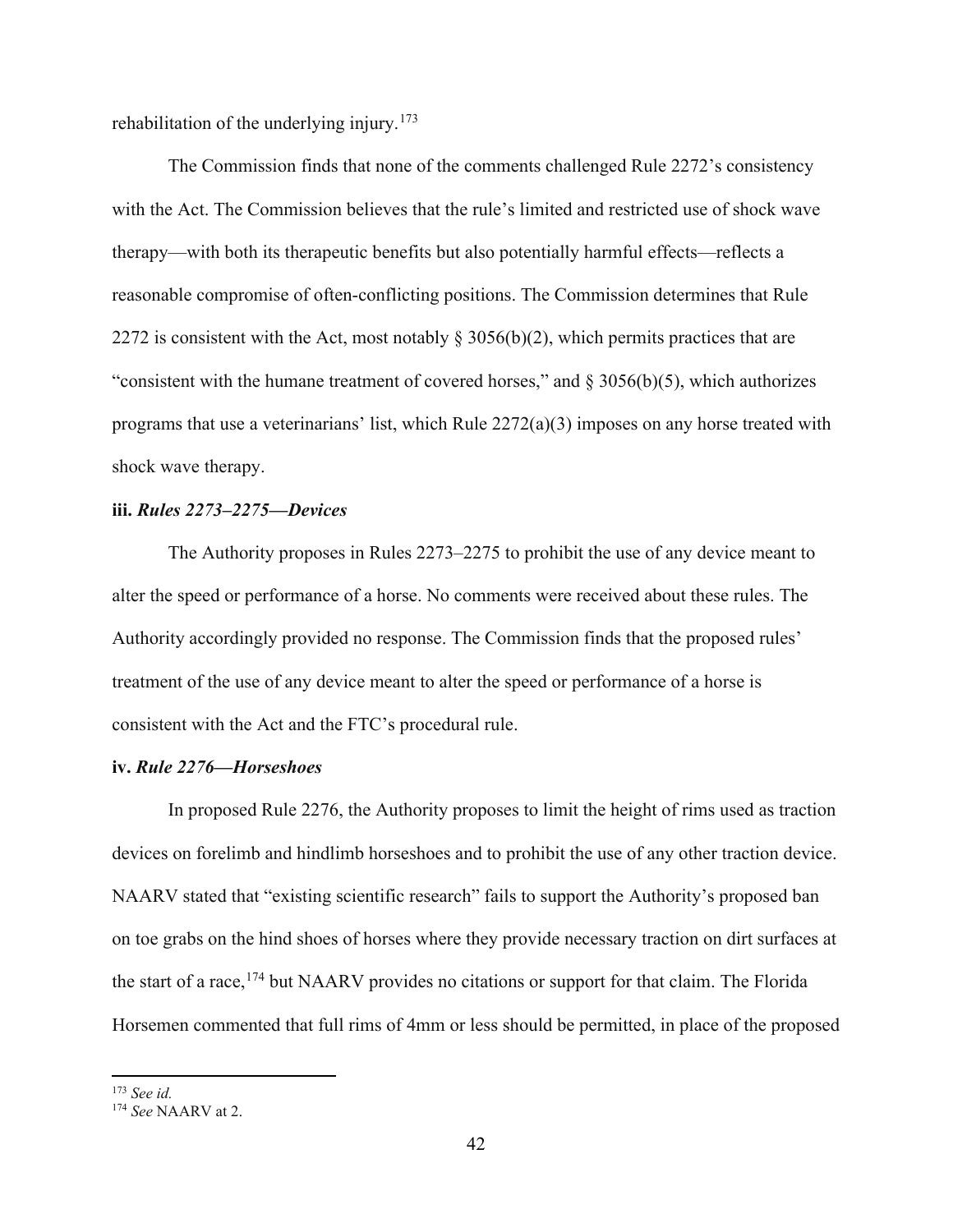rule prohibiting the use of rims of 2mm or more.<sup>[175](#page-42-0)</sup>

The Authority stated that its Racetrack Safety Committee notes that the increase in height of other traction devices increases risk of equine injuries and that therefore the height of the rims is limited to 2mm.[176](#page-42-1)

The Commission finds that proposed Rule 2276 is consistent with the Act. Commenters did not address the Horseshoe rule's consistency with the Act. Rather, the comments challenge certain details in the Authority's choice of permitted horseshoes, but these are essentially policy disagreements. Section 3056(b)(2) of the Act allows "racing safety standards . . . consistent with the humane treatment of covered horses," which "may include . . . permitted and prohibited practices or methods."[177](#page-42-2) The Commission notes that Rule 2276 is especially consistent with § 3056(b)(2) of the Act.

## **6.** *Rule 2280 et seq.—Use of Riding Crop*

In Rule 2280 et seq., the Authority proposes the limited use of riding crops for safety and encouragement. This rule provision prompted many comments in favor and in opposition.

Animal-welfare groups recommended a complete ban on using the riding crop,  $178$ maintaining the proposed limit on using the crop to six times per race, <sup>[179](#page-42-4)</sup> or increasing the penalties for rule violations because the current fines are too low to act as a deterrent,<sup>[180](#page-42-5)</sup> and they generally expressed concerns about imposing a national standard that preempts state law because some jurisdictions currently prohibit cropping entirely.<sup>[181](#page-42-6)</sup> Sen. Diane Feinstein stated that

<span id="page-42-1"></span><span id="page-42-0"></span><sup>&</sup>lt;sup>175</sup> *See* Fla. Horsemen at 3.<br><sup>176</sup> *See* Authority's Response at 36.<br><sup>177</sup> 15 U.S.C. § 3056(b)(2).

<span id="page-42-3"></span><span id="page-42-2"></span><sup>&</sup>lt;sup>178</sup> See PETA at 4–5; Animal Welfare Inst. at 2.

<span id="page-42-4"></span><sup>179</sup> *See* Letter from Keith Dane, Senior Director, Equine Prot., The Humane Soc'y of the U.S., Humane Soc'y Legislative Fund, Humane Soc'y Veterinary Med. Ass'n (Jan. 19, 2022), at 1,

<span id="page-42-5"></span>https://www.regulations.gov/comment/FTC-2021-0076-0030. 180 *See* Animal Welfare Inst. at 2.

<span id="page-42-6"></span><sup>181</sup> *See id.*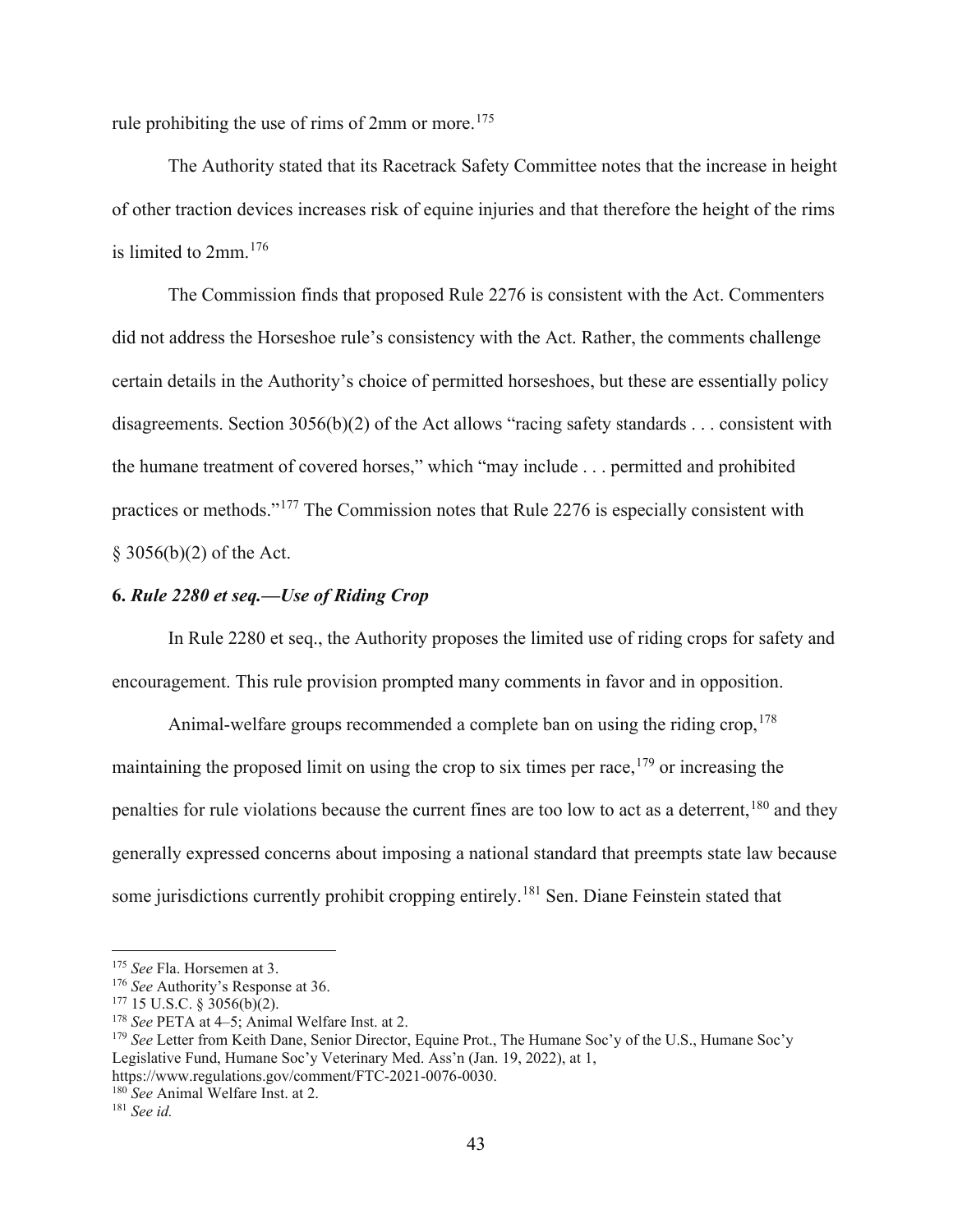proposed Rule 2280 et seq. should be strengthened before being approved because the ridingcrop provision as currently proposed could result in horses being struck more violently than is necessary.[182](#page-43-0) The Texas Commission stated that Rule 2280 is unreasonable as it disqualifies racehorses based on the way the rider uses the crop.<sup>[183](#page-43-1)</sup> The Jockeys' Guild expressed concerns about Rules 2280 and 2281 and asked that the Kentucky Horse Racing Commission's riding crop regulation be adopted by the Authority.[184](#page-43-2) The Thoroughbred Horsemen supported proposed Rules 2280 and 2281 as providing necessary "limits on [the] use of riding crops in order to protect horses" but contended that Rules 2282 and 2283 failed to provide adequate enforcement measures to achieve that purpose and were inconsistent with 15 U.S.C.  $\&$  3056(b)(2).<sup>[185](#page-43-3)</sup>

The Authority recognized that several comments about proposed Rules 2282 and 2283 contended that the penalties are not severe enough to deter violations of the riding crop rule,<sup>[186](#page-43-4)</sup> while other commenters stated that the suspension and penalties imposed were excessive.<sup>[187](#page-43-5)</sup> It added that the penalty system sufficiently discourages crop misuse by jockeys and dissuades owner and trainers from persuading jockeys to misuse the crop for financial gain. The Authority stated that helpful comments about Rules 2282 and 2283 would be further studied and addressed in future rule modification proposals.<sup>[188](#page-43-6)</sup>

The Commission finds that proposed Rules 2282 and 2283 are consistent with the Act. In

<span id="page-43-1"></span><span id="page-43-0"></span><sup>182</sup> *See* Sen. Feinstein at 2. 183 *See* Tex. Comm'n at 6.

<span id="page-43-3"></span><span id="page-43-2"></span><sup>&</sup>lt;sup>185</sup> See Thoroughbred Horsemen at 7–9. Section 3056(b)(2) states that "[t]he horseracing safety program safety program shall include . . . [a] uniform set of training and racing safety standards and protocols consistent with the humane treatment of covered horses[.]"

<span id="page-43-5"></span><span id="page-43-4"></span><sup>&</sup>lt;sup>186</sup> *See, e.g.*, Thoroughbred Horsemen at 7–9.<br><sup>187</sup> *See* Jockeys' Guild at 13–14.

<span id="page-43-6"></span><sup>&</sup>lt;sup>188</sup> In particular, these comments: (1) asked, "if a horse is disqualified from purse earnings under either  $(b)(2)$  or (b)(3), how is it possible to also forfeit a percentage of the Jockey's portion of the purse?," *see* Jockeys' Guild at 14; (2) asked whether the suspension days are calendar or racing days, *see* Cal. Bd. at 8; and (3) noted that the rules fails to specify penalties for violations other than exceeding the number of strikes, *see* Thoroughbred Horsemen at 8.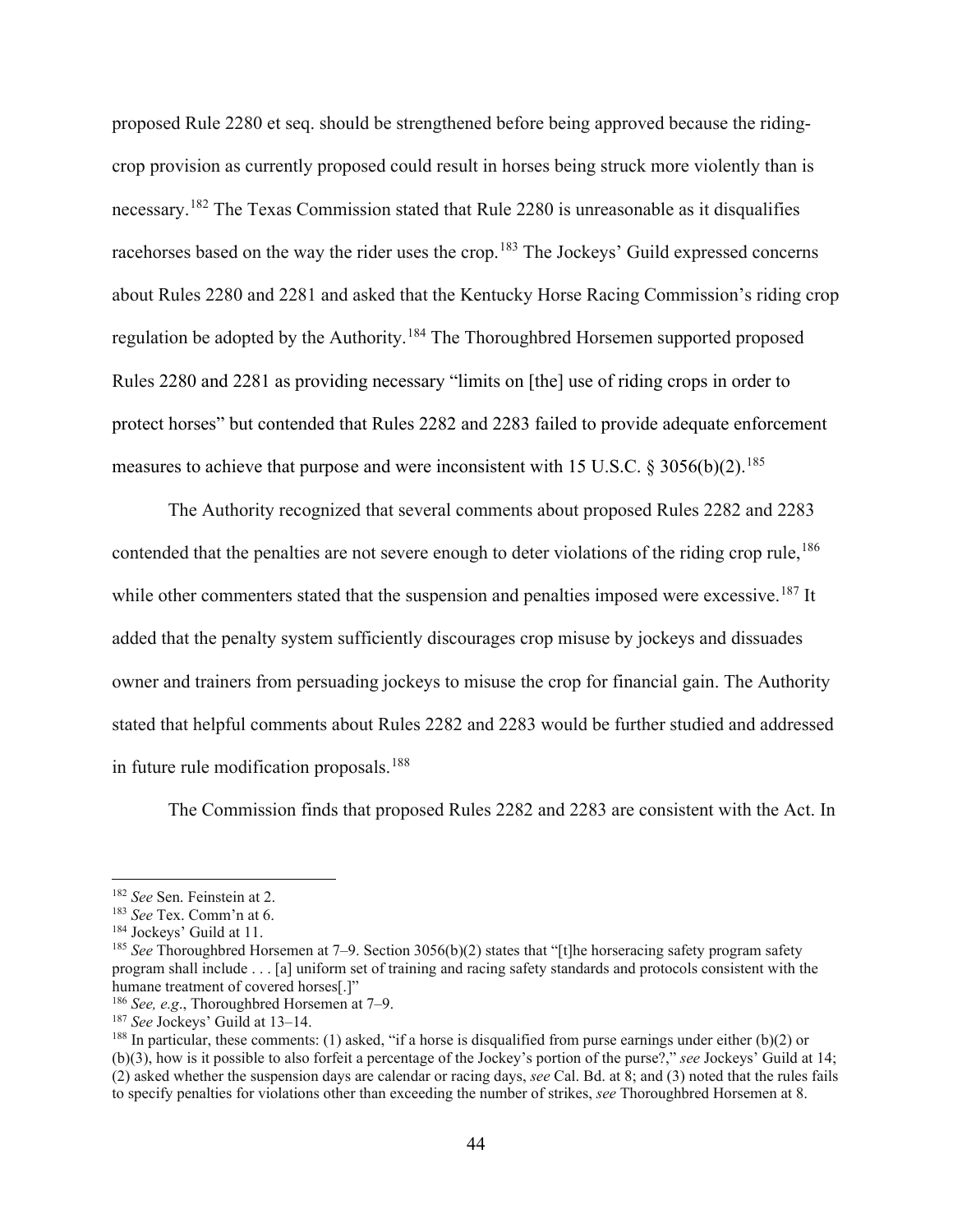particular, the proposed riding crop violations and penalties (including those for multiple violations) impose "[a] schedule of civil sanctions for violations" consistent with 15 U.S.C. § 3056(b)(8), and such sanctions are reasonable and substantiated. Further, the Commission determines that the proposed rules are also consistent with the Act's requirement that the horseracing safety program include "[a] uniform set of training and racing safety standards and protocols consistent with the humane treatment of covered horses, *id*. § 3056(b)(2). This is because the rules impose sufficiently robust penalties and suspensions commensurate with the level of the riding crop violation, which should discourage the misuse of the crop for financial gain and thus deter riding crop violations in order to provide more "humane treatment of covered horses." *Id.*

## **7.** *Rule 2290 et seq.—Safety and Health of Jockeys*

In Rule 2290 et seq., the Authority proposes safety requirements for jockeys, including an annual physical examination and baseline concussion test (Rule 2291), the inclusion of medicalinformation cards in each jockey's vest while riding (Rule 2292), and minimum safety equipment such as helmets and safety vests (Rule 2293).

Comments received for proposed Rule 2291 included the Thoroughbred Horsemen recommendation that the rule require concussion reporting across all racetracks (and not just to the racing commission in the state holding the race), as is currently done throughout the Mid-Atlantic region; it claimed that the Authority's failure to consider cross-track reporting alternatives violated 16 C.F.R. § 1.142(a)(3).<sup>[189](#page-44-0)</sup> Another recommended that the Racetrack Safety Committee review New York's licensing requirements and rider medical fitness for incorporation into the rules.<sup>[190](#page-44-1)</sup> The same commenter expressed the opinion that the rule should

<span id="page-44-0"></span><sup>189</sup> *See* Thoroughbred Horsemen at 9–10.

<span id="page-44-1"></span><sup>190</sup> *See* Jockeys' Guild at 14.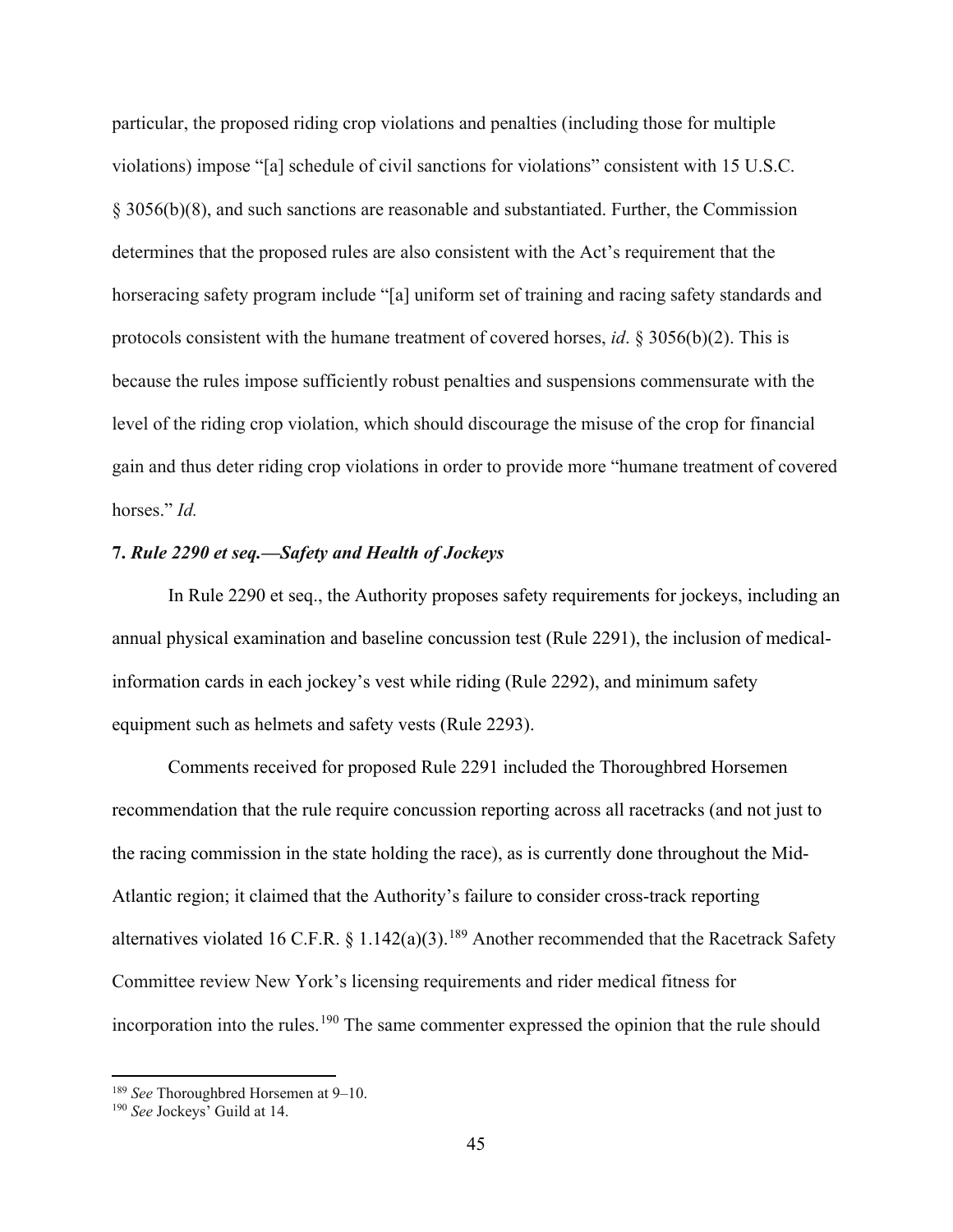address exercise riders.[191](#page-45-0)

The Jockeys' Guild provided the only comment on Rule 2292. It expressed support for the requirement that medical-information cards be attached to the rider's vest and urged that a centralized database be developed and utilized; it also suggested that the rule apply to all licensees and not only jockeys.<sup>[192](#page-45-1)</sup>

The Kentucky Horse Racing Commission commented on Rule 2293, recommending that stewards not be required to inspect jockey's safety helmets and vests because jockeys are independent contractors responsible for ensuring the safety of their own equipment.<sup>[193](#page-45-2)</sup>

The Authority noted, with respect to the comment received about Rule 2292, that a centralized database currently exists. Nonetheless, the Authority believes that the comments received concerning Rules 2291 and 2292 deserve further study and will be considered in any future rule modification.<sup>[194](#page-45-3)</sup> As for Rule 2293, the Authority believes that stewards play an important and unique role in monitoring the use of approved equipment due to meetings stewards hold in most jurisdictions before a race in which they explain their expectations for safe riding with the jockeys. Their inspection of the safety vest and safety helmets are an integral component of that meeting and steward monitoring, the Authority asserts.[195](#page-45-4)

The Commission finds that proposed Rule 2290 et seq. is consistent with the Act. Comments received as to these three proposed rule provisions failed to address whether they are consistent with the Act. In at least one instance, a commenter supported the proposed rule as following guidance provided in the Act.<sup>[196](#page-45-5)</sup> In particular, the rules govern and implement

<span id="page-45-0"></span><sup>191</sup> *See id.*

<span id="page-45-1"></span><sup>&</sup>lt;sup>192</sup> *See id.* at 16.<br><sup>193</sup> *See* Ky. Comm'n at 3.

<span id="page-45-5"></span><span id="page-45-4"></span>

<span id="page-45-3"></span><span id="page-45-2"></span><sup>&</sup>lt;sup>194</sup> Authority's Response at 38.<br><sup>195</sup> *Id.* at 39. 196 *Id.* at 39. 196 *See, e.g.*, Thoroughbred Horsemen at 9 (stating that proposed Rule 2291 was adopted pursuant to guidance in 15 U.S.C. § 3056(b)(5), "which recognizes the importance of dealing with jockey concussions.")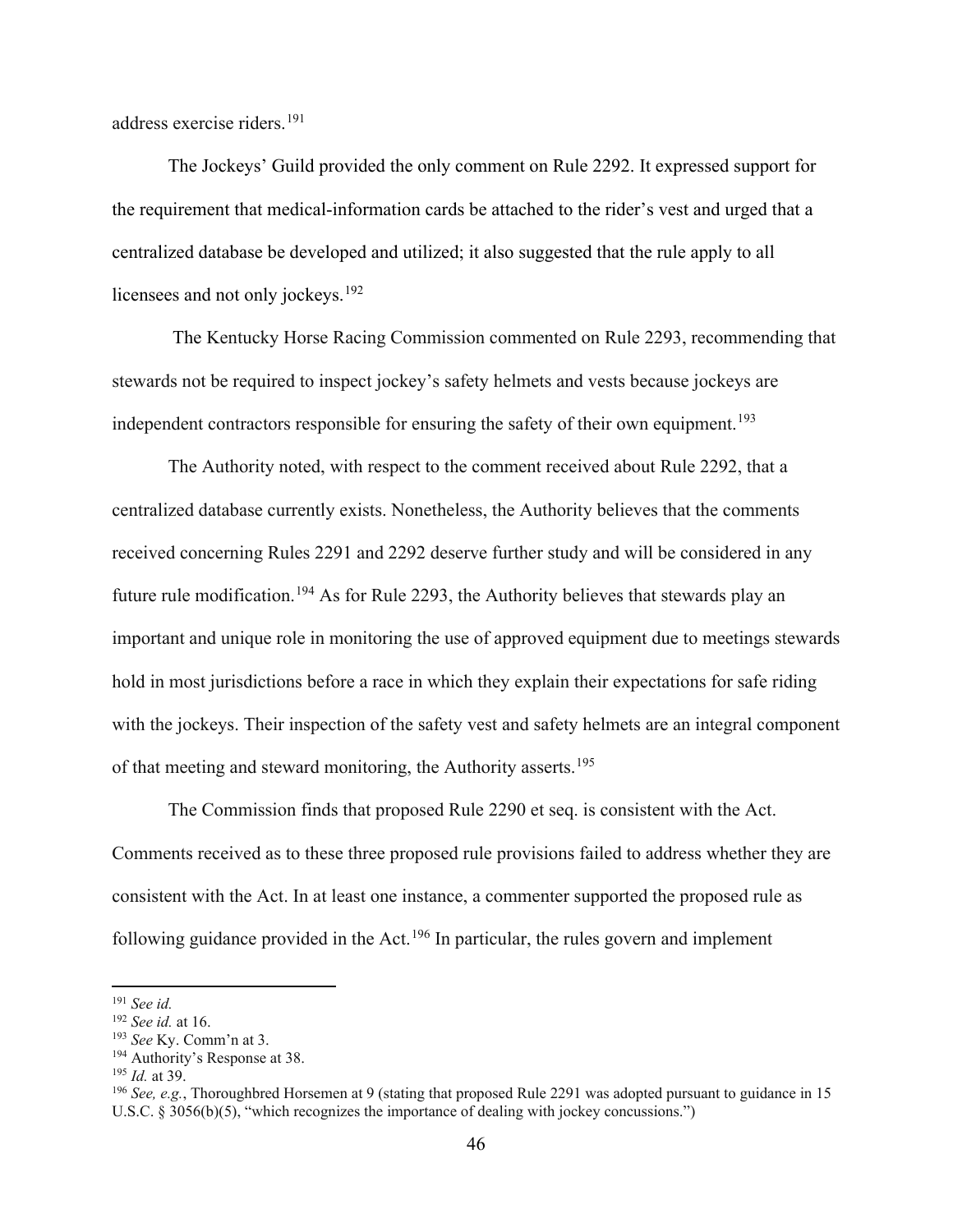procedures and polices relating to the health and safety of jockeys and thus implement the safety and health provisions in the Act. This includes most notably  $\S 3056(b)(5)$  (requiring programs for injury and fatality data analysis, "that may include pre- and post-training and race inspections" and "concussion protocols") and  $\S 3056(b)(4)$  (requiring uniform "track safety standards and protocols," including "rules governing . . . human . . . injury reporting and prevention."). The Commission will welcome future proposed rule modifications that the Authority decides to submit in response to the useful comments received.

#### **d. Comments Unrelated to the Commission Determination**

The Commission received many comments that were unrelated to whether the proposed rule is consistent with HISA and with the Commission's procedural rule, including many canvassed above. Others were unrelated to any particular rule provision and took issue with the Act more generally. In particular, several commenters contended that HISA is unconstitutional as violating a "private nondelegation doctrine,"[197](#page-46-0) the Tenth Amendment (in theory by forcing the states to enforce and fund the Act), or other constitutional provisions.<sup>[198](#page-46-1)</sup> Commenters also claimed that the proposed rules violated the Administrative Procedure Act,  $^{199}$  $^{199}$  $^{199}$  although the Authority is not a government agency. Finally, some commenters complained about the negative impact HISA has inflicted on their states' economies as a result of the transfer of regulatory oversight of the horseracing industry from the state to the Authority and the federal

<span id="page-46-0"></span><sup>&</sup>lt;sup>197</sup> *See* Tex. Comm'n at 2 (contending that the Act is unconstitutional as violating a private nondelegation doctrine implied by Article 1, Section 1 by granting regulatory authority to a private entity without any political accountability); NAARV at 1 (same); Nat'l Horsemen at 1; Okla. Comm'n at 1 (the Authority is not a federal agency and thus its actions are unlawful). NAARV filed an amicus brief supporting the suit in federal court against the Commission and the Authority seeking to declare HISA unconstitutional and enjoin its enforcement. *See Nat'l Horsemen et al. v. Black et al.*, No. 5:21-CV-00071-H (N.D. Tex. filed 2021).

<span id="page-46-1"></span><sup>&</sup>lt;sup>198</sup> *See* Tex. Comm'n at 2 (also asserting the Act violates the Fifth Amendment's Due Process Clause, Article II, and constitutional separation of powers).

<span id="page-46-2"></span><sup>199</sup> *See* Tex. Comm'n at 2.